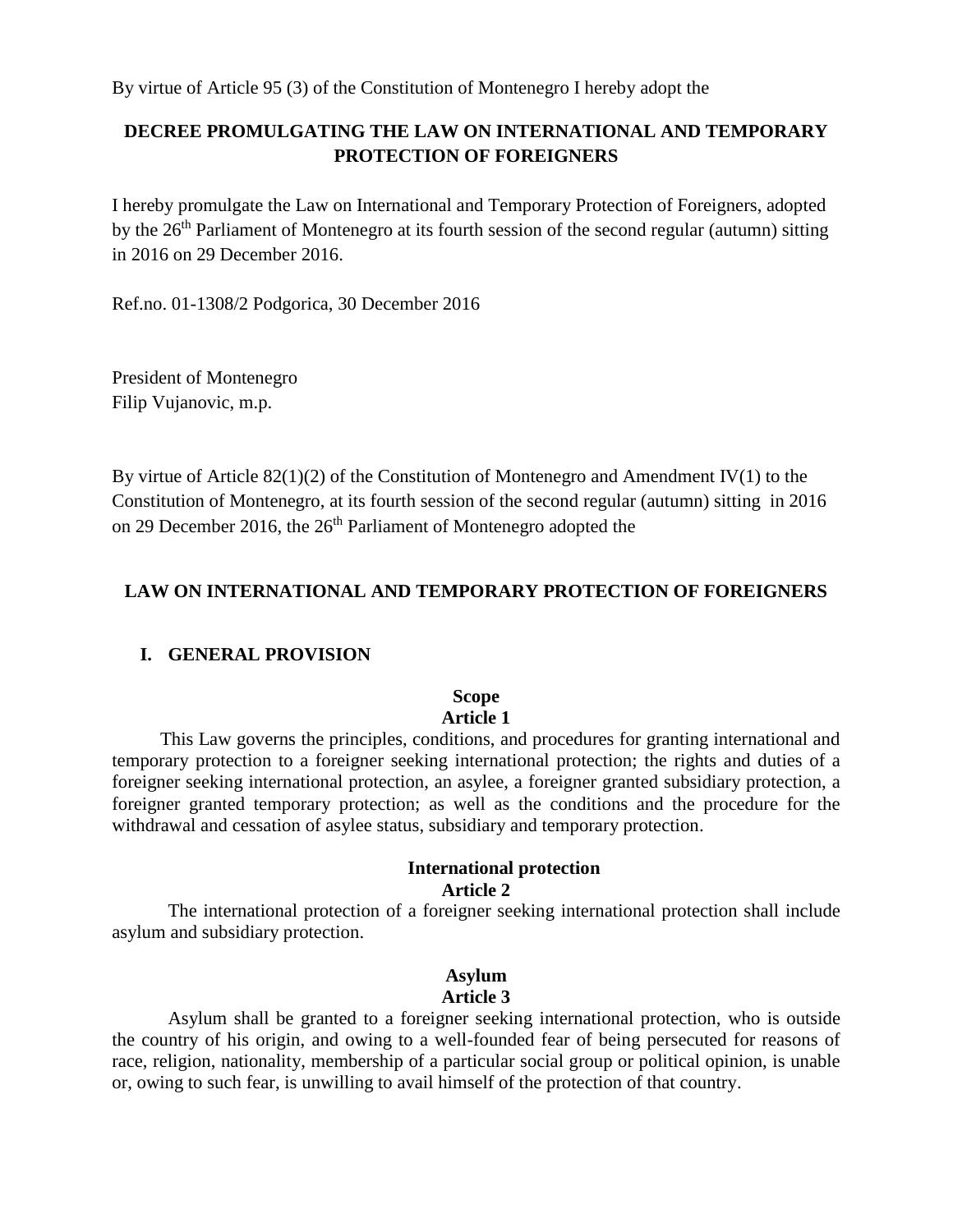### **Subsidiary Protection Article 4**

Subsidiary protection shall be granted to a foreigner seeking international protection, who does not qualify for asylum, if substantial grounds have been shown for believing that, if returned to the country of origin, he would face a real risk of suffering serious harm, and who is unable, or, owing to such risk, unwilling to avail himself of the protection of that country.

## **Temporary protection Article 5**

Temporary protection shall be granted to a third-country national and a stateless person in the event of a mass influx or imminent mass influx of persons from third countries who are unable to return to their country of origin, in particular if there is a risk that the system for granting international protection cannot be efficient due to this mass influx, in the interests of the persons concerned and other persons requesting international protection.

### **A Foreigner Seeking International Protection Article 6**

A foreigner seeking international protection, or an applicant who has lodged an application for international protection, means a third-country national or a stateless person who has stated his intention to lodge an application for international protection.

## **Family Members Article 7**

A family member of a foreigner seeking international protection, an asylee, a foreigner granted subsidiary protection or a foreigner granted temporary protection is deemed to be:

- the spouse or the common-law spouse, under the laws of Montenegro, as well as the person considered to be the civil partner;

- the common minor child of spouses or common-law spouses, their common minor adoptive child, the minor child and the minor adoptive child of one of the spouses or commonlaw spouses or the civil partner who has custody over that child;

- the adult child of a foreigner seeking international protection, an asylee, a foreigner granted protection or a foreigner granted temporary protection, who is not married, and who due to his medical condition is unable to take care of himself;

- the parent or other legal guardian of a minor a foreigner seeking international protection, an asylee, a foreigner granted subsidiary protection or a foreigner granted temporary protection;

- a first-degree relative in the direct ascending line who lived in the common household with a foreigner seeking international protection, an asylee, a foreigner granted subsidiary protection or a foreigner granted temporary protection, if found to be dependent on the assistance of such person.

## **Decision-Making and Accommodation Responsibilities Article 8**

The procedure upon an application for international protection, as well as the reception and accommodation of a foreigner seeking international protection shall be conducted by the state administration authority responsible for internal affairs (hereinafter: the Ministry).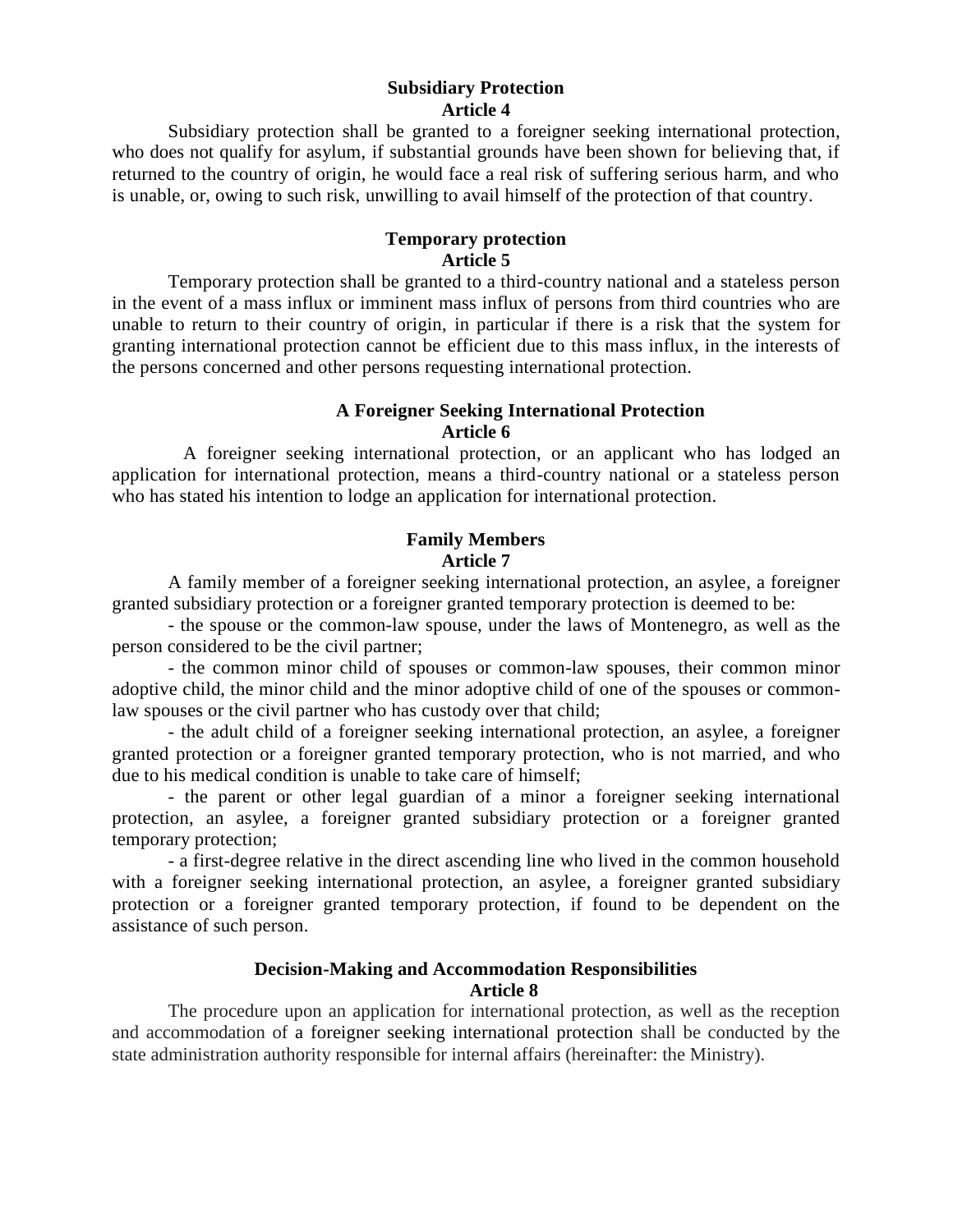The tasks regarding the accommodation and reception of a foreigner referred to in para 1 above shall be carried out by the Ministry through its unit for providing accommodation to foreigners seeking international protection (hereinafter: the Reception Centre).

The tasks regarding the accommodation of asylees, foreigners granted subsidiary protection and foreigners granted temporary protection shall be carried out by the state administration authority responsible for labour and social welfare.

## **Gender-Sensitive Language Article 9**

The terms used in this Law in the masculine gender in reference to natural persons shall imply the same terms in the feminine gender.

### **Definition of Terms Article 10**

For the purpose of this Law:

1) **asylee** means a foreign national who has been granted asylum under this law, as well as a foreign national who has been granted a refugee status under the previous legislation;

2) **foreigner granted subsidiary protection** means a third-country national and a stateless person enjoying subsidiary protection;

3) **foreigner granted temporary protection** means a third-country national and a stateless person enjoying temporary protection;

4) **applicant in transfer** means a third country national and a stateless person who is in the process of transferral to the state responsible for examining the application for international protection;

5) **country of origin** means the country whose nationality is held by a third-country national or the country in which a stateless person previously had habitual residence, and if the third-country national has more than one nationality, each of the countries whose national he is shall be considered his country of origin;

## 6) **third country** means a non-EU Member State;

7) **state responsible for examination of the application for international protection**  means an EU Member State whose competence in examining the application for international protection is established under Regulation (EU) 604/2013 of the European Parliament and the Council from 26 June 2013 establishing the criteria and mechanisms for determining the Member State responsible for examining an application for international protection lodged in one Member State by a third-country national or a stateless person (hereinafter: Regulation (EU) 604/2013);

8) **vulnerable groups** means persons deprived of their legal capacity, minors, unaccompanied minors, elderly and infirm persons, persons with serious illnesses, disabled people, pregnant women, single parents with minor children, persons with mental disorders, victims of human trafficking, persons who have been subjected to torture, rape or other serious forms of psychological, physical or sexual violence (such as victims of female genital mutilation);

9) **unaccompanied minor** means a third-country national or a stateless person below the age of eighteen who arrives on the territory of Montenegro unaccompanied by an adult who takes care of him or a minor left unaccompanied after having entered Montenegro, until he is placed under guardianship under the laws of Montenegro.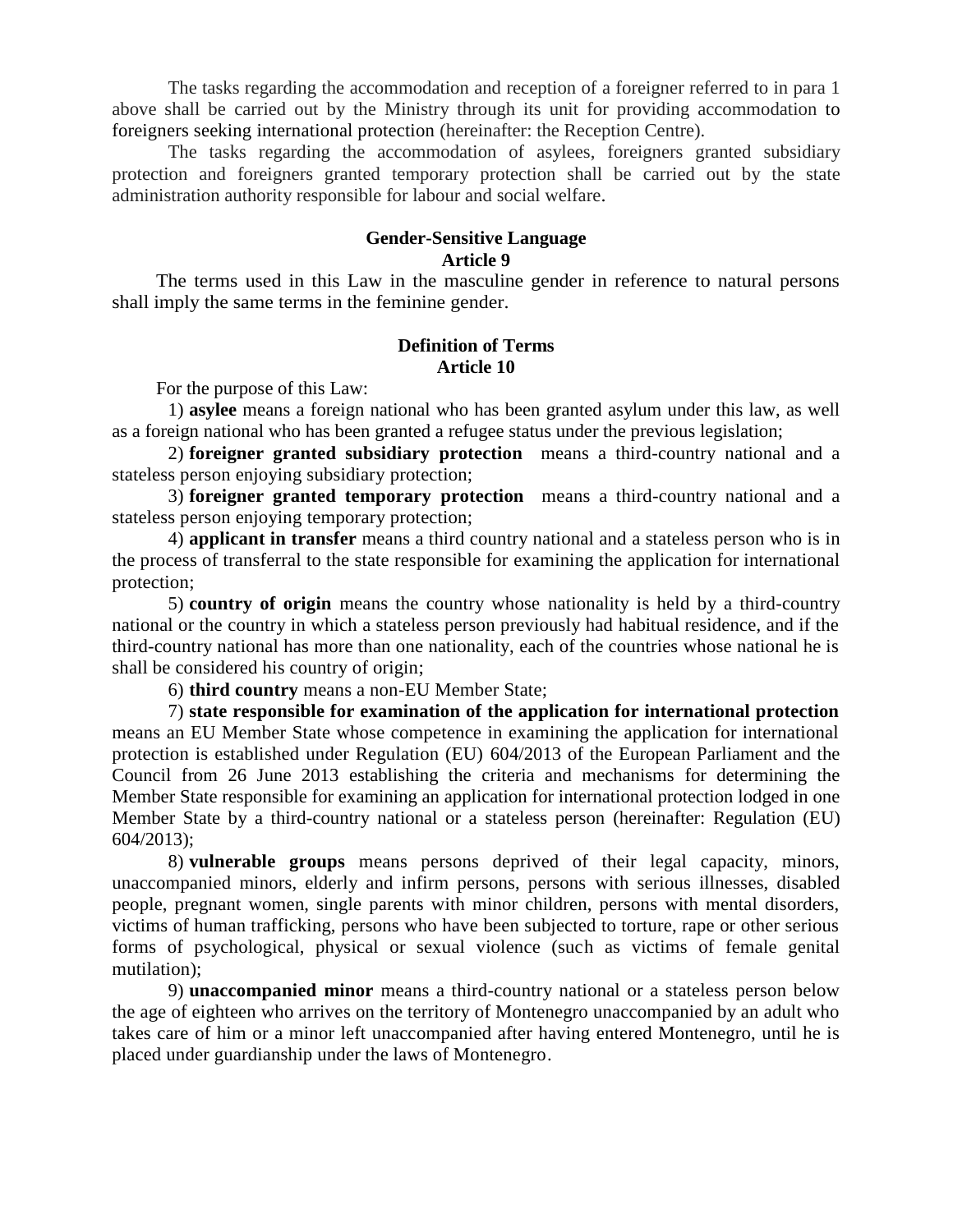### **II. PRINCIPLES**

### **Prohibition of expulsion or return (***non-refoulement***) Article 11**

It is forbidden to expel or in any way return a third-country national or a stateless person to a country:

- where his life would be threatened on account of his race, religion, nationality, membership of a particular social group or political opinion, or where he could be subjected to torture, inhuman or degrading treatment, or
- which could extradite him to another country where his life would be threatened on account of his race, religion, nationality, membership of a particular social group or political opinion, or where he could be subjected to torture, inhuman or degrading treatment.

A third-country national or a stateless person who meets the conditions for approval of international protection or who has had international protection approved may be expelled or returned to a country where the principle referred to in para 1 above would not be undermined if he constitutes a danger to national security, or has been convicted by a final judgement of a serious crime on the account of which he constitutes a danger for public order of Montenegro.

## **Extradition and surrender of a foreigner seeking international protection Article 12**

The procedure of examining an application for international protection does not prevent the extradition or surrender of a foreigner seeking international protection for whom a European arrest warrant has been issued or a decision to extradite or surrender the applicant to a Member State of the European Union or the International Criminal Court has been made.

The European arrest warrant is a decision of judicial authorities by means of which one Member State of the European Union submits to another Member State a request for arrest and surrender of a certain person for the purpose of conducting a criminal prosecution or executing a custodial sentence.

The procedure of examining the application for international protection shall not prevent extradition or surrender to a third country of a foreigner seeking international protection for whom an international warrant has been issued, unless enforcement of the decision to extradite or surrender would undermine the prohibition of expulsion or return (the principle of *nonrefoulement*).

The Ministry shall, with the consent of the administration authority responsible for the judiciary, decide that the surrender of a third-country national or a stateless person to a state responsible for examining the application for international protection shall prevail over extradition or surrender of a third-country national or a stateless person to a third country that has issued an international arrest warrant.

The procedure of examining an application for international protection shall prevent extradition or surrender of an applicant against whom an international arrest warrant has been issued and for whom a decision on extradition or surrender to the country of origin had been reached, pending the final decision on the application for international protection.

An applicant seeking international protection, who is in the process of extradition or surrender, may lodge an application for international protection within five days from the expressed intention to apply for international protection, of which the Ministry shall promptly inform the state administration authority competent for the judiciary.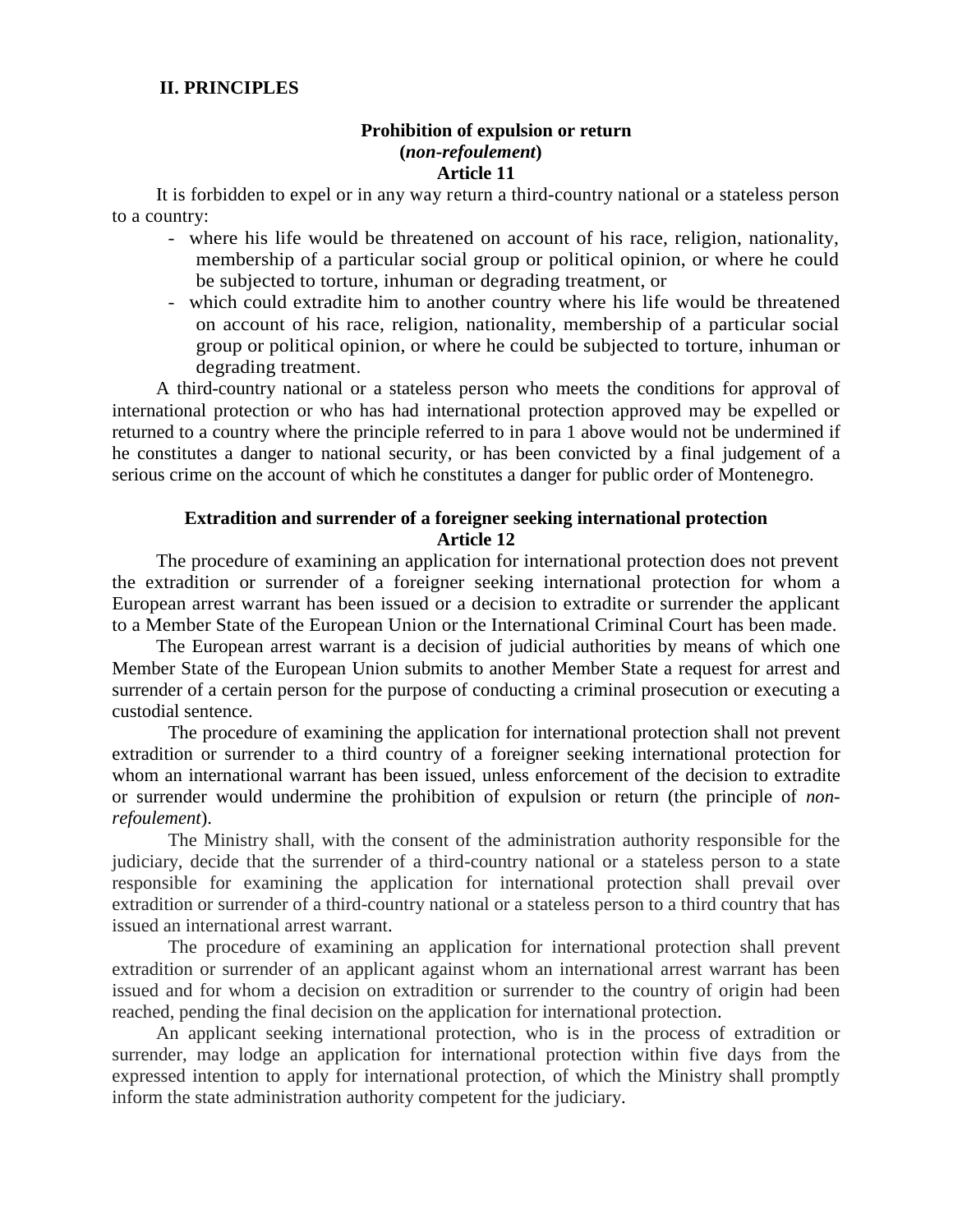#### **Impunity for Illegal Entry or Stay in Montenegro Article 13**

 A third-country national or a stateless person, who has entered Montenegro illegally, coming directly from the territory where he fears persecution, shall not be punished for illegal entry or stay, if he expresses his intention to apply for international protection without delay and justifies the reasons for illegal entry or stay in Montenegro.

## **Family Unity Article 14**

A foreigner seeking international protection, an asylee, a foreigner granted subsidiary protection and a foreigner granted temporary protection shall be entitled to family unity.

To ensure the enjoyment of family unity benefits, in the process of reunification of family members with an asylee, a foreigner granted subsidiary protection or a foreigner granted temporary protection, a diplomatic or consular mission of Montenegro abroad shall, at the proposal of the Ministry, issue a visa to the family members of such person, and if no conditions are met for visa issuance, they shall issue a travel document for foreigners.

#### **The Best Interests of a Minor Article 15**

In the procedures conducted under this Law, due consideration shall be given to the best interests of a minor, taking into account:

- 1) the minor's well-being and social development and his origin;
- 2) the minor's safety and security, in particular where there is a risk of the minor being a victim of human trafficking;
- 3) the views of the minor, in accordance with his age and maturity, and
- 4) family reunification possibilities.

In pursuing the best interests of an unaccompanied minor, the minor's guardian shall undertake all the necessary actions, including contacts and interactions with state authorities, state administration bodies, foreign bodies, international and nongovernmental organisations in order to reunite the minor with his family, if that is in the best interest of the minor.

# **Cooperation with the Office of the United Nations High Commissioner for Refugees (UNHCR)**

## **Article 16**

The Ministry and other state administration bodies shall cooperate with the Office of the United Nations High Commissioner for Refugees (hereinafter: the UNHCR) on issues relating to foreigners seeking international protections, asylees, foreigners granted subsidiary protection and foreigners granted temporary protection.

The Ministry shall, at the request of the UNHCR, supply information on:

1) foreigners seeking international protection, asylees, foreigners granted subsidiary protection and foreigners granted temporary protection;

2) the implementation of the 1951 Convention relating to the Status of Refugees and other international instruments concerning the protection of refugees or asylees, and

3) laws and other regulations in the field of international protection of applicants seeking such protection, as well as any regulations intended for adoption in this field.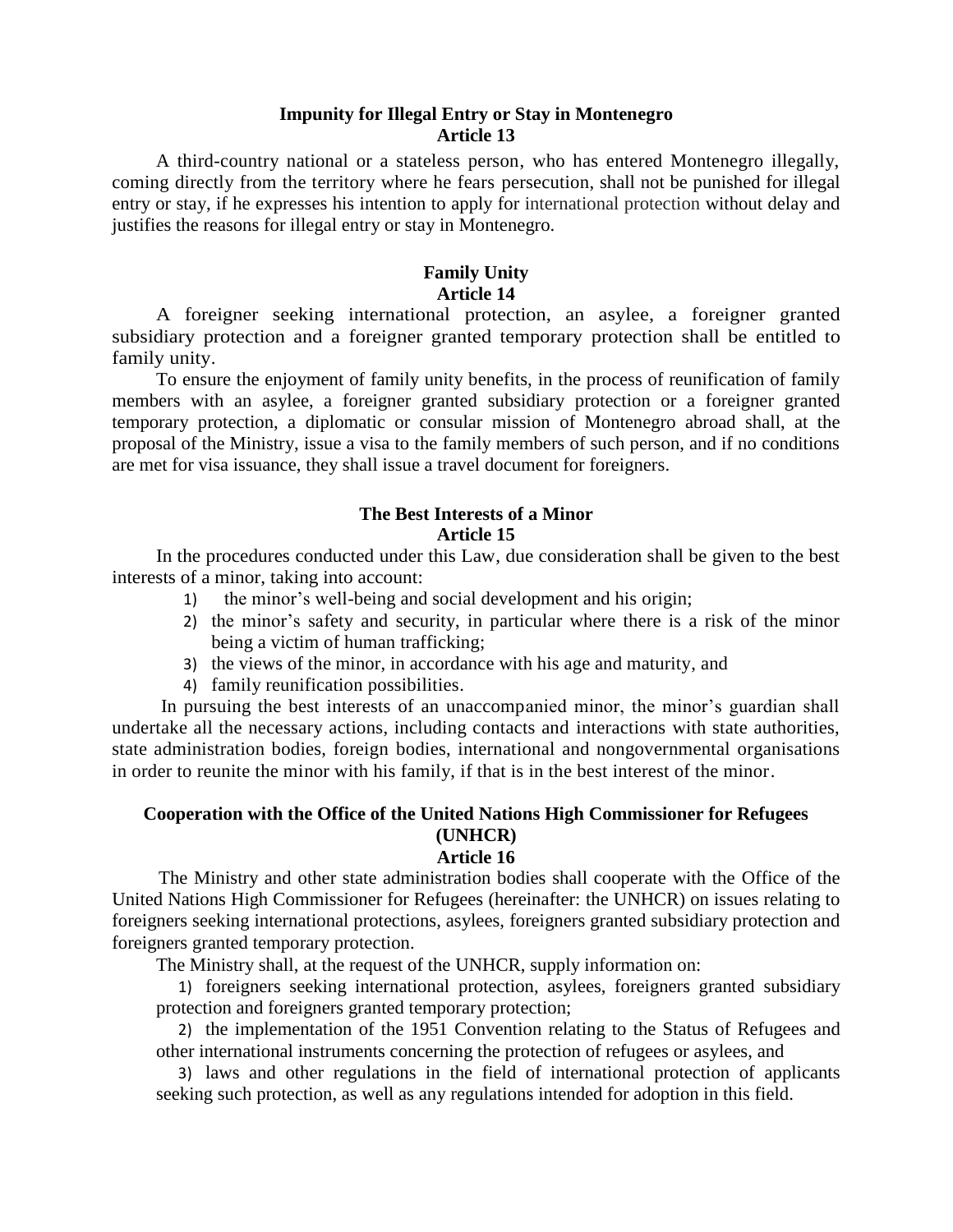The Ministry shall, with the consent of the foreigner seeking international protection, provide the UNHCR access to information relating to his application for international protection, the course of the proceeding and the decision taken with regard to the application.

### **Exclusion of the public Article 17**

The public shall be excluded from the process of granting international protection.

Notwithstanding paragraph 1 above, the interview under Art 42 of this Law may be attended by a representative of the UNHCR or other organisations dealing with the protection of human rights and the rights of refugees, or asylees, if the foreigner seeking international protection does not object to that.

### **Language and Script Used in the Procedure Article 18**

The procedure of examining the application for international protection shall be conducted in Montenegrin language.

When a foreigner seeking international protection does not understand Montenegrin language, he shall be provided with an interpreter for the language he is reasonably assumed to understand and in which he can communicate.

A foreigner seeking international protection shall be provided with an interpreter, *ex officio* or at his request, if feasible of the same sex, when this is necessary in order to fully explain the application for international protection or for other legitimate reasons.

A foreigner seeking international protection is obliged to communicate the reasons for seeking international protection through an interpreter, unless the participation of a particular interpreter might lead to an incomplete and inaccurate presentation of these reasons.

In the case referred to in para 4 above, if an applicant considers that the participation of a particular interpreter could lead to an incomplete and incorrect presentation of his reasons for seeking international protection, he shall present the legitimate reasons thereof.

The legitimacy of reasons referred to in para 5 above shall be decided by the Ministry and if it estimates that the participation of a particular interpreter could lead to an incomplete and inaccurate presentation of the reasons for international protection, a foreigner seeking international protection shall be provided another interpreter.

The Ministry may allow a foreigner seeking international protection to hire at his own expense an interpreter who meets the requirements of Art 19 para 1 of this Law, within the deadline set by the Ministry.

In case an applicant should unjustifiably refuse to provide during the procedure the reasons for seeking international protection through an interpreter provided by the Ministry, and fail to hire an interpreter as envisaged in para 7 above, he shall be deemed unwilling to state the reasons to be examined in deciding whether he meets the requirements of Art 3 and 4 of this Law.

A foreigner seeking international protection is obliged to submit a certified translation of a foreign document he refers to, i.e. by which he is proving his allegations.

In case a foreigner seeking international protection does not dispose of financial means, the translation of the foreign document shall be provided by the Ministry, if based on the available information and at own discretion, it is determined that the document is relevant for the examination of the application for international protection.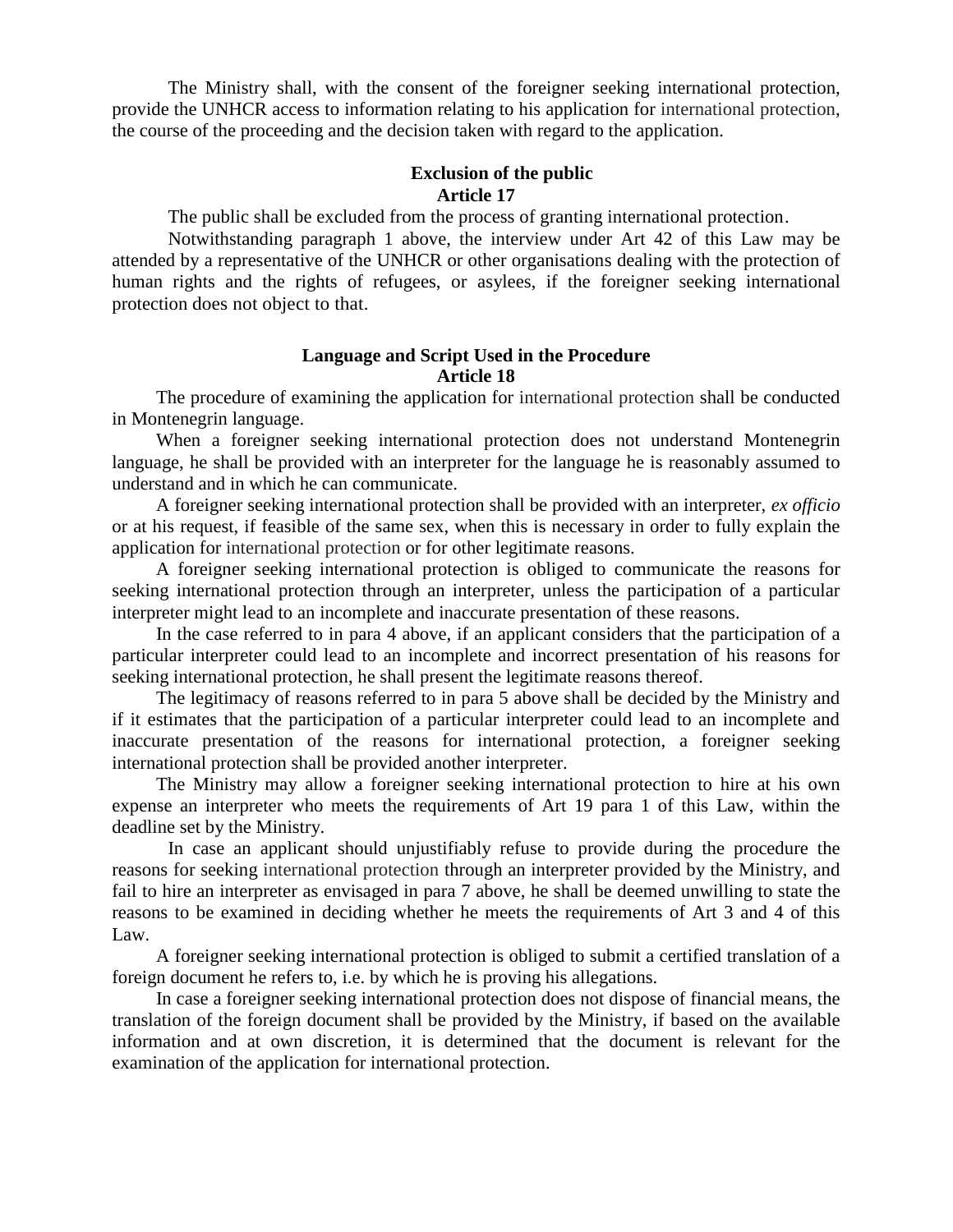## **Interpreter Article 19**

An interpreter under Article 18 of this Law may be a person who:

in addition to proficiency in Montenegrin, or English or French, has the knowledge of the language for the interpretation of which he is engaged;

2) has not been sentenced to an unconditional custodial sentence or no criminal proceedings are pending against him in Montenegro.

In the procedure for examining the application for international protection, the interpreter is obliged to interpret truthfully, accurately and impartially.

The interpreter is obliged to safeguard the information disclosed to him during the process of examining the application for international protection.

If for objective reasons it is not possible to provide an interpreter for a specific language, the Ministry may request the assistance of another state.

Engaging interpreters shall be done under the law governing public procurement.

In the procedure of examining an application for international protection, interpretation may be provided via telecommunication or audiovisual electronic devices.

#### **Special Procedural Safeguards Article 20**

Special procedural safeguards shall be afforded to a foreigner seeking international protection who, due to personal features and circumstances (age, sex, sexual orientation, gender identity, severe illness, mental health or consequences of torture, rape or other severe forms of psychological, physical or gender-based violence), is not fully able to pursue own rights and perform duties under this Law without adequate assistance.

Appropriate support to applicants referred to in para 1 above for the purpose of pursuing rights and executing duties under this Law shall be considered as special procedural safeguards.

In the procedure from the moment of expressing intent to lodge an application for international protection until taking decision upon the application for international protection, the features and circumstances referred to in para 1 above shall be determined by trained police officers and authorised officials of the Ministry and other competent authorities, under this law.

The provisions of Art 36 and 51 of this Law shall not apply to the procedure upon the application for international protection of an applicant in need of special procedural safeguards, in particular at the request of a victim of torture, rape and other serious forms of psychological, physical or gender-based violence, unless appropriate support is provided.

## **The Principle of "***sur place***" Article 21**

A well-founded fear of being persecuted or a real risk of suffering serious harm may be based on:

- 1) events which have taken place since the foreigner seeking international protection has left the country of origin;
- 2) activities which the foreigner seeking international protection has engaged in since he or she left the country of origin, in particular where it is established that the activities relied upon constitute the expression and continuation of convictions or orientations held in the country of origin.

In case an applicant seeking international protection files a subsequent application for international protection, the well-founded fear of being persecuted or a real risk of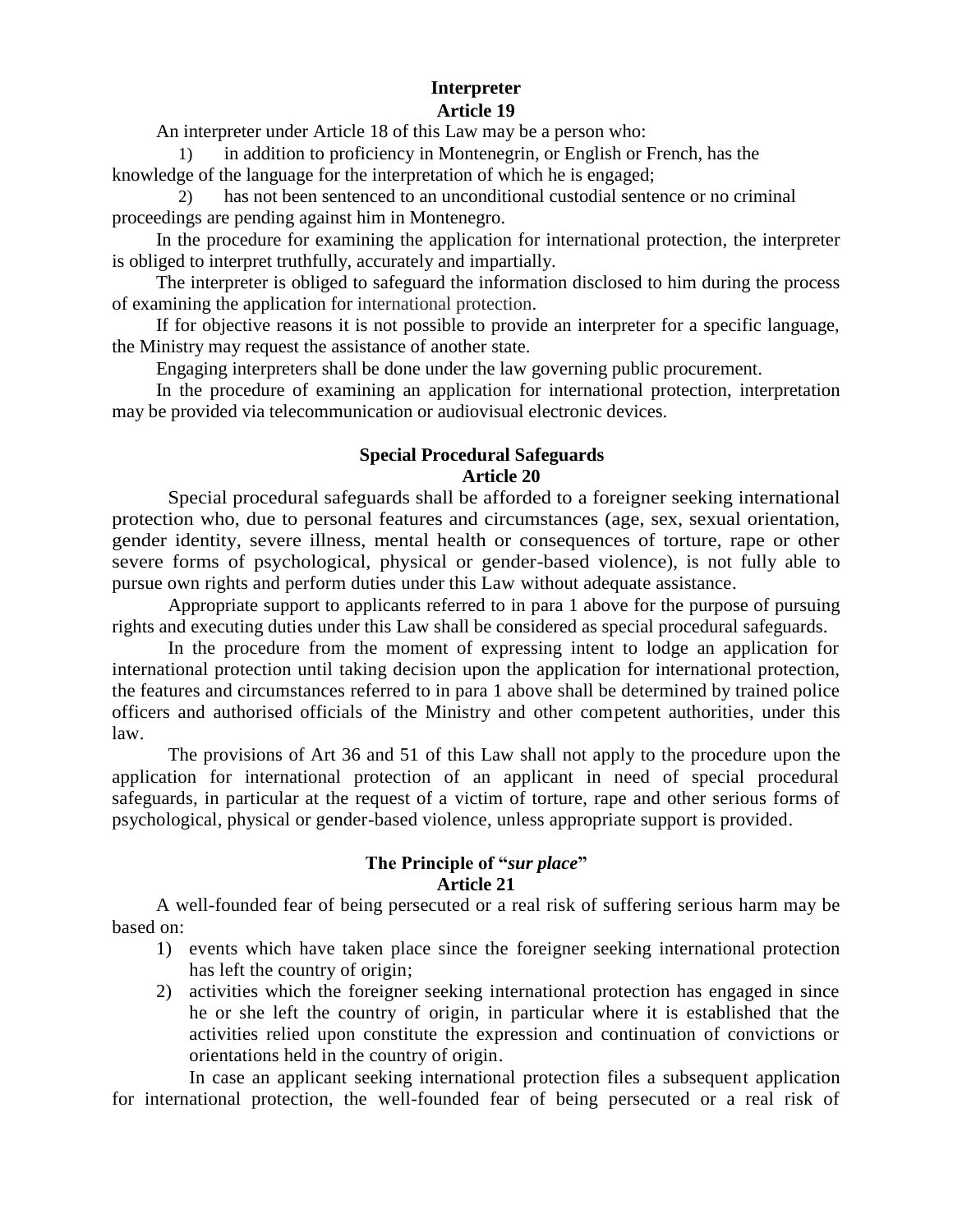suffering serious harm may not be based on circumstances which the applicant has created purely in order to meet the requirements for being granted international protection.

## **III. QUALIFICATION FOR INTERNATIONAL PROTECTION**

### **Assessment of Qualification Article 22**

The conditions relating to the grounds, the acts and the actors of persecution, or serious harm, as well as in relation to the existence of protection against persecution or serious harm in their country of origin shall be examined in the procedure upon an application for international protection.

## **Grounds for Persecution Article 23**

The grounds for persecution may include:

- race, which implies skin colour, origin and belonging to a particular ethnic group;
- faith, which implies theistic, non-theistic and atheistic beliefs, participation or nonparticipation in public or private formal religious rites, individually or in community with others, other religious ceremonies or practice of the faith, or forms of personal or communal conduct based on religious belief or resulting therefrom;
- nationality, which implies belonging to a group which is determined by its cultural, ethnic, or linguistic identity, common geographical or political origins or its relationship with the population of another country, which may also include a citizenship;
- political opinion, which implies an opinion, attitude or belief about issues related to possible actors of persecution under Art 26 of this Law, and their policies or methods, whether or not the foreigner seeking international protection acted on this opinion, attitude or belief;
- a particular social group that includes members who have common inborn traits or common background that cannot be changed, or characteristics or beliefs, to the extent relevant for their identity or conscience that those persons should not be forced to give up, and such a group has a distinct identity in the relevant country, because the society that surrounds it considers it to be distinct.

Depending on the circumstances in the country of origin, a particular social group referred to in para 1 item 5 above, can denote a group which has the common characteristics of sexual orientation, whereas acts criminalised in the legislation of Montenegro may not be regarded as sexual orientation.

The features related to gender identity, including sex, shall be taken into account when examining membership to a particular social group, referred to in para 1 item 5 above, or to determine the characteristics of such groups.

## **Acts of Persecution Article 24**

The acts serious enough in their nature or repeated to constitute serious violation of fundamental human rights or a set of different measures which constitute violation of human rights shall be deemed as persecution.

The acts referred to in para 1 above may include: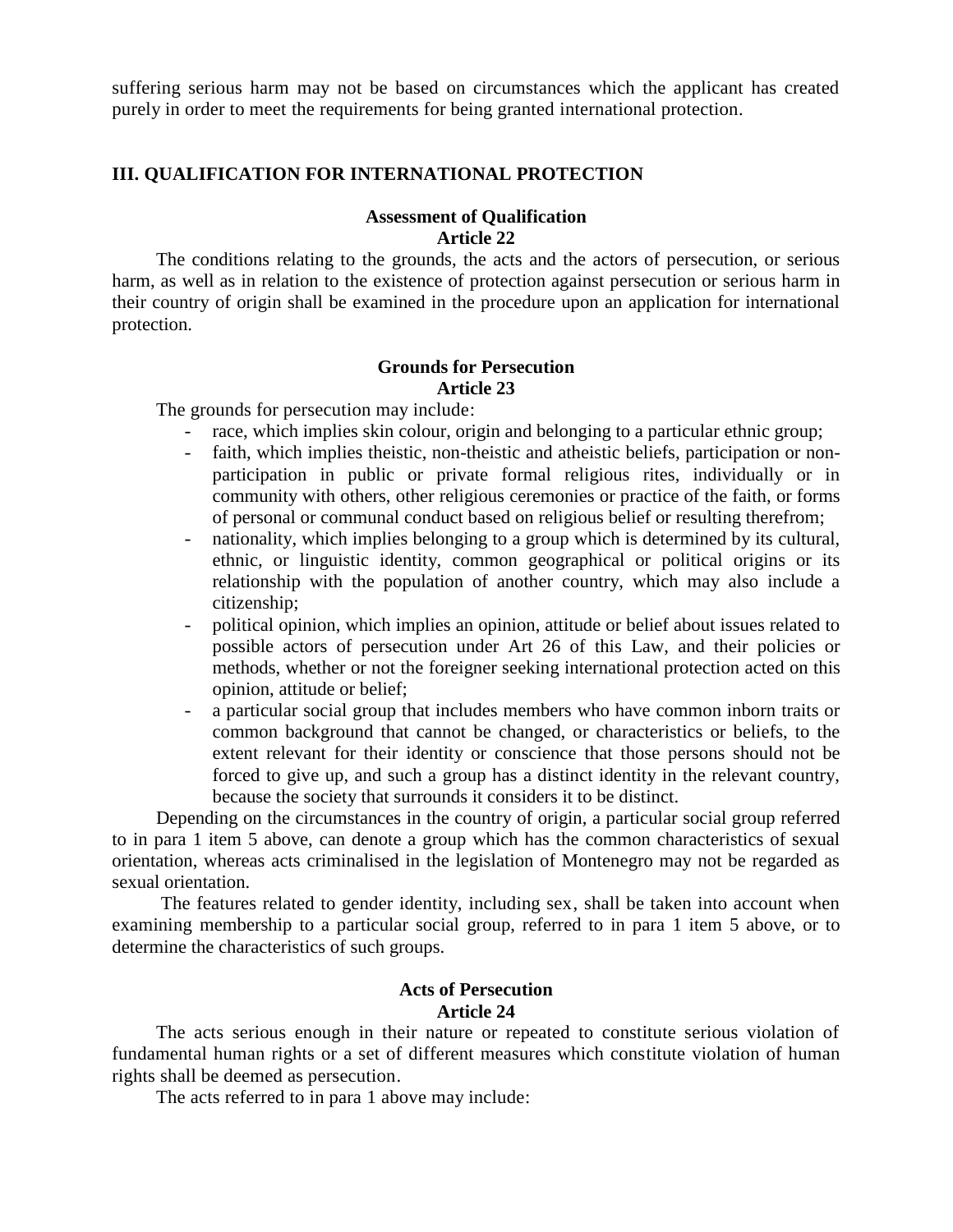- 1) physical or psychological violence, including sexual violence;
- 2) legal, administrative, police and/or judicial measures that are discriminatory or are implemented in a discriminatory manner;
- 3) prosecution or punishment which is disproportionate or discriminatory;
- 4) the denial of rights in judicial proceedings that may occur due to the disproportionate or discriminatory punishment;
- 5) prosecution or punishment for refusal of military service during the conflict, if the performance of military service meant execution of offenses or actions under Art 29, para 1, item 3 and Art 30 para 1 item 1 of this Law;
- 6) the acts of persecution specifically related to sex or children.

The existence of persecution shall be determined by a connection of the acts of persecution and/or lack of protection against such acts and the grounds for persecution as referred to in Art 23 of this Law.

 When assessing whether an applicant had a well-founded fear of persecution it is irrelevant whether the applicant actually has racial, religious, national, social or political features which cause persecution, provided this feature is attributed to the applicant by the actors of persecution.

## **Serious Harm Article 25**

Serious harm consists of the threat of death penalty or execution, or torture or inhuman or degrading treatment or punishment or serious and individual threat to a civilian's life or person by reason of indiscriminate violence in situations of international or internal armed conflict.

## **Actors of Persecution or Serious Harm Article 26**

The activities and actions taken by the following actors shall be deemed to be persecution and serious harm:

1) state authorities;

2) parties, national or international organisations controlling the state or a substantial part of the territory of the state;

3) non-state actors, if it can be determined that state authorities or parties, or national or international organisations controlling the state or a substantial part of the territory of the state are unable or unwilling to provide protection against persecution or serious harm.

## **Actors of Protection in the Country of Origin Article 27**

 Protection against persecution and serious harm in the country of origin can only be provided by:

- 1) state authorities, or
- 2) parties, national or international organisations controlling the state or a substantial part of the territory of the state.

provided that they are able and willing to do so.

 When assessing whether parties, national or international organisations control the state or a substantial part of the territory of the state, the data from official acts and guidance of the European Union shall be taken into account.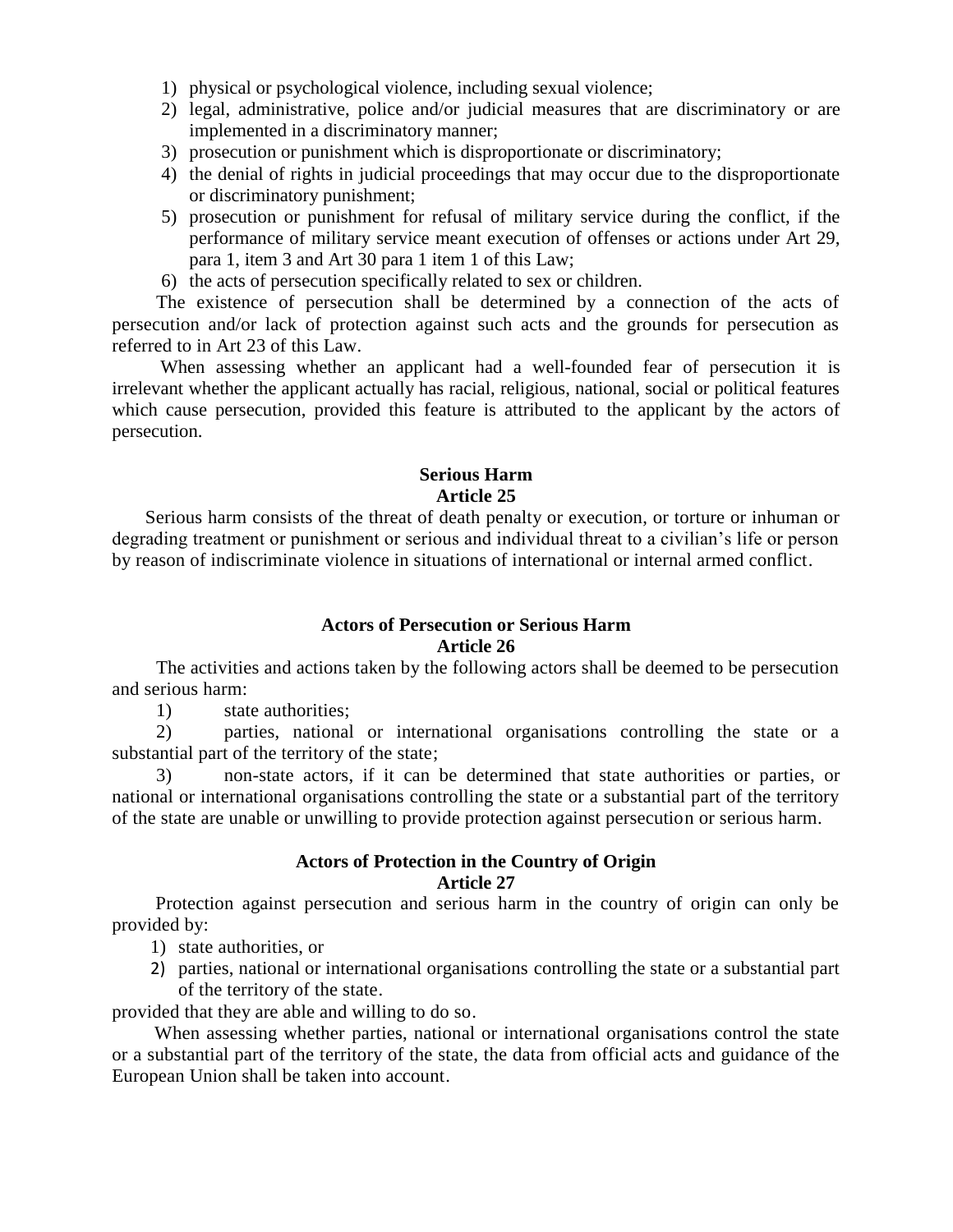Protection as referred to in para 1 above implies the existence of an effective legal system for the detection, prosecution and punishment of actors of the acts constituting persecution or serious harm, as well as the possibility of exercising such protection by taking justified measures to prevent persecution or suffering serious harm on the account of which a foreigner seeks international protection.

## **Internal Resettlement and Protection Article 28**

 International protection shall not be granted if it is determined that a foreigner seeking international protection has the possibility of travelling to a part of the country of origin:

- 1) where there is no well-founded fear of persecution or suffering serious harm;
- 2) where there is access to protection against persecution or serious harm;
- 3) if he can safely and legally travel to that part of the country;
- 4) where he can gain admittance; and
- 5) if he can reasonably be expected to settle there.

## **Exclusion from the Right to Asylum Article 29**

 Asylum shall not be granted to a foreigner seeking international protection qualifying for asylum under this law if:

- 1) he enjoys protection or receives assistance form organs or agencies of the United Nations other than the UNHCR;
- 2) he has approved residence in the country which recognises, based on such residence, the same rights and obligations which are attached to the possession of the nationality of that country;
- 3) there are serious reasons for considering that he committed, incited or otherwise participated in the commission of:
	- a crime against peace, a war crime or a crime against humanity as defined in the international instruments;
	- a serious non-political crime prior to his arrival to Montenegro, if committed with an allegedly political objective;
	- particularly cruel actions, if committed with an allegedly political objective;
	- acts contrary to the purpose and principles of the United Nations.

In case the protection or assistance as referred to in para 1 above should cease from whatever reason beyond the influence of the foreigner seeking international protection, and where his status has not been finally resolved in accordance with the United Nations General Assembly instruments, asylum shall be granted.

### **Exclusion from the Right to Subsidiary Protection Article 30**

 Subsidiary protection shall not be granted to a foreigner seeking international protection qualifying for subsidiary protection under this law if:

- 1) there are serious reasons for considering that he committed, incited or otherwise participated in the commission of:
	- a crime against peace, a war crime or a crime against humanity as defined in the international instruments;
	- a serious crime;
	- acts contrary to the purpose and principles of the United Nations;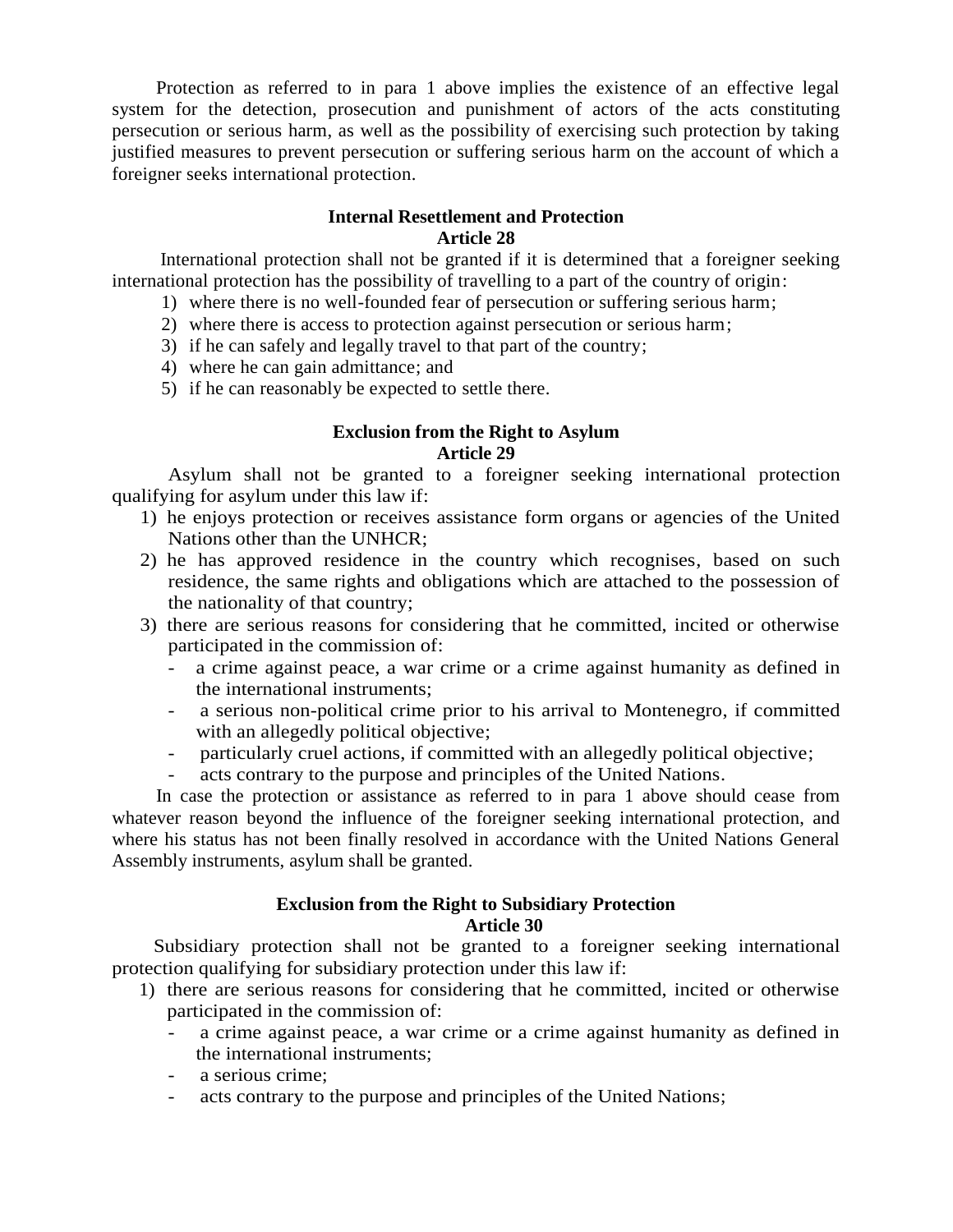- 2) he, prior to arrival to Montenegro, has committed a crime punishable in Montenegro by imprisonment, and if he left his country of origin solely in order to avoid sanctions stipulated in that country;
- 3) he constitutes a danger for national security and public order in Montenegro.

A serious crime, within the meaning of para 1 item 2 above, is a crime punishable in Montenegro by imprisonment of five or more years.

## **Safe Country of Origin Article 31**

A country is considered as a safe country of origin where, on the basis of the legal situation, the application of the law within a democratic system and the general political circumstances, it can be shown that there is no persecution and no risk of suffering serious harm, as determined based on the information on:

- 1) the relevant laws and regulations of the country and the manner in which they are applied;
- 2) observance of the rights and freedoms laid down in the European Convention for the Protection of Human Rights and Fundamental Freedoms, the International Covenant on Civil and Political Rights, as well as the United Nations Convention against Torture and Other Cruel, Inhuman or Degrading Treatment or Punishment;
- 3) respect for the prohibition of expulsion or return (*non-refoulement*) in accordance with the 1951 Convention on the Status of Refugees;
- 4) provision for a system of effective legal remedy.

The information referred to in para 1 above shall be collected from the reports and other valid sources, particularly from the Member States to the European Union, the European Asylum Support Office (hereinafter: EASO), the UNHCR, the Council of Europe and other relevant international organisation.

Based on the information referred to in para 1 above, the Ministry, with prior opinion obtained from the state administration body responsible for foreign affairs, shall establish a list of safe countries of origin and inform the European Commission thereof.

A list of safe countries of origin shall be published in the Official Gazette Montenegro.

In examining the application for international protection, the Ministry shall, on a case-bycase basis, determine whether the applicant comes from a safe country of origin.

Any country from the list referred to in para 3 shall be considered as a safe country of origin within the meaning of para 5 above, if a foreigner seeking international protection is a national of that country or had the last residence as a stateless person in that country, and if he failed to plausibly explain why that country of origin cannot be regarded as a safe country of origin in his particular case.

A foreigner seeking international protection shall be duly informed that the country from which he comes is included in the list referred to in para 3 above and that he may submit reasons why, in his case, that country should not be considered as a safe country of origin.

In the case where, in the procedure upon the application for international protection, it is established that it involves a safe country of origin, the application shall be rejected.

## **Safe Third Country Article 32**

Safe third country is a country in which a foreigner seeking international protection is safe from persecution or risk of suffering serious harm, which respects the prohibition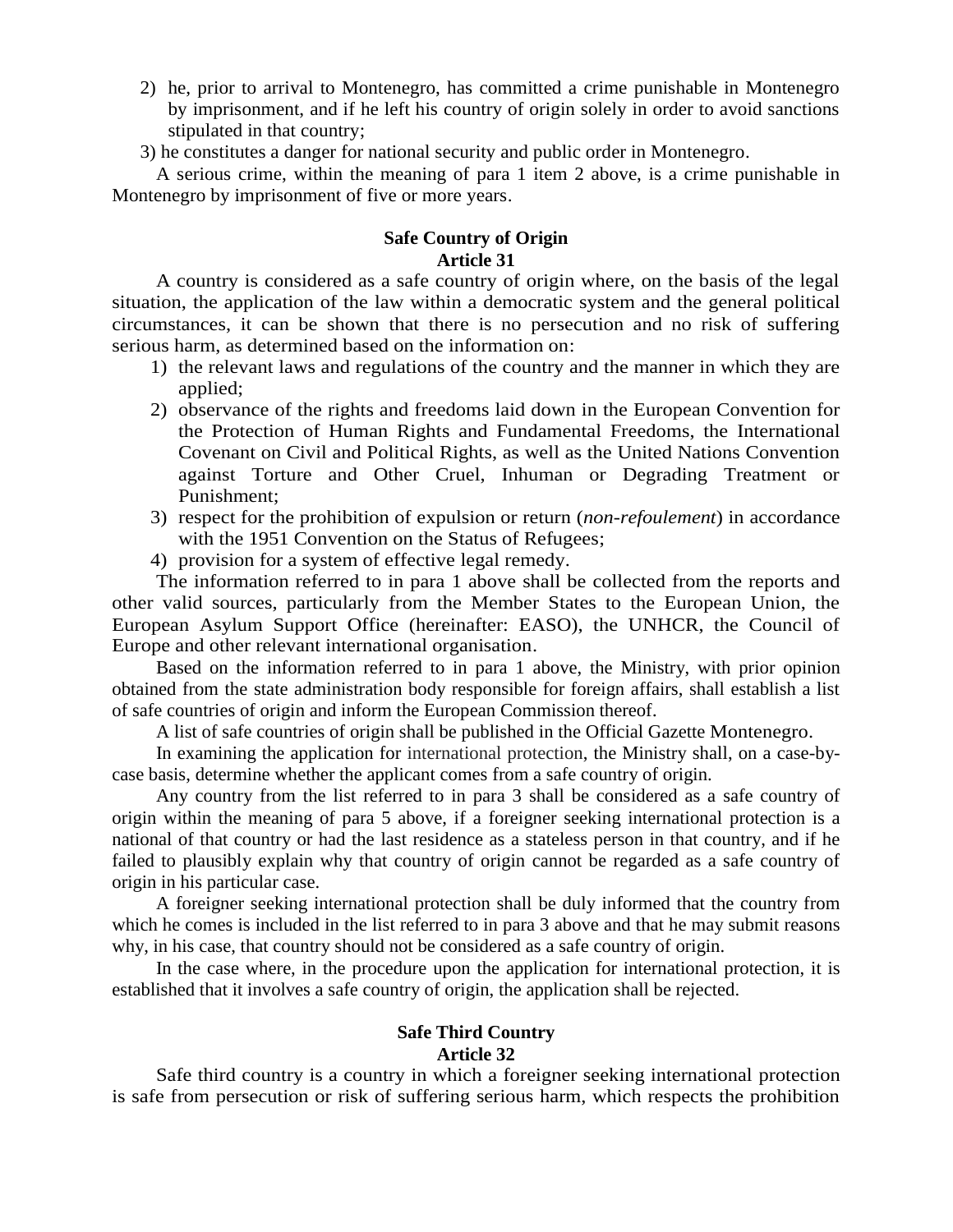of expulsion or return (*non-refoulement*) and in which the possibility exists to receive international protection.

In examining the application for international protection, the Ministry shall, on a case-by-case basis, determine whether it constitutes a safe third country within the meaning of para 1 above, as well as whether there exists a connection between that country and the foreigner seeking international protection on the basis of which it would be reasonable for that person to go to that country and seek international protection, taking into account all the facts and circumstances of his application.

An applicant for international protection shall be duly informed that in his case there is a safe third country and that he may state his reasons why this country may not be regarded as a safe third country considering his personal features and circumstances.

In case when it is established in the process of assessing an application for international protection that there exists a safe third county, the application will be rejected, and the applicant shall be issued a certificate as confirmation that the merits of his application for international protection have not been examined in the procedure.

In the event that the safe third country should refuse to accept foreigner whose application was rejected pursuant to para 4 above, his application for international protection shall be reexamined in accordance with the provisions of this law.

The Ministry shall inform the European Commission regularly of the countries established to be safe third countries.

### **European Safe Third Country Article 33**

A European safe third country is a country that has ratified and observes the provisions of the 1951 Convention relating to the Status of Refugees, without geographic limitations, and the European Convention for the Protection of Human Rights and Fundamental Freedoms.

In examining the application for international protection, the Ministry shall, on a case-by-case basis, determine whether it constitutes a European safe third country within the meaning of para 1 above.

An applicant seeking international protection shall be duly informed that, in his case, there is a European safe third country and that he can submit reasons why, in his case, that country cannot be considered a European safe country of origin, given the specificity of his personal features and circumstances.

An application for international protection of foreigner who has illegally entered the territory of Montenegro from a European safe third country shall be rejected if such country adheres to the prohibition of expulsion or return (*non-refoulement*), unless there are special circumstances of humanitarian or political nature.

In the case referred to in para 4 above, the foreigner seeking international protection shall be issued a confirmation that the merits of his application for international protection have not been examined in the procedure.

In the event that the European safe third country should refuse to accept foreigner whose application was rejected pursuant to para 5 above, his application for international protection shall be re-examined in accordance with the provisions of this Law.

The Ministry shall regularly inform the European Commission about the countries which have been designated as European safe third countries.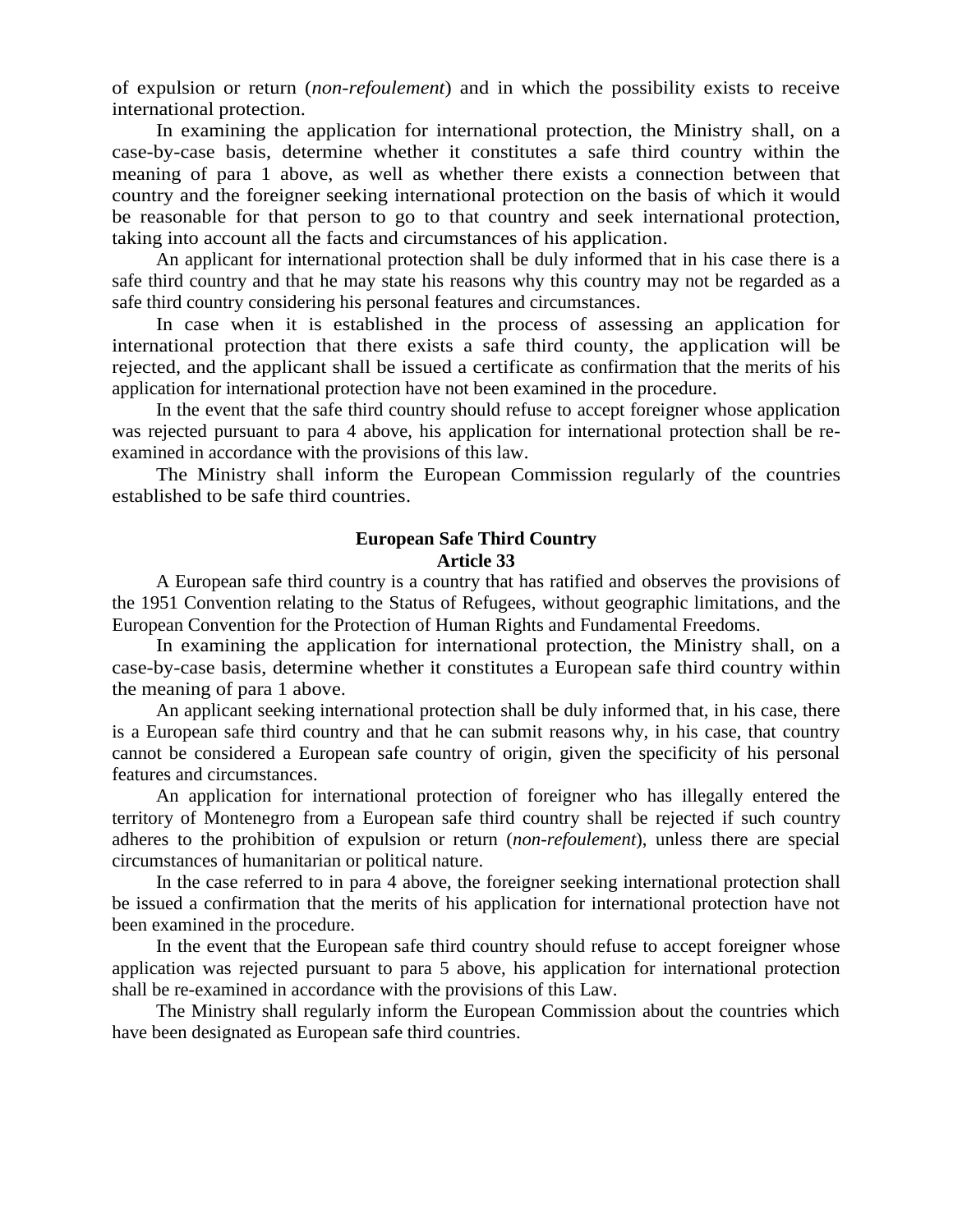### **IV. PROCEDURE FOR GRANTING INTERNATIONAL PROTECTION**

## **Statement of Intention to Apply for International Protection Article 34**

A third-country national or a stateless person can express their intention to apply for international protection during the checks at the border crossing point.

The intention to apply for international protection is an oral or written statement of intention of a third-country national or a stateless person to apply for international protection in Montenegro.

If a third-country national or stateless person is already within the territory of Montenegro, the intention referred to in para 1 above shall be expressed in the organizational unit of the administration body in charge of police affairs (hereinafter: the Police) in the place where he is found or at the Reception Centre.

On the occasion of expressing the intention referred to in the paras 1 and 3 above, police officers or Reception Centre staff are obliged to collect the data concerning the identity of the foreigner who has expressed the intention to submit an application for international protection, the route taken from the country of origin to Montenegro, as well as personal features and circumstances referred to in Art 20 of this Law, so as to assess whether it is necessary to provide special procedural safeguards.

In order to determine the identity of foreigner who expresses the intention to apply for international protection, fingerprints of all fingers and a photo shall be taken.

A foreigner who expresses the intention to apply for international protection shall be obliged to enable the collection of the data referred to in para 5 above.

Should it not temporarily be possible to take fingerprints of the foreigner who expresses the intention to apply for international protection, due to medical or other reasons that he did not deliberately cause, he is obliged to enable fingerprints being taken immediately after the reasons have ceased to exist.

 A police officer or a member of the Reception Centre staff receiving the statement of intention referred to in paras 1 and 3 above, shall enter the data referred to in para 5 above in the records they keep and refer the foreigner who expressed the intention to apply for international protection to report to the Ministry within three days, in order to lodge the application.

The Police shall furnish the Ministry with the data on foreigners who stated their intention to apply for international protection.

A foreigner who states the intention to apply for international protection, but fails to provide the data referred to in para 6 above or, without a justified reason, fails to report to the Ministry in compliance with para 8 above, shall be deemed to be illegally staying in Montenegro.

More detailed method for collecting the data referred to in para 5 above shall be set forth by the Ministry.

## **An Application for international protection Article 35**

A foreigner seeking international protection is obliged to submit an application for international protection to the Ministry as soon as possible, and not later than 15 days from the statement of intention.

An application for international protection shall be lodged directly with the Ministry in the stipulated form, or verbally on the record, which marks the commencement of the procedure for granting international protection.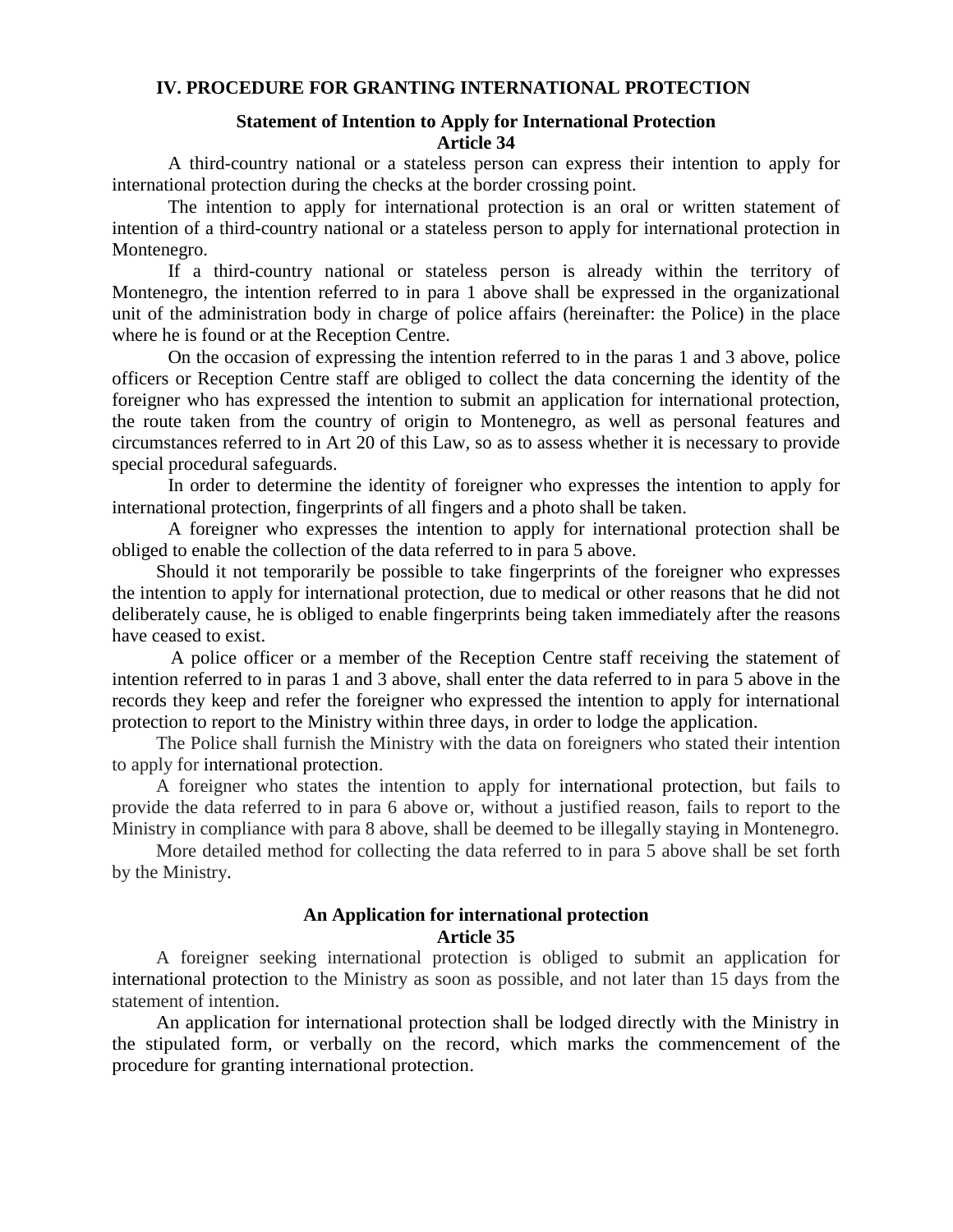Notwithstanding paragraph 1 above, a foreigner seeking international protection who is placed in a healthcare institution shall be given the opportunity to apply for international protection in the healthcare institution in which he is situated.

Based on the fingerprints taken under Art 34 para 5 of this Law, the Ministry shall verify whether the fingerprints are already in the fingerprint database of the country responsible for examining the application for international protection.

The contents and the form of the application referred to in para 2 above shall be set forth by the Ministry.

#### **Treatment at the Border or in a Transit Area Article 36**

A person stating his intention to apply for international protection at the border crossing point or in the transit area of an air or sea port, who does not meet the requirements for legal entry into Montenegro, or comes from a safe country of origin, a safe third country, as well as in the event of a subsequent application for international protection, may be detained at the border crossing point or in the transit area of an air or sea port, where it would be made possible for him to lodge an application for international protection.

## **Procedure upon the Applications Lodged at the Border or in a Transit Area Article 37**

In the case referred to in Art 36 of this Law, the procedure upon the application for international protection shall be conducted at the border crossing point or in the transit area if foreigner does not meet the requirements of Art 3 and 4 of this Law, or presents only the data that are of no relevance for the assessment of qualifications for granting international protection, or if his application may be rejected under Art 47 of this Law.

The procedure referred to in para 1 above shall be conducted in accordance with Art 42 to 53 of this Law, and in case of a subsequent application for international protection, the procedure shall be conducted in accordance with Art 49 of this Law.

In the case referred to in paras 1 and 2 above, the decision upon the application for international protection or subsequent application shall be made as soon as possible, and no later than 28 days after the day when the application was lodged.

If the decision referred to in para 3 above is not made within 28 days of the application for international protection or a subsequent application being lodged, a foreigner seeking international protection shall be granted entry into Montenegro in order to conduct the procedure of granting international protection, on which the Ministry shall issue a decision.

A foreigner shall also be granted entry into Montenegro in the case where, during the procedure referred to in para 1 above, it is determined that there exist conditions for granting international protection.

The administrative dispute can be initiated before the Administrative court against the decision referred to in para 3 above, within five days following the receipt of the decision.

The proceedings before the Administrative Court shall be urgent.

## **Reception Conditions at the Border or in a Transit Area Article 38**

A foreigner referred to in Art 36 of this Law shall be provided with food, clothing, healthcare and counselling regarding the procedure upon an application for international protection.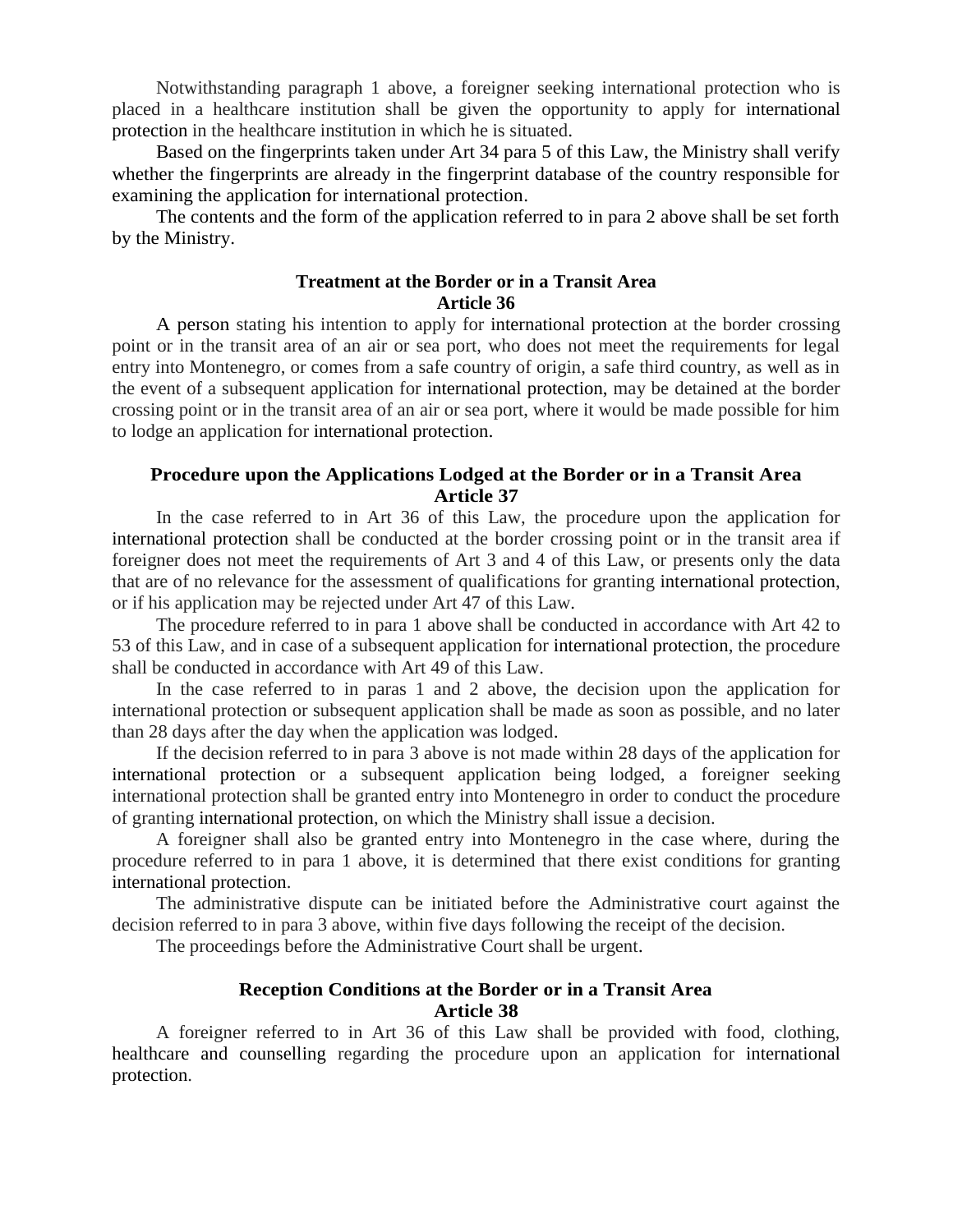The non-governmental organizations registered for providing free legal assistance to foreigners seeking international protection and organizations dealing with the protection of the rights of refugees, or asylees shall be given access to a foreigner seeking international protection at the border crossing point or in the transit area of an air or sea port.

The organizations referred to in para 2 above may be temporarily restricted access to a foreigner seeking international protection when it is necessary to protect national security and public order of Montenegro.

## **Minors**

## **Article 39**

For a minor, the intention to lodge an application for international protection shall be stated or the application for international protection lodged by his legal representative.

A minor above 16 years of age, who is married, can autonomously state the intention and lodge an application referred to in para 1 above.

The minor and his legal representative shall take part in the procedure upon the application for international protection referred to in para 1 above.

Notwithstanding paragraph 3 of above, a minor may participate in the procedure without his legal representative if it is deemed to be in his best interests, in accordance with the regulations governing the protection of children's rights.

## **Unaccompanied Minors Article 40**

The centre for social work shall assign to an unaccompanied minor, who states an intention to apply for international protection, a guardian trained to work with minors seeking international protection, and whose interests are not contrary to the interests of the minor.

An unaccompanied minor shall immediately be informed of the appointment of a guardian.

Notwithstanding paragraph 1 above, an unaccompanied minor above 16 years of age and married shall not be assigned a guardian.

An unaccompanied minor shall lodge the application for international protection personally in the presence of the guardian.

Notwithstanding paragraph 4 above, the application for international protection may be lodged by the guardian on behalf of the unaccompanied minor, if, in the process of return, or enforced return to their country of origin, it is considered that he is in need of international protection with regard to his personal features and circumstances.

The procedure for granting international protection to an unaccompanied minor shall be carried out by an authorized official who conducts the administrative procedure and issues an administrative act (hereinafter: authorized official) trained to work with minors seeking international protection.

The guardian is obliged to promptly prepare the unaccompanied minor for the interview and provide him with information on the meaning and consequences of the personal interview.

An unaccompanied minor is required to personally appear at the interview in the presence of a guardian.

The decision upon the application for international protection of an unaccompanied minor shall be taken urgently, while an expedited procedure may be adopted only in cases prescribed by Art 49 para 4 and Art 51 para 1 items 7 and 8 of this Law.

An unaccompanied minor may not be detained at a border crossing point or in the transit area, under Art 36 of this Law.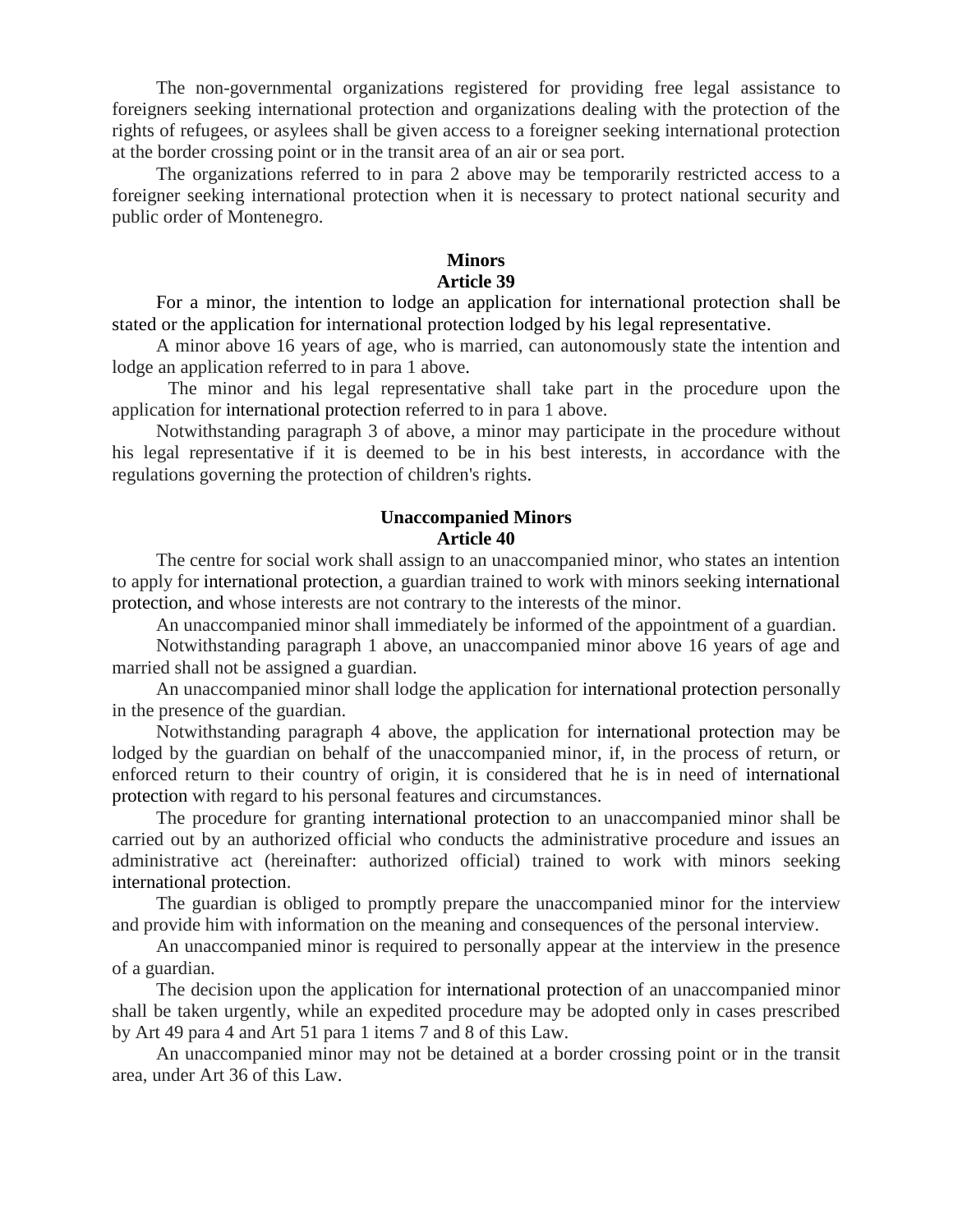#### **Assessing the Age of a Minor Article 41**

In case of a doubt as to the age of the minor in the procedure for granting international protection, the process of age assessment shall be conducted.

Age assessment shall be conducted on the basis of available data on the minor, the expert opinion of the officials of the Reception Centre involved in the work with the minor, as well as on the opinion of the minor's guardian.

If, on the basis of available data and opinions referred to in para 2 above, it is not possible to determine the age of the minor, a medical examination shall be conducted with the prior written consent of the minor and the guardian.

The medical examination shall be conducted by means of a physical examination, x-rays of teeth and/or of a hand, with full respect for the dignity of the minor.

A minor and his guardian must be informed in a language he is reasonably assumed to understand and in which he can communicate, on the method of examination and its possible effects on the health, possible consequences of the results of such medical examination on the assessment of the application for international protection, as well as the consequences of denial of consent referred to in para 3 above.

During the medical examination, if necessary, the minor shall be provided with an interpreter for the language he is reasonably assumed to understand and in which he is able to communicate.

The costs of the medical examination shall be borne by the Ministry.

In the case of unjustified denial of consent referred to in para 3 above, the minor shall be deemed to be an adult applicant for international protection.

An application for international protection may not be rejected solely on the ground of the denial of consent to conduct a medical examination in accordance with para 3 above.

If, even following the results and the report on the medical examination undertaken, there is still a doubt as to the age of the minor, the concept of the benefit of the doubt under Art 43 of this Law shall be applied.

## **Personal Interview Article 42**

Upon the application for international protection, the Ministry shall, as soon as feasible, conduct the examination procedure and allow the foreigner seeking international protection to be heard in person regarding all the facts and circumstances relevant to the procedure for granting international protection.

A foreigner seeking international protection is obliged to personally attend and participate in the interview regardless of whether he has a legal representative, a guardian and/or an attorney.

The interview with a foreigner seeking international protection referred to in para 1 above, who has an attorney, may be conducted in the absence of the attorney.

A foreigner seeking international protection is obliged to present during the interview credible and convincing reasons on which he grounded his application for international protection and to submit all the evidence which he has at disposal or is able to obtain, and which support his application, as well as to respond truthfully to all questions addressed to him.

The Ministry shall, if possible and justified, and if so requested by the foreigner seeking international protection, ensure that the procedure upon the application for international protection is conducted by an authorized official of the same sex as the applicant's.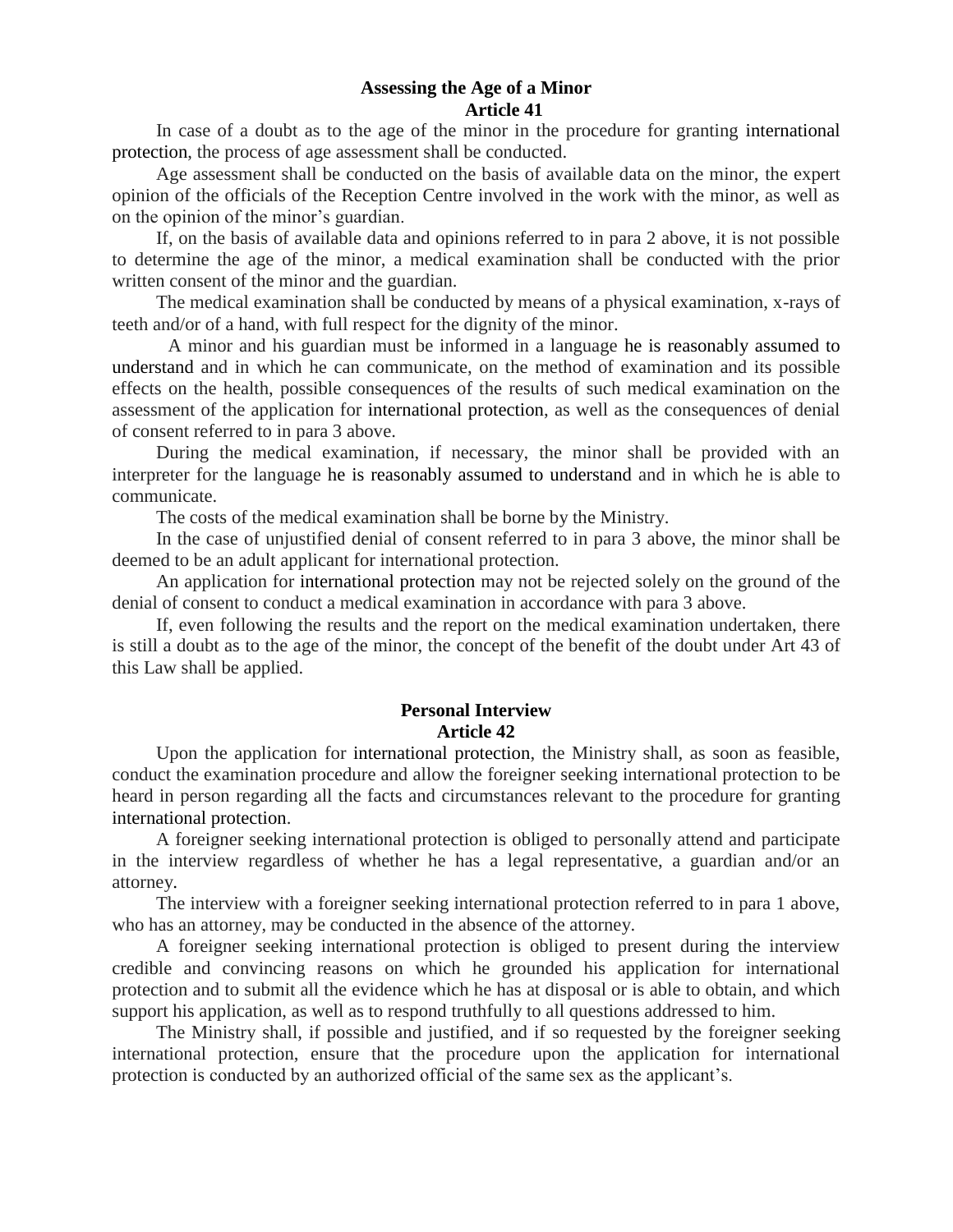In order to determine the facts of the case, a foreigner seeking international protection may be interviewed several times.

The interview may be omitted if:

1) the decision granting international protection can be taken based on the evidence submitted by the foreigner seeking international protection;

2) the foreigner seeking international protection is not capable or able to be interviewed because of personal features and circumstances he has no influence over;

3) a subsequent application is inadmissible under Art 49 of this Law.

If in the case referred to in para 7 item 2 above, the foreigner seeking international protection or a member of his family shall be given the opportunity to submit evidence and make statements relevant for deciding on the application for international protection.

## **The Benefit of the Doubt Article 43**

The statement of a foreigner seeking international protection shall be deemed credible where a particular fact or circumstance is not supported by evidence if:

1) the plausibility of his statement as regards the general and specific information about the country of origin and the place he claims to have come from had been established;

2) he has made genuine efforts to substantiate his application for international protection;

3) he has submitted evidence he had on disposal, and for other evidence not in his possession, he has given a satisfactory explanation;

4) it was ascertained that his statement was consistent and credible, and that it was not inconsistent with the available general and specific information relevant for examining the application for international protection; and

5) he applied for international protection as soon as feasible, or gave justified reasons for not doing so.

## **Collection, Examination and Assessment of Facts and Circumstances Article 44**

A foreigner seeking international protection is obliged to cooperate with the Ministry, submit all the documentation at his disposal and present true and accurate information concerning his identity, age, nationality, family, countries of previous residence, previous applications for international protection, travel routes, the documents that can be used for determining his identity and the reasons for seeking international protection.

When deciding on the merits of an application for international protection, the Ministry shall collect and examine all relevant facts and circumstances, in particular:

1) the statements and evidence that the foreigner seeking international protection has given, in accordance with para 1 above, in particular such information as to whether he was or may be subjected to persecution or risk of suffering serious harm;

2) current facts on the country of origin and, if necessary, on the countries through which he travelled, the laws and regulations of those countries and the manner in which they are enforced, based on various reports and other documents by the UNHCR and the EASO and other human rights organizations;

3) whether the personal features and circumstances of the foreigner seeking international protection, in particular gender and age, and the position in society, were the cause of actions or acts of persecution or suffering serious harm which he had been or may be subjected to;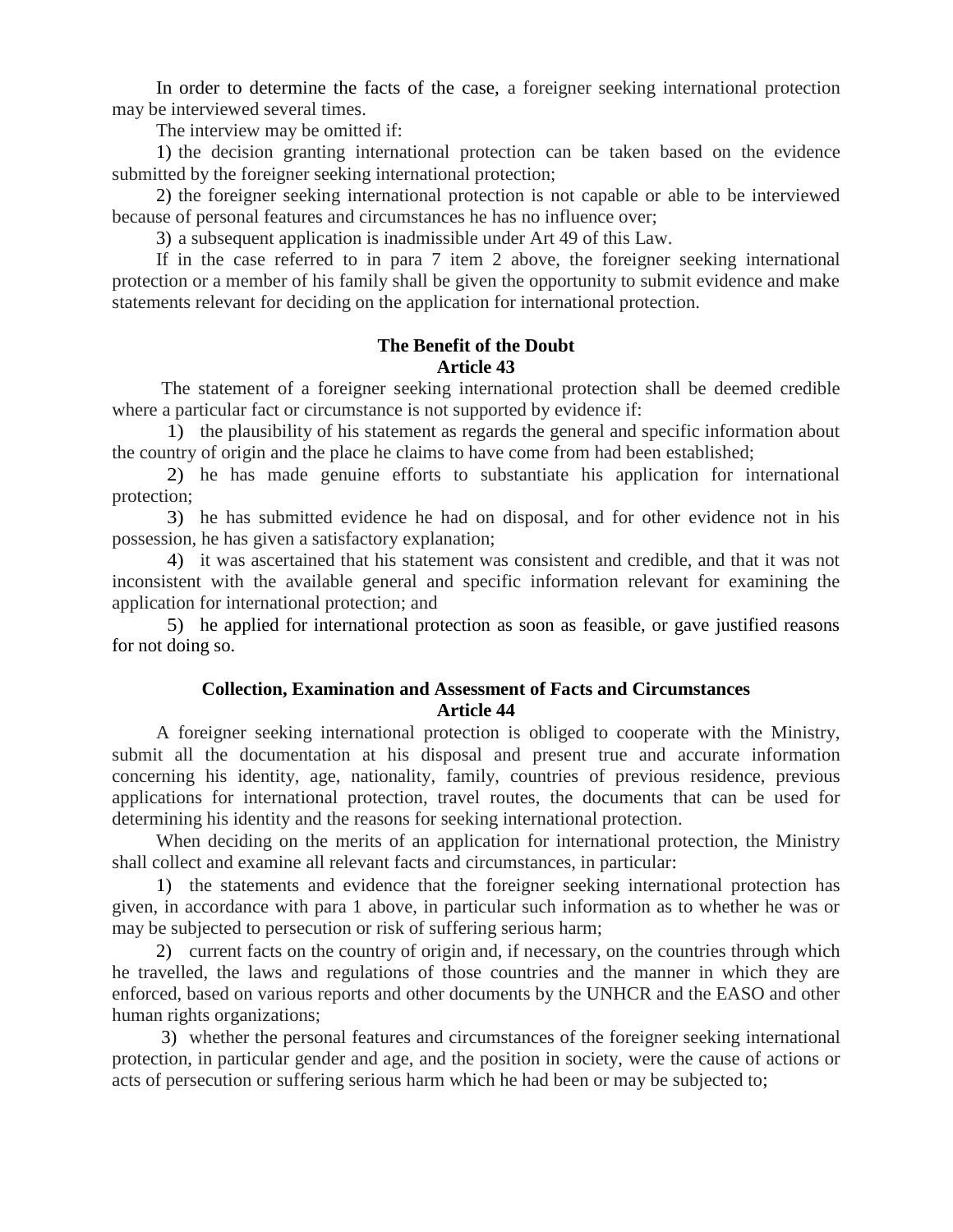4) on the activities of the foreigner seeking international protection, after leaving the country of origin, which are aimed at creating the conditions necessary for granting international protection, where it shall be assessed whether these activities may expose the foreigner to persecution or risk of suffering serious harm if he returns to that country;

5) whether the foreigner seeking international protection could get protection from the country whose nationality he could prove; and

6) whether the foreigner seeking international protection has applied for such protection within a reasonable time after his arrival in Montenegro, and if not, whether he stated reasonable grounds therefor.

 If ascertained that a foreigner seeking international protection was subjected to persecution or risk of suffering serious harm, or threat of such persecution or harm, it shall be considered that there is a well-founded fear of persecution or suffering serious harm, unless there are reasonable grounds to believe that such persecution or serious harm will not be repeated.

## **Collection and Exchange of Personal and Other Data Article 45**

For the purpose of conducting a procedure upon an application for international protection, the Ministry shall collect personal and other data from the applicant.

The data referred to in para 1 above may also be collected from state authorities, state administration authorities, local self-government authorities and legal entities and natural persons in Montenegro, if it is:

- 1) in the interests of the foreigner seeking international protection;
- 2) permitted by the law or other regulations, or

.

3) necessary to verify the information on the foreigner seeking international protection.

The authorities and persons referred to in para 2 above that possess the data relating to a foreigner seeking international protection shall, at the request of the Ministry, provide the information referred to in para 1 above within 15 days.

The Ministry shall not collect the data on the foreigner seeking international protection from the country of his origin, if the collection of such data could pose a danger and/or harm to the physical integrity of the applicant and his family members who have applied for international protection with him, or to the liberty and safety of family members who live in the country of origin.

Personal and other data collected during the procedure upon the application for international protection, in particular the fact that the application has been lodged, constitute confidential information and may not be disclosed to:

1) the country of origin of a foreigner seeking international protection, an asylee or a foreigner granted subsidiary protection;

2) state authorities, state administration authorities, local self-government authorities and legal entities and natural persons in Montenegro not being part of the procedure.

Notwithstanding paragraph 5 above, the data on the first and family name, date of birth, sex, nationality, family members, documents issued by the country of origin and the last address in the country of origin, fingerprints and photos may be provided to:

1) the country of origin or a third country for a third country national or a stateless person whose application for international protection was rejected by a final decision, provided such country accepts him;

2) the authorities of a third country that has ratified and applies the 1951 Convention relating to the Status of Refugees.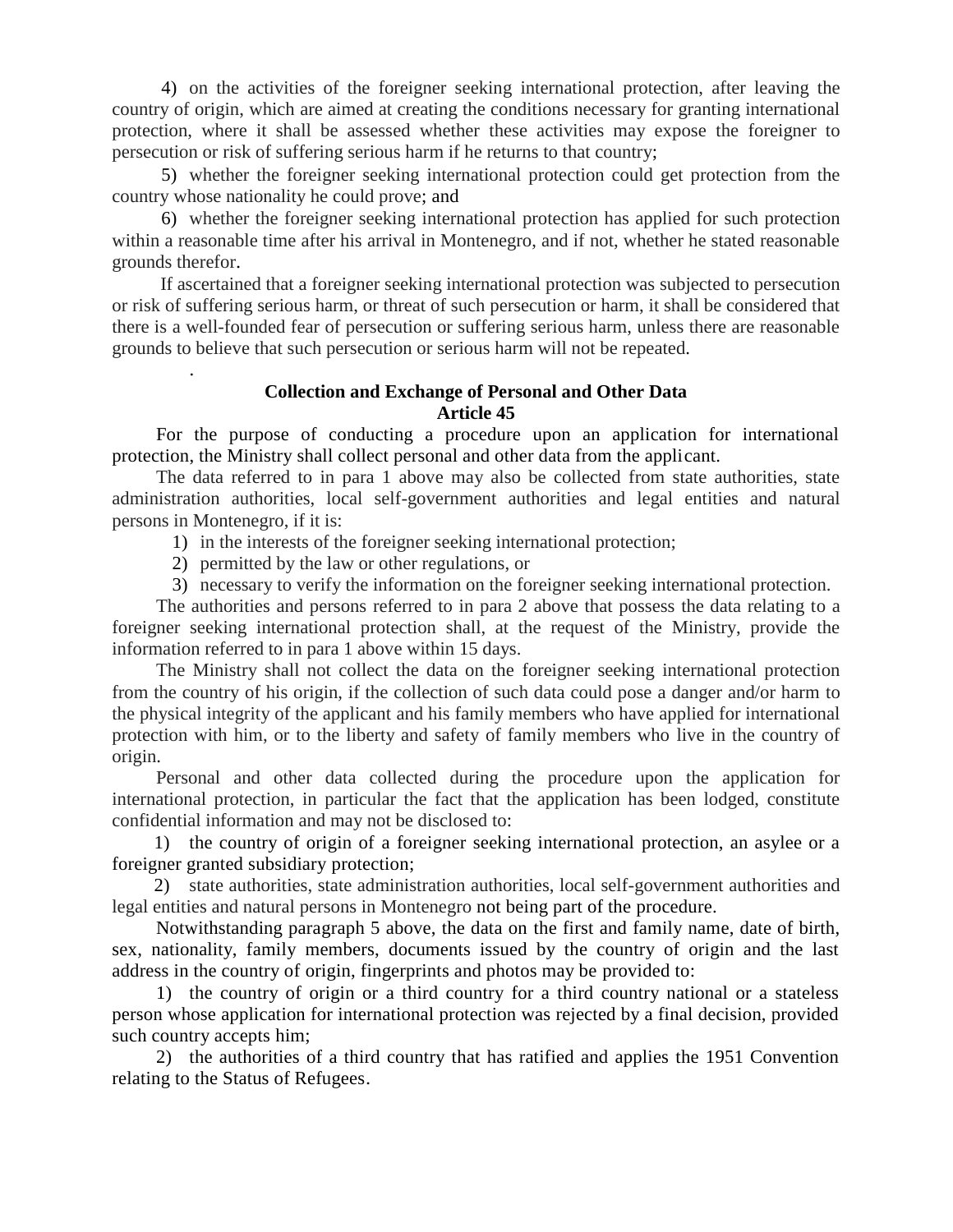The collection and the use of data referred to in para 1 above shall be done in accordance with the regulations governing personal data protection.

The data on a foreigner seeking international protection may be shared with the Member States of the European Union with the view of implementing the Regulation (EU) No. 604/2013 and Regulation (EU) No. 603/2013 of the European Parliament and the Council of 26 June 2013 on the establishment of 'Eurodac' for the comparison of fingerprints for the effective application of Regulation (EU) No. 604/2013 establishing the criteria and mechanisms for determining the Member State responsible for examining an application for international protection lodged in one of the Member States by a third-country national or a stateless person and on requests for the comparison with Eurodac data by the Member States' law enforcement authorities and Europol for law enforcement purposes, and amending Regulation (EU) No. 1077/2011 establishing a European Agency for the operational management of large-scale IT systems in the area of freedom, security and justice (hereinafter: Regulation (EU) no. 603/2013).

#### **Termination of Procedure Article 46**

The procedure for granting international protection may be terminated if the foreigner seeking international protection:

1) abandons the application;

2) avoids being served the summons for a personal interview;

3) fails to appear when summoned for the interview, and fails to justify the nonappearance within 15 days of the scheduled interview;

4) leaves the place of residence for more than three days without notifying the Reception Centre thereof or fails to obtain the approval of the Reception Centre or the Ministry, except in cases of force majeure.

The decision to terminate the procedure as referred to in para 1 above shall be made by the Ministry.

In the case referred to in para 1 items 3 and 4 above, the Ministry shall reject an application for international protection if, based on determined facts and circumstances, it can be deemed that the conditions for granting international protection were not satisfied.

In case that a third-country national or a stateless person expresses his intention to apply for international protection after the final decision to terminate previously initiated procedure upon his application, such person shall not be obliged to re-lodge the application for international protection, and the terminated procedure shall be continued.

Administrative dispute may be initiated before the Administrative Court against the decision to terminate the procedure within 15 days after the receipt of the decision.

## **Rejection of Application for International Protection Article 47**

An application for international protection shall be rejected if:

1) the foreigner seeking international protection has been granted international protection in a Member State of the European Union;

2) the foreigner seeking international protection has been granted international protection in a third country whose rights he still enjoys, and which respects the principle of *nonrefoulement*, and such country will accept him again;

3) there is a possibility that a foreigner seeking international protection is granted international protection by a safe third country, within the meaning of Art 32 of this Law;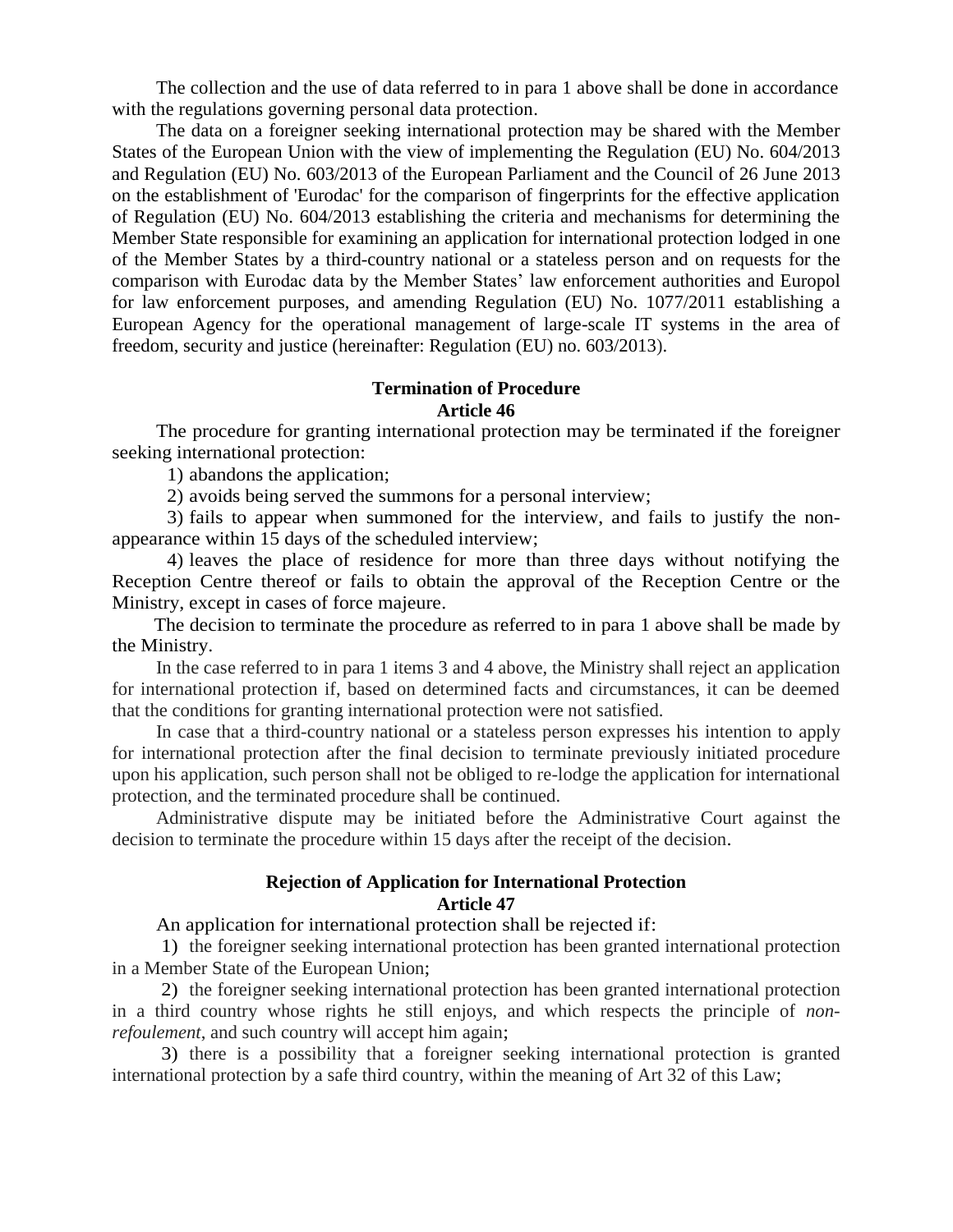4) there is a possibility that a foreigner seeking international protection is granted international protection by a European safe third country, within the meaning of Art 33 of this Law;

5) the state responsible to examine the given application has been determined;

6) the foreigner seeking international protection is a national of a Member State of the European Union.

Administrative dispute may be initiated before the Administrative Court against the decision to reject the procedure within 15 days after the receipt of the decision.

#### **Assessment of an Application for International Protection Article 48**

Upon examining an application for international protection, the Ministry shall:

1) grant asylum if the foreigner seeking international protection meets the requirements for granting asylum in accordance with this Law;

2) grant subsidiary protection if the foreigner seeking international protection meets the requirements for granting subsidiary protection in accordance with this Law;

3) reject the application for international protection if the foreigner seeking international protection does not meet the requirements for asylum or subsidiary protection in accordance with this Law;

4) reject the application for international protection if the exclusion conditions under Art 9, 30 and 94 of this Law are fulfilled;

5) grant or reject the application for international protection in the expedited procedure in cases referred to in Art 51 of this Law.

The applications for international protection, which can be granted based on the available evidence, may be processed as a matter of priority.

Administrative dispute may be initiated before the Administrative Court against the decision referred to in para 1 items 2 to 5 within 15 days from receipt of the decision.

## **Assessment of a Subsequent Application for International Protection Article 49**

A subsequent application for international protection may be submitted by a third-country national or a stateless person, within two years from the final decision:

1) rejecting the application under Art 48 para 1 items 3, 4 and 5 of this Law, or

2) terminating the procedure under Art 46 para 1 of this Law.

The subsequent application for international protection shall be submitted to the Ministry directly, verbally on the record.

The admissibility of a subsequent application referred to in para 1 above shall be decided upon by the Ministry not later than 15 days after its receipt.

Subsequent application for international protection shall be admissible if it contains facts and evidence that have arisen after the final decision was taken upon the earlier application, or facts and evidence that the foreigner seeking international protection, for justified reasons, has not stated in the earlier procedure and where those facts and evidence are of importance for determining whether the requirements for granting international protection are fulfilled.

The admissibility of a subsequent application for international protection is estimated on the basis of facts and evidence contained in the application, in conjunction with the facts and evidence already set out in previous procedure without interviewing the foreigner seeking international protection.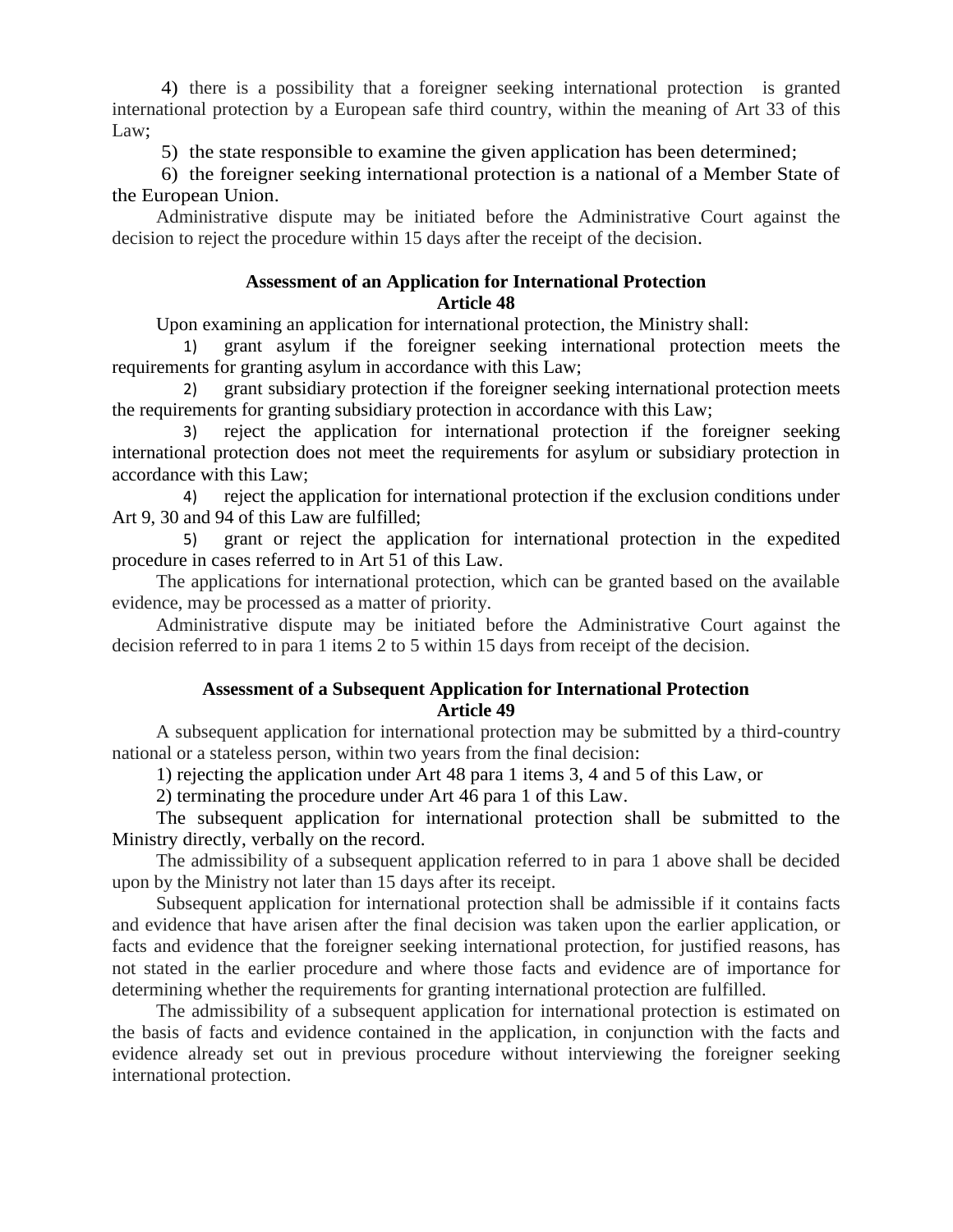When subsequent application for international protection is found admissible, the application shall be re-examined.

When subsequent application for international protection is found inadmissible, the application shall be rejected.

Subsequent application for international protection of a foreigner in transfer shall be rejected by the Ministry as inadmissible.

## **Deadlines for Taking Decisions Article 50**

 The Ministry shall decide on the application for international protection within six months from the day of lodging the application for international protection, or the day of the decision on the admissibility of a subsequent application for international protection.

 In the case when under Regulation (EU) 604/2013 Montenegro is designated as the responsible state for examining the application for international protection, the deadline referred to in para 1 above shall start from the day of such designation or the day of taking over the applicant.

The deadline referred to in para 1 and 2 above may be extended for additional nine months if:

- 1) the application for international protection involves identifying complex factual circumstances or clarifying a complex legal matter;
- 2) a large number of third country nationals or stateless persons lodge applications for international protection at the same time;
- 3) a foreigner seeking international protection fails to act in accordance with his duties under Art 59 of this Law.

Notwithstanding paragraph 3 above, the deadline may be extended for additional three months in order to fully examine the application for international protection.

Where it is reasonable to expect that a decision cannot be made within the period referred to in para 1 above, the foreigner seeking international protection shall be notified thereof in writing and, upon his request, he shall be informed of the reasons for which it is not possible to take the decision within this timeframe and the deadline within which a decision can be expected.

Where it is reasonable to expect that a decision on the application for international protection cannot be made within the period referred to in paras 2 to 4 above, for the reasons of temporarily unsafe conditions in the country of origin, the Ministry shall:

1) review the situation in the country of origin every six months; and

2) inform the foreigner seeking international protection and the European Commission within a reasonable period about the reasons for not taking the decision.

The decision referred to in para 1 above shall be adopted not later than within 21 months from the day the application for international protection was lodged.

### **An Expedited Procedure Article 51**

The Ministry shall take the decision upon an application for international protection in an expedited procedure within two months from the day of lodging the application, if in examination of the application it is determined that:

1) the foreigner seeking international protection presented only the data which are irrelevant for examining the application;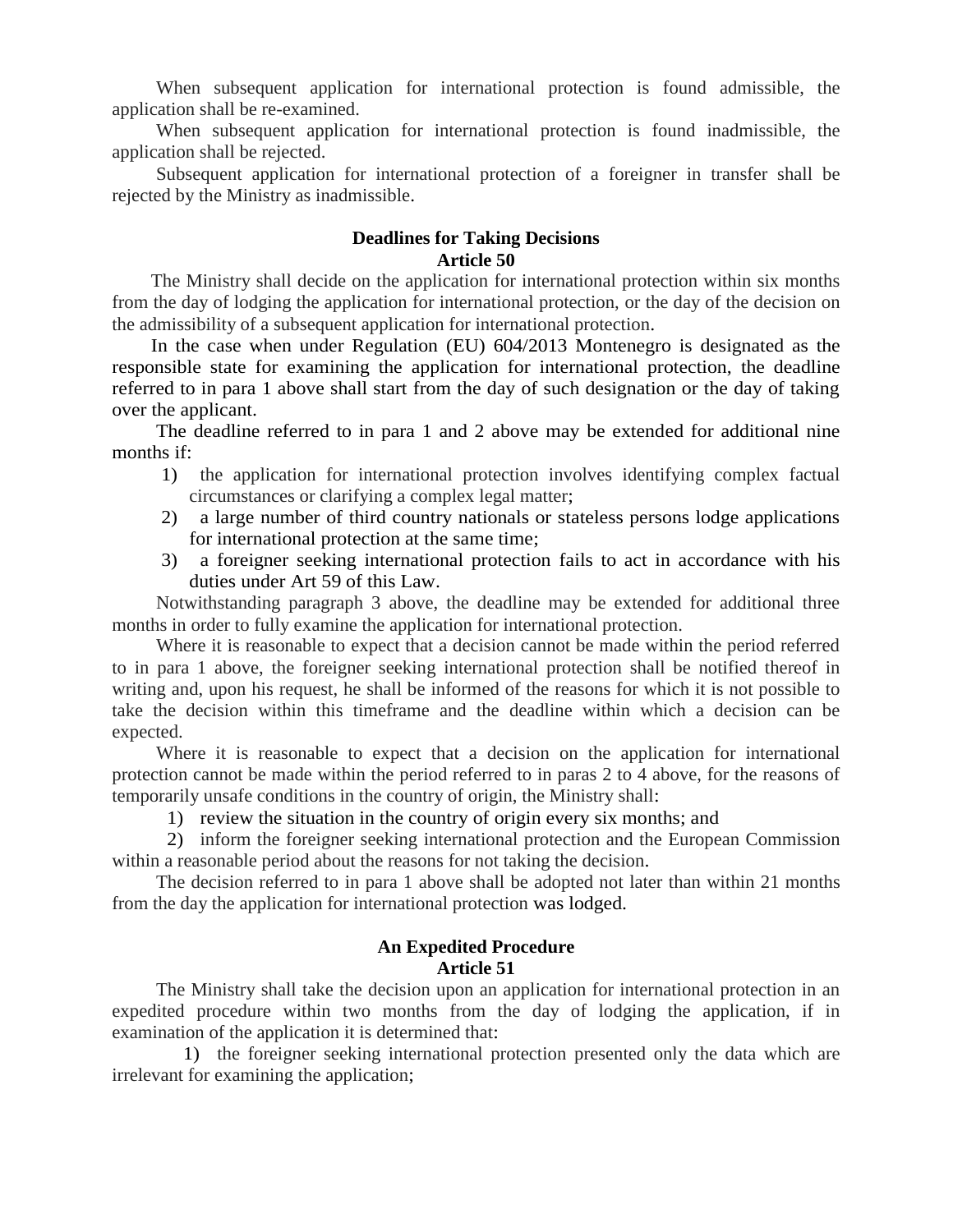2) the foreigner seeking international protection gave false information, or made available or attached documents that were not authentic or failed to provide relevant data or concealed the documents which could adversely affect the outcome of the procedure, having thus mislead or could have mislead the authorized officer;

3) the foreigner seeking international protection has destroyed the documents establishing his identity or nationality, and there is a possibility that it has been done with an intention to give false information about the identity or nationality;

4) the foreigner seeking international protection made inconsistent, contradictory, clearly false or improbable representations which contradict sufficiently verified country-oforigin information, thus making his application for international protection clearly unconvincing;

5) the foreigner seeking international protection already stayed in Montenegro for a while failing without nay justified reason to state his intention to lodge an application earlier;

6) the foreigner seeking international protection is making an application for international protection merely in order to delay or frustrate the enforcement of an earlier or imminent decision which would result in his removal from Montenegro;

7) the foreigner seeking international protection constitutes a danger to the national security or the public order of Montenegro; or

8) the foreigner seeking international protection comes from a safe country of origin.

The applicant shall be informed that his application for international protection shall be processed in an expedited procedure.

When a decision cannot be taken within the deadline referred to in para 1 above, the application for international protection shall be processed within the deadlines from Art 50 of this Law.

In the case when under Regulation (EU) 604/2013 Montenegro is designated as the state responsible for examining the application, the deadline referred to in para 1 above shall start from the day of such designation.

Administrative dispute may be initiated before the Administrative Court against the decision referred to in para 1 above within 15 days from receipt of the decision.

## **Service of Documents Article 52**

The decision taken on the application for international protection shall be delivered in person to the foreigner seeking international protection or his guardian or legal representative.

In case the Ministry is not acquainted with the whereabouts of the foreigner seeking international protection, and he has no legal representative or agent to receive legal documents, the delivery shall be made by posting the decision at the notice board of the Ministry.

The documents shall be considered serviced three days after the decision was posted at the Ministry's notice board.

## **Return Article 53**

When the application for international protection or the subsequent application was rejected by a final decision, or the procedure upon his application has been terminated, or the decision was made to terminate asylum or subsidiary protection, he shall be considered to be residing illegally in Montenegro and the measures for his return shall be taken in accordance with the law governing the residence of foreigners, with preference given to voluntary return.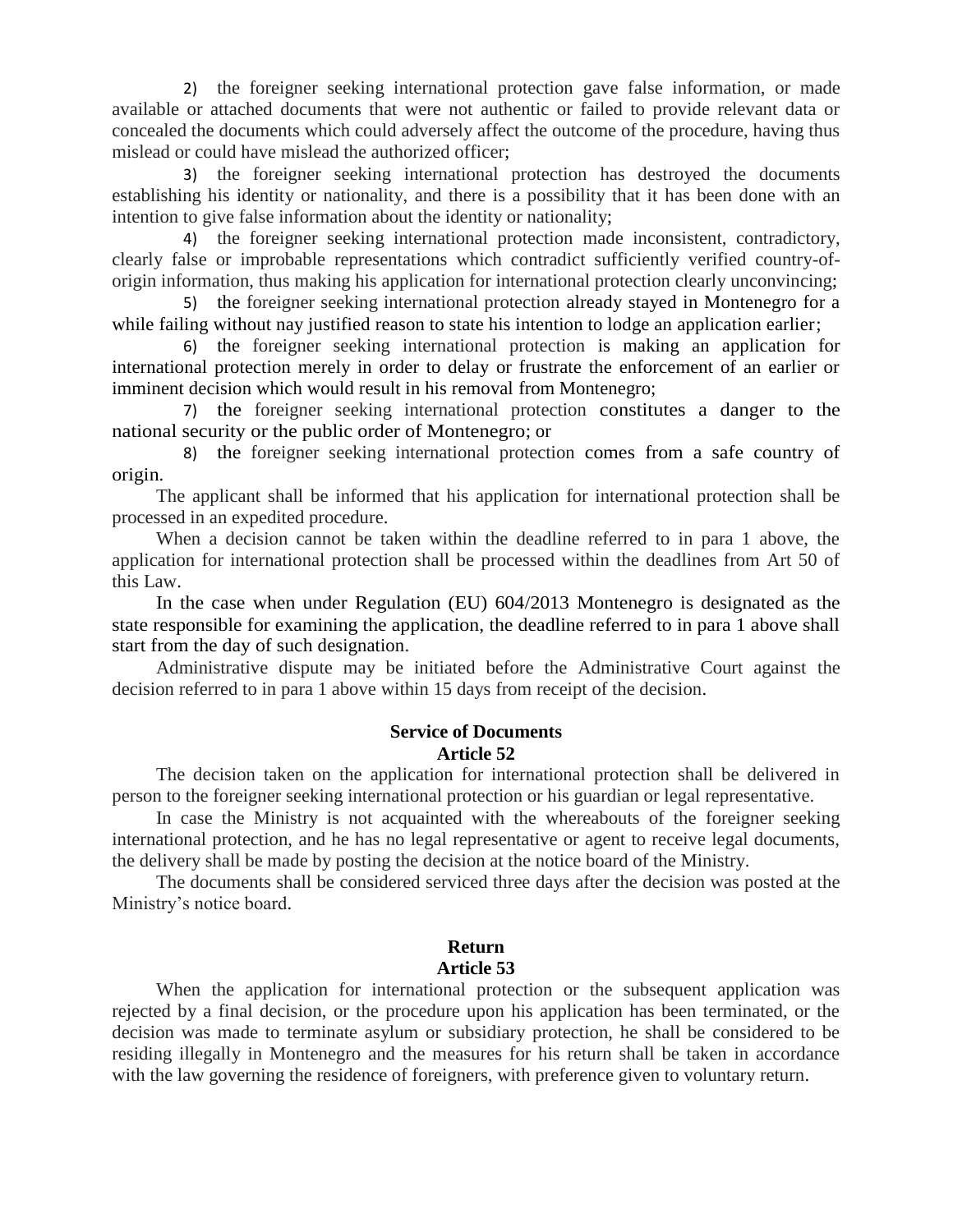## **V. CESSATION, TERMINATION AND WITHDRAWAL OF INTERNATIONAL PROTECTION**

### **Cessation of International Protection Article 54**

Asylum shall cease if:

- 1) the asylee voluntarily accepts the protection of the country of his nationality;
- 2) the asylee acquires the nationality of a country whose protection he may enjoy;
- 3) the asylee voluntarily returns and settles in the country which he had left or outside of which he had stayed because of fear of persecution;
- 4) the circumstances in the asylee's country of origin on the basis of which he was granted international protection cease to exist; or
- 5) the asylee voluntarily re-acquires the nationality of the country of origin, which he had previously lost.

Subsidiary protection shall cease if the circumstances under which subsidiary protection was granted cease or transform to such an extent that further protection is no longer necessary.

When the Ministry determines that there is a permanent cessation or permanent and significant change of circumstances referred to in para 1 item 4 and para 2 above, it shall inform the asylee or foreigner granted subsidiary protection, and enable them to make a statement thereon verbally on the record.

The decision on cessation of asylum or subsidiary protection in cases referred to in paras 1 and 2 above shall be taken by the Ministry.

Administrative dispute may be initiated before the Administrative Court against the decision referred to in para 4 above within 15 days from receipt of the decision.

## **Termination of International Protection by Operation of Law Article 55**

Asylum and subsidiary protection shall terminate by operation of law:

- 1) when the asylee or foreigner granted subsidiary protection have been granted permanent residence in Montenegro or have acquired Montenegrin nationality;
- 2) upon the death of the asylee or the foreigner granted subsidiary protection.

The decision on termination of asylum or subsidiary protection in cases referred to in para 1 above shall be taken by the Ministry.

## **Withdrawal of International Protection Article 56**

Asylum or subsidiary protection shall be withdrawn pursuant to an annulment of the decision thereon if:

1) the existence of reasons for exclusion under Art 29 or 30 of this Law is discovered subsequently;

2) it is discovered that international protection had been granted on the basis of misrepresentation of facts or due to concealing facts relevant for the decision-making; or

3) if the beneficiary of international protection constitutes a danger for national security and public order of Montenegro, determined by a final decision of the competent authority.

In the event of determining the circumstances referred to in para 1 above, the asylee or the foreigner granted subsidiary protection shall be notified thereof and given the opportunity to make a statement on these circumstances verbally on the record.

The annulment decision referred to in para 1 above shall be issued by the Ministry.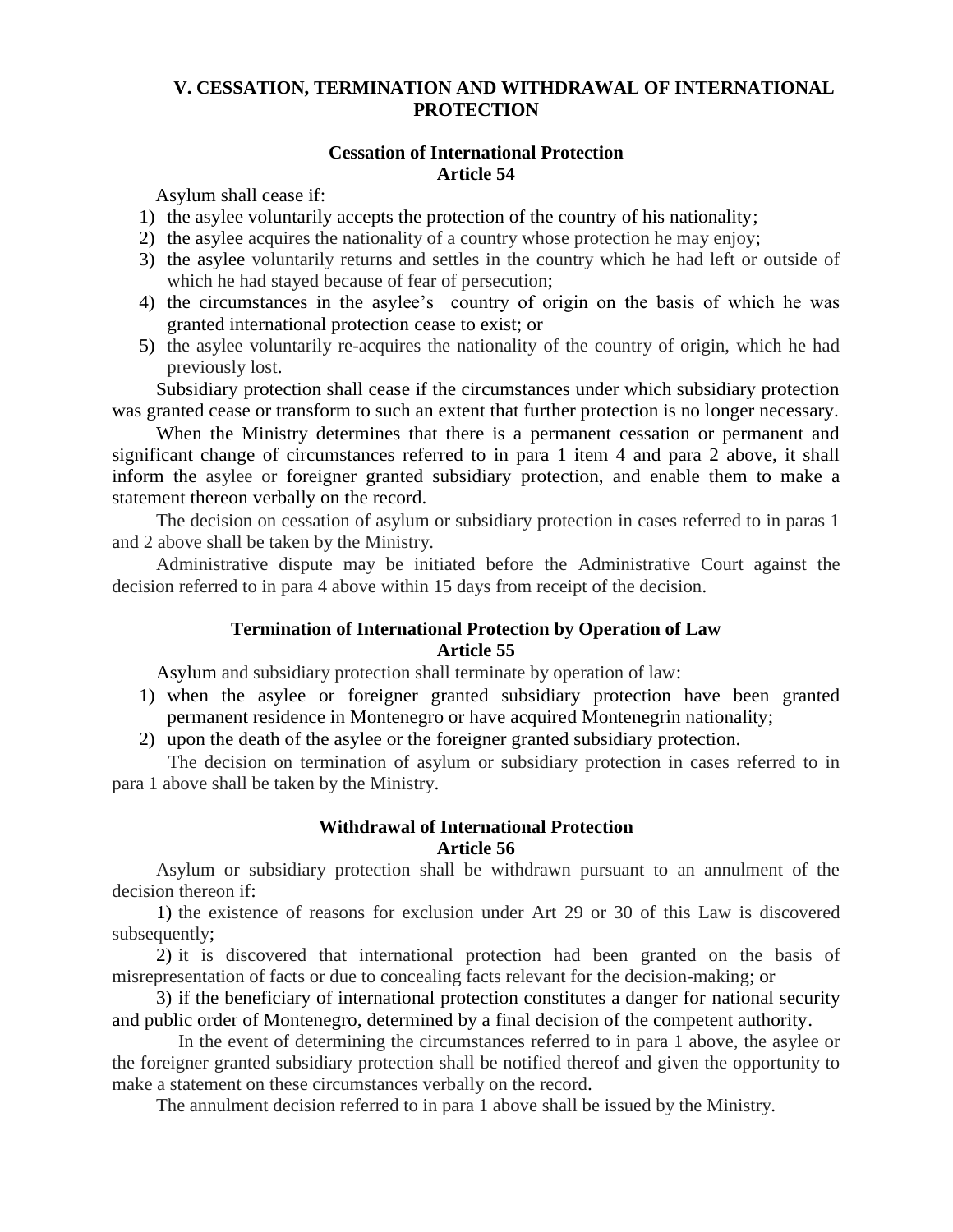Administrative dispute may be initiated before the Administrative Court against the decision referred to in para 3 within 15 days from receipt of the decision.

#### **Return Article 57**

When the Ministry has adopted the decision referred to in Art 56 para 3 of this Law, whose enforcement has not been postponed at the request of foreigner, such foreigner shall be considered to be illegally residing in Montenegro, and measures for his return shall be taken, in accordance with the law governing the residence of foreigners.

## **VI. RIGHTS AND DUTIES**

### **1. Rights and Duties of Foreigner Seeking International Protection**

## **Rights**

## **Article 58**

A foreigner seeking international protection shall be entitled to:

- 1) residence in Montenegro;
- 2) freedom of movement within Montenegro;
- 3) reception;
- 4) healthcare;
- 5) primary and secondary education;
- 6) information necessary for their residence and legal counselling in reference to the procedure upon the application for international protection and free legal assistance;
- 7) free legal assistance;
- 8) work;
- 9) documents in accordance with this Law;
- 10)family unity.

In the enjoyment of the rights referred to in para 1 above, due consideration shall be given to the needs of foreigner seeking international protection who need special procedural safeguards.

The rights referred to in para 1 above shall not pertain to foreigner seeking international protection retained at a border crossing point or in a transit area in accordance with Art 36 of this Law.

#### **Duties Article 59**

A foreigner seeking international protection is obliged to:

- 1) observe the Constitution and laws of Montenegro;
- 2) cooperate with the state authorities and act upon their orders and instructions;
- 3) provide the information necessary for establishing the identity and facilitate taking of photographs and fingerprints, as well as other checks needed to determine his identity;
- 4) undergo a medical examination;
- 5) comply with the rules of stay and the house rules of the Reception Centre;
- 6) lodge an application for international protection within the set timeframe;
- 7) respond to the invitation of the Ministry for a personal interview and cooperate in the procedure of granting international protection;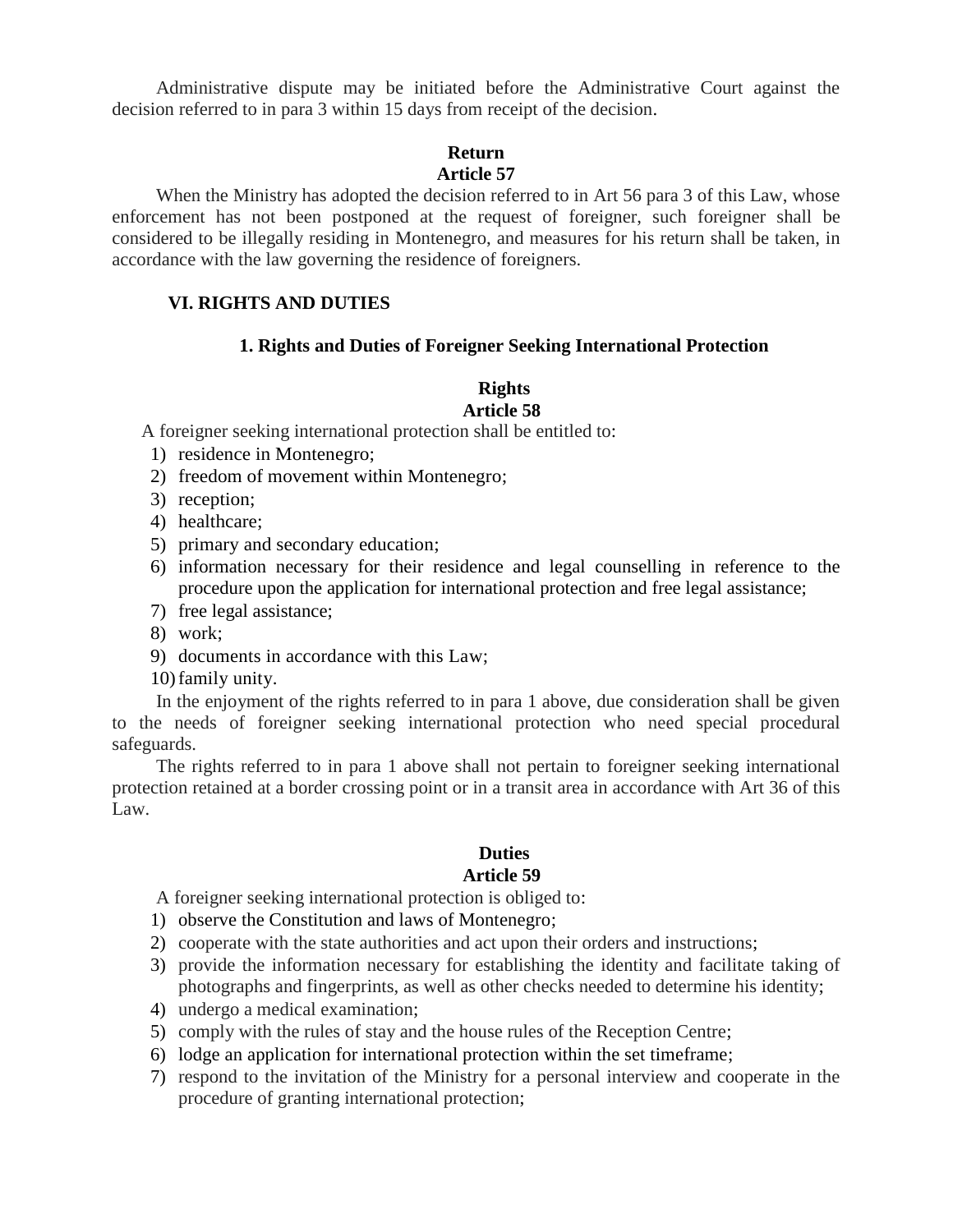- 8) remain within the territory of Montenegro for the duration of the procedure upon the application for international protection;
- 9) notify the Ministry of any change of address within three days;

10) comply with the Ministry's orders and measures on restriction of freedom of movement.

## **Period of Enjoyment of Rights and Exercise of Duties Article 60**

A foreigner seeking international protection may enjoy his rights and exercise his duties in accordance with this Law pending the final decision upon his application.

A foreigner in transfer shall enjoy the rights and exercise duties in accordance with this Law pending the completion of the procedure for his transfer to the responsible state.

## **Right of Residence Article 61**

A foreigner seeking international protection shall have the right of residence in Montenegro from the day of stating the intention to apply for international protection until the decision rejecting his application has become final.

When a foreigner seeking international protection lodges a subsequent application, and when such application is found inadmissible, in accordance with Art 49 para 7 of this Law, he shall have the right of residence until the receipt of the decision rejecting the subsequent application.

If a foreigner, whose subsequent application for international protection was rejected under para 2 above, lodges a new subsequent application, he shall have no right of residence in Montenegro.

A foreigner seeking international protection, who is in the process of surrender or extradition in accordance with Art 12 paras 1, 3 and 4 of this Law, shall have no right of residence in Montenegro.

Family members of a foreigner seeking international protection, who came along with him, shall have a right of residence in accordance with para 1 above.

A foreigner in transfer shall have the right to residence in Montenegro until the completion of the procedure of transferral to the determining state.

## **Freedom of Movement Article 62**

A foreigner seeking international protection and a foreigner in transfer shall enjoy the freedom of movement in Montenegro, which implies the choice of the place of residence, while being under the obligation to notify the Ministry of such place and address within three days after making the choice or changing the place of residence and address.

A foreigner seeking international protection may have limited freedom of movement, if, based on the facts and circumstances of his case, it is considered necessary for the following:

- 1) determining facts and circumstances on which the application for international protection is based, and which cannot be established without limitation of movement, especially if it is deemed that there is a risk of absconding based on previous wilful attempts of leaving Montenegro, earlier refusal of checks to establish his identity, concealing or providing false information on identity or nationality, a serious violation of the rules of stay and house rules of the Reception Centre, as well as the results obtained through the Eurodac fingerprint database under Regulation (EU) 603/2013;
- 2) establishing and verifying the identity or nationality;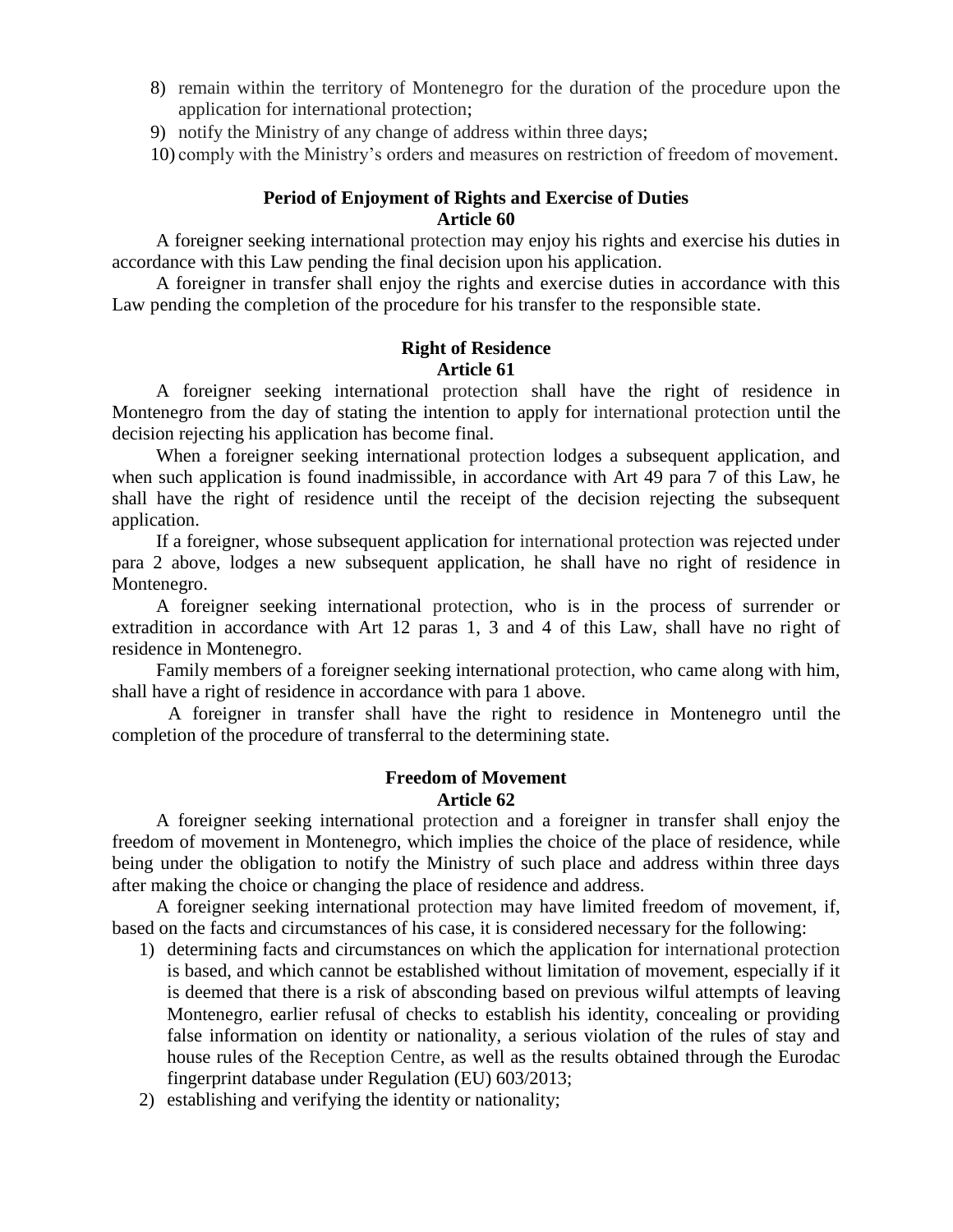- 3) protection of national security and public order of Montenegro;
- 4) preventing misuse of the procedure when there is reasonable suspicion that he expressed the intention to apply for international protection during the procedure in order to prevent enforced return.

The freedom of movement of a foreigner in transfer shall be limited for the purpose of transferral to the state responsible for examining the application if there is fear of absconding, in particular with a view of his objection to the transfer, as well as the circumstances referred to in para 2 item 1 above.

#### **Measures to Limit the Freedom of Movement Article 63**

The following measures may be imposed on a foreigner seeking international protection or a foreigner in transfer for the purpose of limiting the freedom of movement, in cases under Art 62 paras 2 and 3 of this Law:

- 1) prohibition of movement outside the Reception Centre;
- 2) prohibition of movement outside a specified area;
- 3) prohibition of leaving accommodation at a specific address that he has reported;
- 4) mandatory stay at the Reception Centre;
- 5) temporary seizure of travel and other documents;
- 6) placement in the Detention Centre.

In the event of seizure of a travel or other document as referred to in para 1 item 5 above, such travel or other document shall be kept during the period of existence of grounds for their keeping, and a receipt shall be issued.

Placement in the Detention Centre may be imposed only if the personality assessment of the foreigner seeking international protection or a foreigner in transfer has established that other measures referred to in para 1 items 1 to 5 above would not achieve the purpose of limitation of the freedom of movement.

A foreigner placed in the Detention Centre, and who expresses an intention to apply for international protection, or lodges an application for international protection, may not leave the Detention Centre pending the decision upon his application.

The placement in the Detention Centre may be imposed on a foreigner who was afforded special procedural safeguards by way of an exception only when his personal features and circumstances, or needs, in particular his health condition, allow so.

The measures referred to in para 1 above imposed on a foreigner seeking international protection may last as long as there are reasons set out in Art 62 paras 2 and 3 of this Law, and not longer than three months.

Notwithstanding paragraph 6 above, the measures referred to in para 1 above may be extended for another three months, when there are justifiable reasons therefor.

Placement of an unaccompanied minor in the Detention Centre may be imposed for a period up to 30 days.

An unaccompanied minor placed in the Detention Centre must be accommodated separately from adults.

The measures referred to in para 1 above imposed on a foreigner in transfer may last no longer than six weeks after determining the state responsible for examining the application or after the final decision to reject the application for international protection.

The decision on imposing the measure referred to in para 1 above and the duration of such measure shall be taken by the Ministry.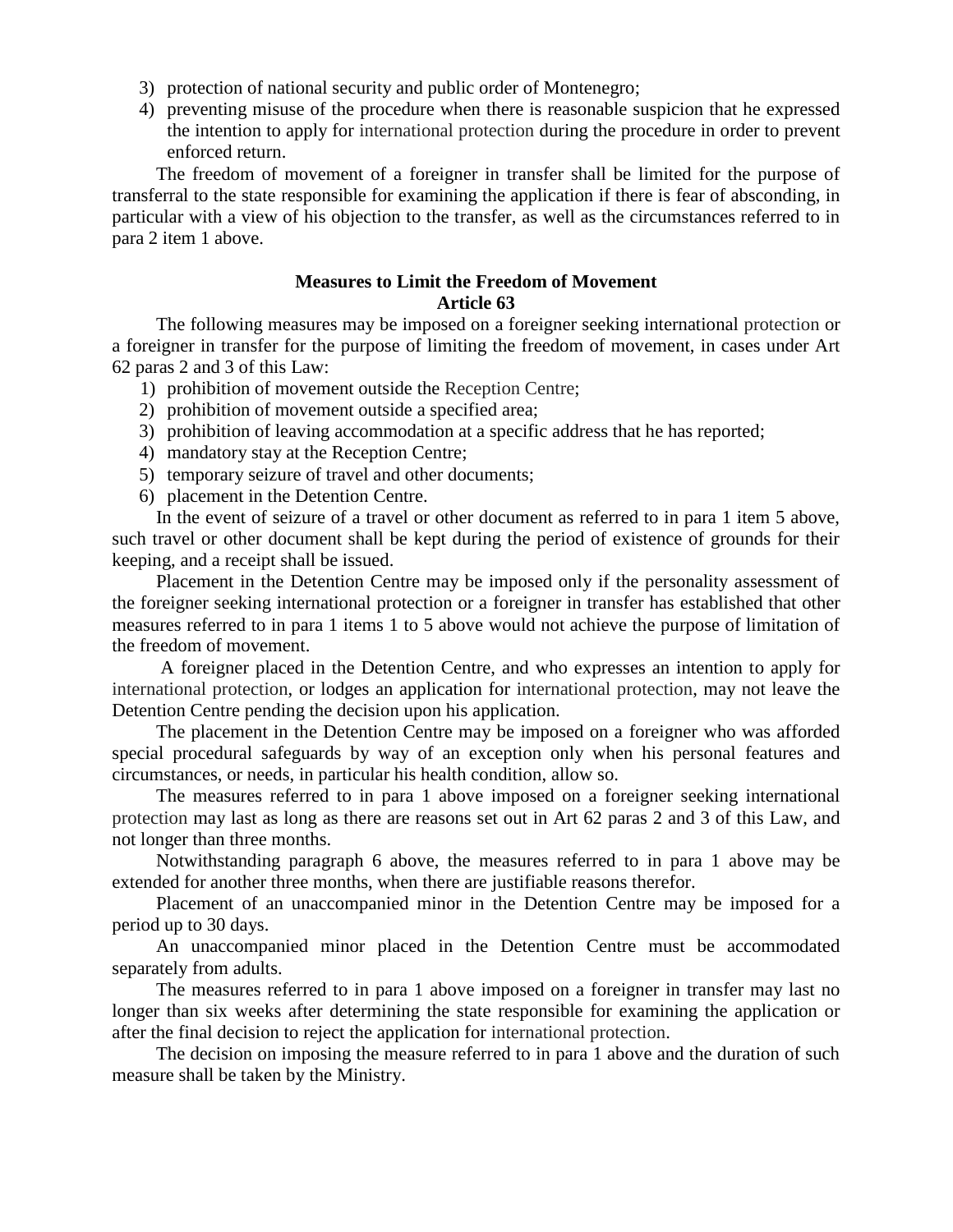Administrative dispute may be initiated before the Administrative Court against the decision referred to in para 11 above within three days of receipt of such decision.

#### **Reception Article 64**

A foreigner seeking international protection shall be entitled to reception, which includes: accommodation in the Reception Centre, food and clothing, public transportation allowance, if transportation is required to participate in the procedure upon the application for international protection or enjoyment of other rights in accordance with this Law, as well as financial support.

The type of accommodation at the Reception Centre shall be determined by the Ministry with regard to personal features and circumstances, or the needs of the applicant.

Financial support to a foreigner seeking international protections shall be granted by the Centre for Social Work.

The right to reception of a foreigner may be restricted or denied if he:

- 1) fails to stay at the Reception Centre he has been assigned to;
- 2) leaves the Reception Centre for more than 24 hours without permission referred to in Art 65 para 5 of this Law;
- 3) has the means to afford an adequate standard of living;
- 4) violates the rules of stay and house rules at the Reception Centre.

The decision on the restriction or deprivation of the right to reception in cases referred to in para 4 above shall be issued by the Ministry, on the basis of individual assessment of a foreigner seeking international protection, taking into account a living standard which ensures his dignity and is proportionate to the purpose pursued by the restriction or denial of the right to reception.

Administrative dispute may be initiated before the Administrative Court against the decision referred to in para 5 above within eight days from the receipt of the decision.

In the case referred to in para 4 items 3 and 4 above, the Ministry shall be entitled to require from a foreigner seeking international protection who is exercising the right to reception the reimbursement of the costs of reception referred to in para 1 above, as well as the compensation for material damages caused.

The amount of financial support referred to in para 3 above shall be set by the Government of Montenegro (hereinafter: the Government) at the proposal of the state administration authority competent for social welfare.

#### **Reception Centre Article 65**

Accommodation, food and clothing, reimbursement of public transportation costs under Art 64 para 1 of this Law shall be provided for by the Reception Centre.

A foreigner accommodated at the Reception Centre shall be provided basic hygienic products and mandatory medical examination.

When accommodating a foreigner seeking international protection in the Reception Centre, due consideration shall be given to gender, age, vulnerability, health condition and disability, as well as family unity.

Other forms of assistance, through special assistance programmes delivered at the Reception Centre, may be provided by the Red Cross of Montenegro (hereinafter: the Red Cross) and other organizations dealing with the protection of rights of refugees or asylees, or with humanitarian work, with prior approval by the Ministry.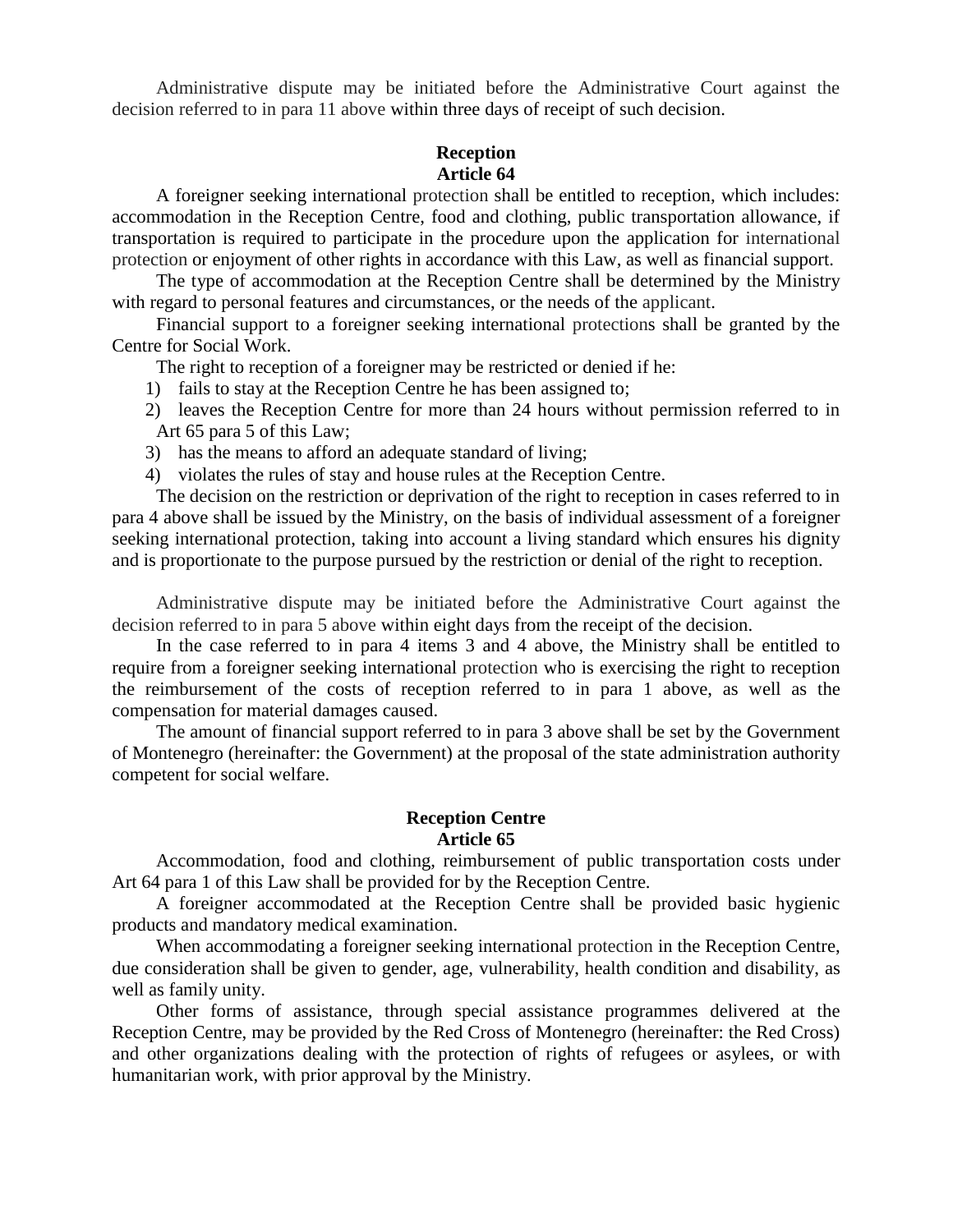A foreigner seeking international protection may leave the Reception Centre for more than 24 hours with the prior approval of the authorized officer of the Reception Centre.

The protection of persons and property in the Reception Centre shall be provided by plainclothes police officers specially trained to work with foreigners seeking international protection.

The rules of stay and the house rules of the Reception Centre shall be set forth by the Ministry.

## **Healthcare Article 66**

Healthcare afforded to a foreigner seeking international protection shall include emergency medical assistance, necessary treatment of diseases and serious mental disorders (diagnosis, treatment at all healthcare levels in Montenegro, and pharmaceuticals from the list of drugs that are prescribed and issued at the expense of the Health Insurance Fund of Montenegro).

Foreigners seeking international protection in need of special procedural safeguards, in particular victims of torture, rape or other serious forms of psychological, physical or sexual violence, shall be accorded the healthcare services appropriate to their specific state or consequences caused by such torture and other serious forms of violence.

The mandatory medical examination referred to in Art 65 para 2 of this Law and healthcare referred to in paras 1 and 2 above, shall be provided by a healthcare institution with which the Health Insurance Fund of Montenegro has entered into an agreement.

The costs of healthcare referred to in paras 1, 2 and 3 above shall be borne by the Health Insurance Fund of Montenegro.

## **Education Article 67**

The right to primary and secondary education shall be provided for a minor foreigner seeking international protection under the same conditions as for Montenegrin nationals, in accordance with the regulations governing primary and secondary education.

A minor foreigner seeking international protection, who began exercising the right to secondary education under para 1 above, shall be allowed to continue such education even after becoming of age, under the same conditions as a Montenegrin national.

The exercise of the right referred to in para 1 above shall be granted to a minor foreigner seeking international protection within three months from the day of application for international protection until the enforcement of the decision on return.

When a minor foreigner seeking international protection does not know Montenegrin language enough for attending school, he shall be provided preparatory and remedial teaching, including Montenegrin language classes, in order to exercise the right referred to in para 1 above, in accordance with the regulations governing education.

### **Right to Information and Counselling Article 68**

At the Reception Centre, upon the request of the foreigner seeking international protection, he shall be provided with information relevant for his residence, counselling regarding the procedure upon his application for international protection, as well as free legal assistance, in a language he is reasonably assumed to understand and in which he can communicate.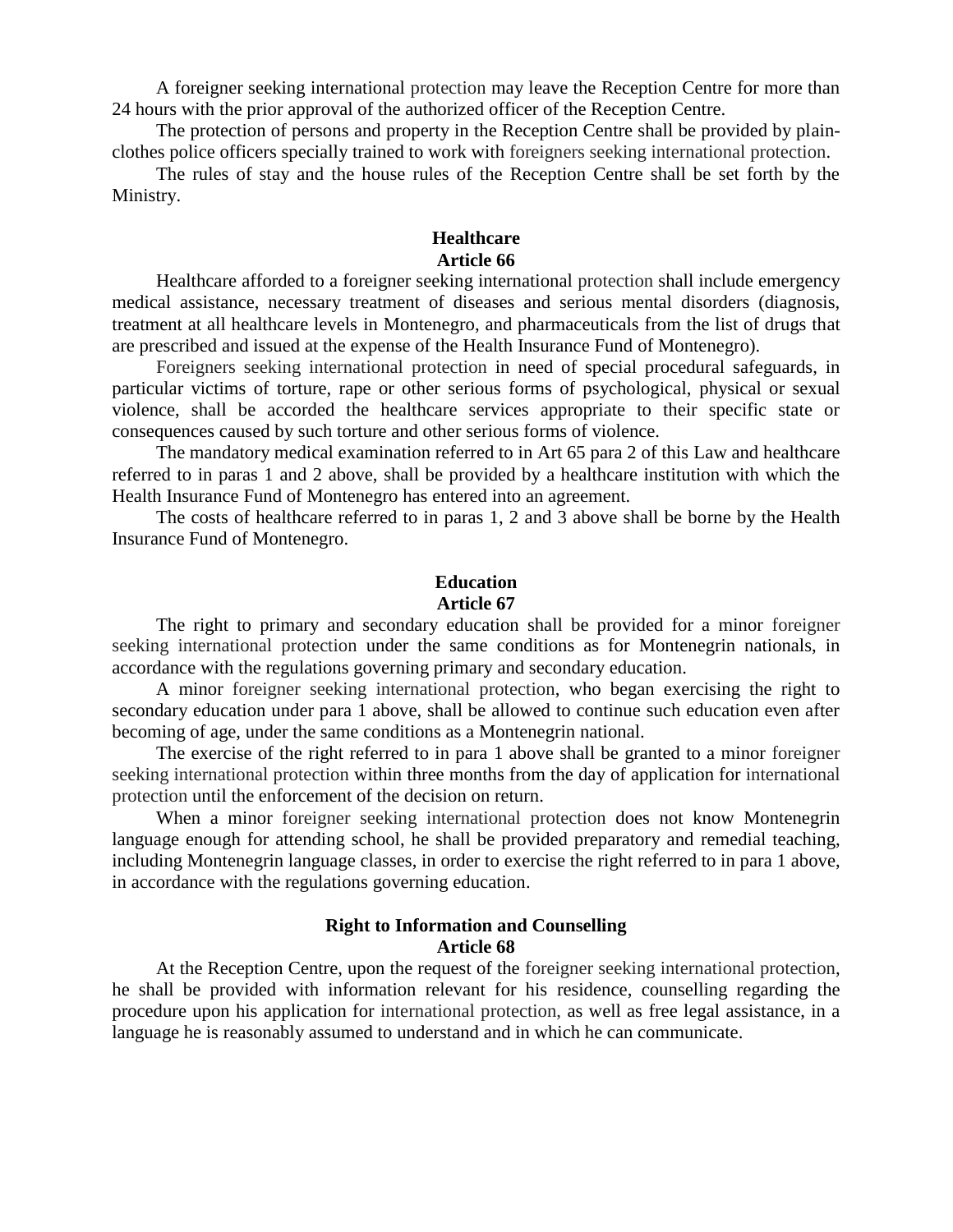### **Free Legal Assistance Article 69**

A foreigner seeking international protection and a foreigner in transfer shall enjoy the right to free legal assistance in an administrative dispute concerning the application for international protection, at personal request, provided that:

- 1) he does not have money or valuables, and
- 2) that the complaint is not manifestly unfounded. Free legal assistance within the meaning of para 1 above shall include:
- 1) assistance in making the complaint;
- 2) representation before the Administrative Court;
- 3) exemption from the payment of costs of the administrative dispute.

The decision on granting free legal assistance under para 1 above shall be taken by the Ministry and furnished to the Administrative Court.

A foreigner referred to in para 1 above may initiate administrative dispute before the Administrative Court against the Ministry's decision rejecting an application for free legal assistance within eight days.

The proceedings under para 4 above shall be completed within 15 days from lodging the complaint.

Based on the decision referred to in para 3 above, the Ministry shall appoint a lawyer by order from the list of lawyers which the Bar Association of Montenegro submits to the Ministry.

For the provision of free legal assistance, a lawyer referred to in para 6 above shall be entitled to compensation determined in accordance with the law governing legal aid.

The costs of free legal assistance referred to in para 2 above shall be borne by the Ministry.

A foreigner seeking international protection and a foreigner in transfer can be provided free legal assistance during the application procedure for international protection before the Ministry by non-governmental organizations providing legal aid to foreigners seeking international protection.

## **Right to Work Article 70**

A foreigner seeking international protection shall acquire the right to work nine months after the day of lodging the application for international protection, which is still pending before the Ministry.

A foreigner seeking international protection shall be entitled to work without a residence and work permit or work registration certificate until the final decision upon his application for international protection.

#### **Documents Article 71**

The Ministry shall, within three days from receiving an application for international protection, issue to the foreigner seeking international protection a certificate proving that he lodged an application for international protection to serve as a residence document in Montenegro pending the final decision on the application for international protection.

The certificate issued to a foreigner seeking international protection shall be issued in a prescribed format, in accordance with this Law.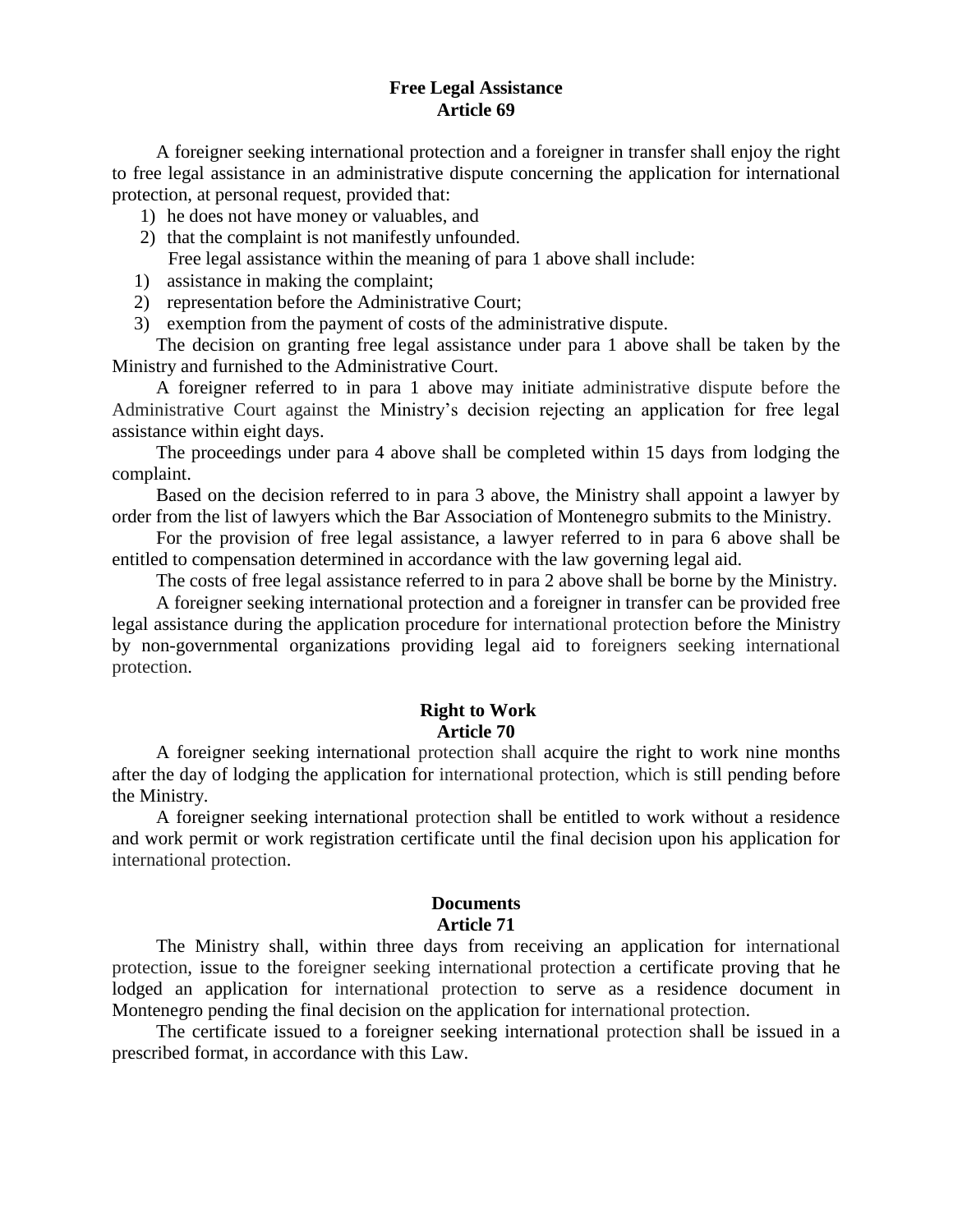The certificate referred to in para 2 above shall contain: the coat of arms of Montenegro, the name "Montenegro", the title "Residence Document for Foreigners Seeking International Protection", protective elements and boxes for entering personal and other data.

The data referred to in para 3 above are: first and family name, country of origin, gender, photo, signature, document number, date of issuance, the issuing authority.

The entry of data into the certificate referred to in para 3 above shall be made by the Ministry.

The document referred to in para 1 above shall not be a proof of identity of the applicant to whom the document was issued.

Notwithstanding paragraph 1 above, the residence document shall not be issued to a foreigner seeking international protection who has applied for international protection at a border crossing point or in a transit area referred to in Art 36 of this Law.

An applicant who has been issued a document referred to in para 1 above is obliged to return the document to the Ministry for its cancellation, upon termination of the right of residence, in accordance with Art 61 of this Law or when being issued an identity document under Art 88 of the Law.

A foreigner seeking international protection and a foreigner in transfer may be issued a travel document for foreigners in accordance with the law governing the residence of foreigners.

The layout and content of the form and the method of issuing the document referred to in para 1 above shall be set forth by the Ministry.

### **Right to Family Unity Article 72**

The right to family unity shall be exercised by a foreigner seeking international protection in accordance with Art 14 para 1 of this Law.

#### **Resettlement Article 73**

At the request of the UNHCR, third country nationals and stateless persons seeking international protection and in need of such protection may be resettled in Montenegro.

A third-country national or a stateless person who is resettled in accordance with para 1 above shall be granted international protection in accordance with the provisions of this Law.

The person referred to in para 2 above shall enjoy the rights and exercise the duties in accordance with this Law.

The decision and the resettlement programme of persons referred to in para 1 above shall be made by the Government at the proposal of the Ministry and the administrative authority responsible for foreign affairs.

#### **Relocation Article 74**

In order to share responsibilities based on the principle of solidarity within the European Union, and in accordance with the Treaty on the Functioning of the European Union, Montenegro shall accept a certain number of third-country nationals and stateless persons, determined to be in need of or already benefitting from some form of international protection.

A third-country national or a stateless person relocated in accordance with para 1 above shall be granted international protection in accordance with this Law.

The person referred to in para 2 above shall enjoy the rights and exercise the duties in accordance with this Law.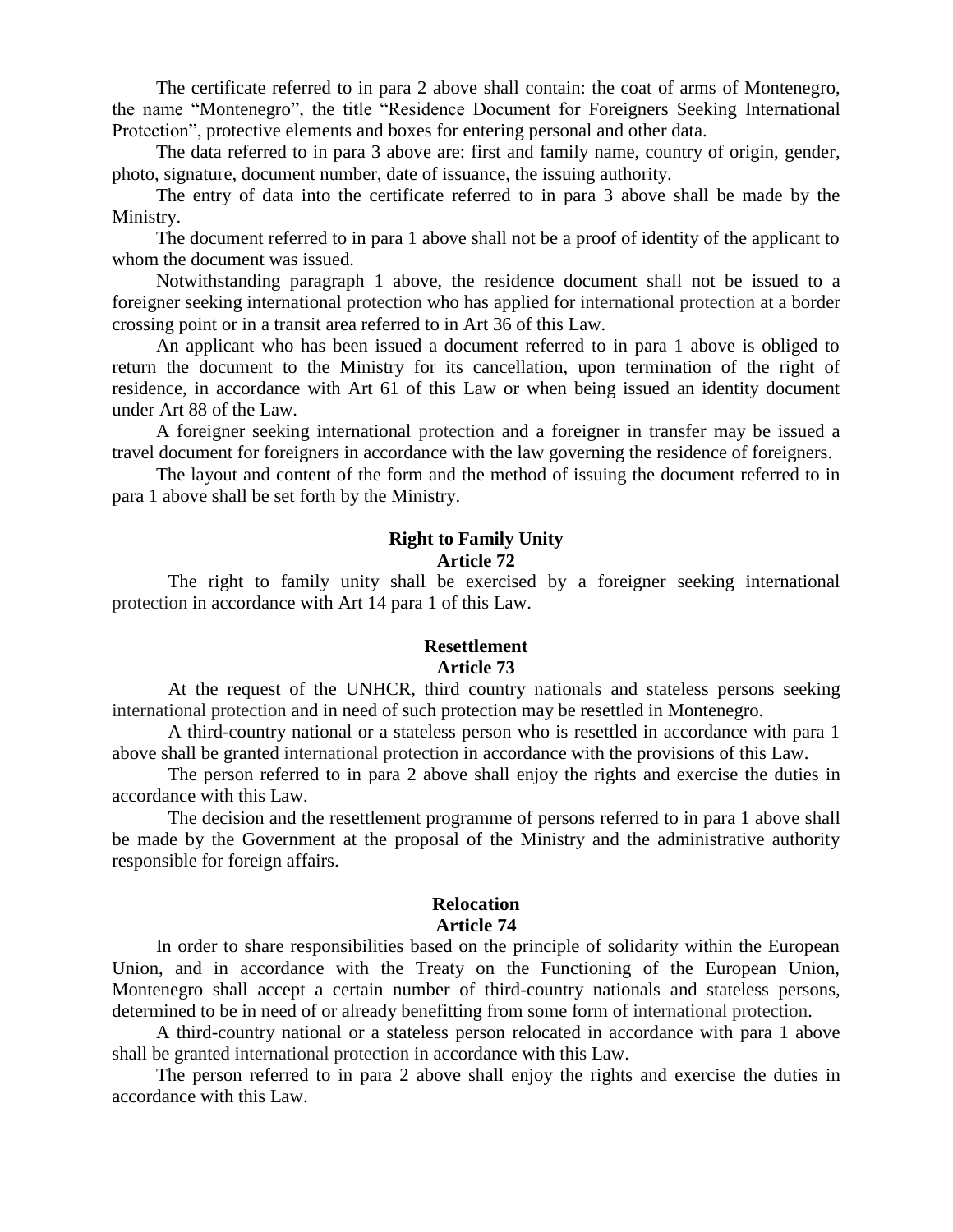The relocation of a certain number of persons referred to in para 1 above shall be ensured by the Government through its competent authorities.

### **2. Rights and Duties of Asylees and Foreigners granted subsidiary Protection**

## **Rights and Duties**

## **Article 75**

An asylee and a foreigner granted subsidiary protection shall be entitled to:

- 1) residence in Montenegro;
- 2) accommodation and financial support;
- 3) work;
- 4) healthcare;
- 5) education;
- 6) free legal assistance;
- 7) social protection;
- 8) family reunification;
- 9) assistance with integration;
- 10) learning the Montenegrin language, history and culture;
- 11) property;
- 12) documents in accordance with this law;
- 13) acquisition of Montenegrin nationality.

An asylee and a foreigner granted subsidiary protection is obliged to:

1) observe the Constitution and the laws of Montenegro;

- 2) report his residence address within 15 days from receiving the decision granting international protection;
- 3) hold on his person the personal ID referred in Art 88 of this Law and produce it at the request of persons authorised in accordance with the law.

General information about the rights and duties under paras 1 and 2 above shall be provided to an asylee or foreigner granted subsidiary protection by the Ministry within eight days of the receipt of the decision on granting international protection.

## **Right of Residence Article 76**

An asylee and a foreigner granted subsidiary protection shall be entitled to residence in Montenegro from the date of receipt of the decision granting international protection.

The right of residence in Montenegro shall be determined by the decision granting international protection.

If an asylee or a foreigner granted subsidiary protection move from Montenegro or continuously reside in another country for more than six months, without having previously informed the Ministry, the decision referred to in para 1 above shall be revoked in the part relating to the right of residence in Montenegro.

In the event that an asylee or a foreigner granted subsidiary protection returns to Montenegro, the Ministry shall issue a new decision approving the right of residence in Montenegro.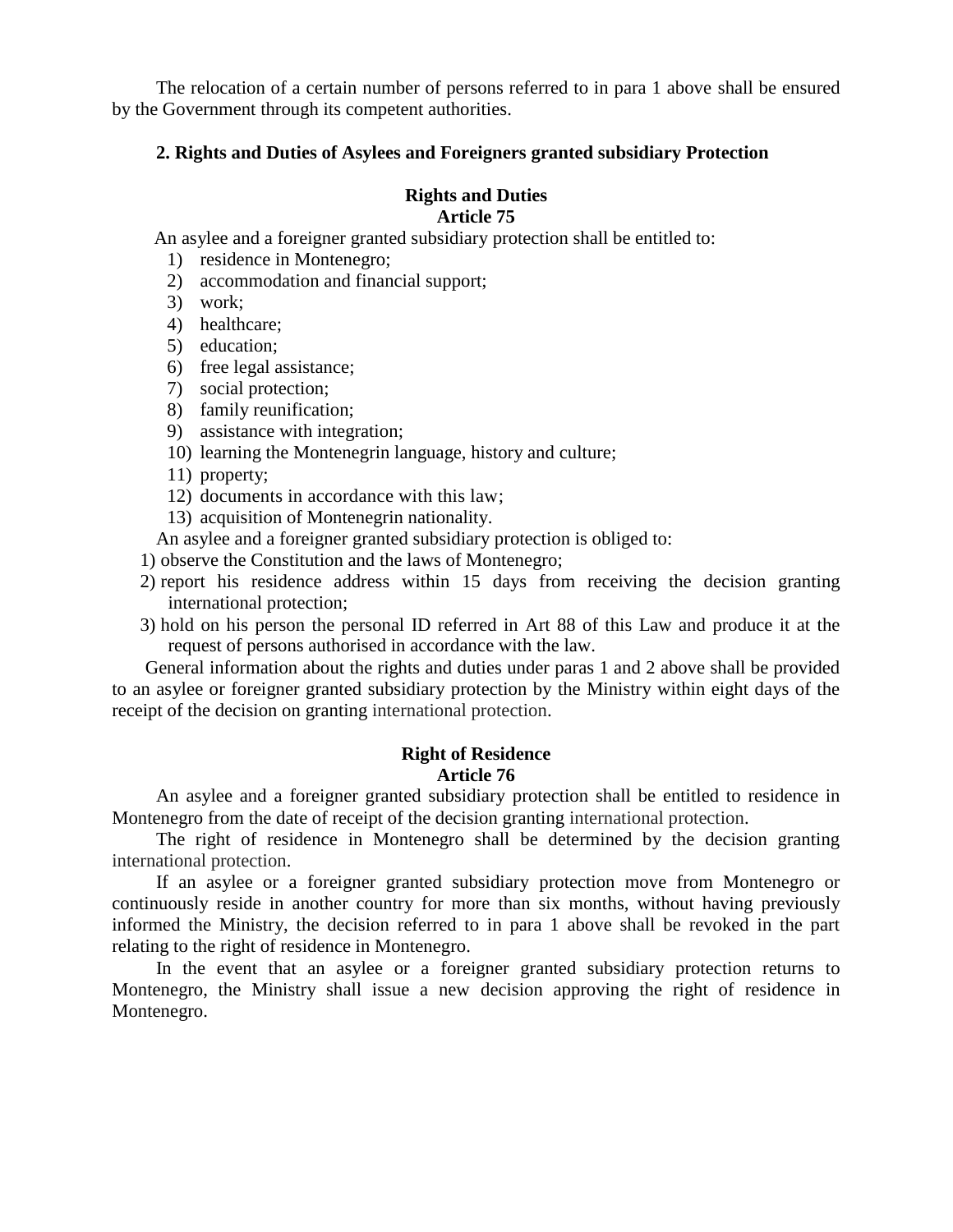#### **Right to Accommodation and Financial Support Article 77**

An asylee and a foreigner granted subsidiary protection shall be afforded suitable accommodation and financial support for no longer than two years since the delivery of the decision granting international protection.

Notwithstanding para 1 above, in case of an asylee or a foreigner granted subsidiary protection who, due to their personal features and circumstances (age, pregnancy, serious illness, mental health or consequences of torture, rape or other serious forms of psychological, physical or gender-based violence) is not fully able to enjoy the rights and exercise the duties in accordance with this Law, without adequate assistance, the accommodation and financial support shall be extended until the personal features and circumstances of an asylee or a foreigner granted subsidiary protection are changed to the extent that that person can reasonably be expected to take care of himself.

 The right to financial support shall cease before the expiry of the period referred to in para 1 above if the asylee or foreigner granted subsidiary protection gets a job.

Accommodation and financial support referred to in paras 1 and 2 above shall be provided by the state administration authority responsible for social welfare.

If an asylee or a foreigner granted subsidiary protection refuses provided accommodation without a justified reason, he shall lose the right to accommodation referred to in para 1 above.

After the period referred to in para 1 above, an asylee or a foreigner granted subsidiary protection is entitled to accommodation under the same conditions as Montenegrin nationals.

The amount of financial support shall be determined by the Government.

The accommodation conditions and the manner of providing accommodation shall be set forth by the state administration authority responsible for social welfare.

## **Right to Work Article 78**

An asylee and a foreigner granted subsidiary protection are permitted to work in Montenegro without a residence and work permit or work registration certificate within the meaning of the law governing the residence of foreign nationals.

An asylee and a foreigner granted subsidiary protection shall be entitled to adult education in relation to employment, professional development and gaining practical work experience under the same conditions as Montenegrin nationals.

#### **Healthcare Article 79**

An asylee and a foreigner granted subsidiary protection shall acquire the status of an insured person in accordance with the regulations governing healthcare and health insurance under the same conditions as Montenegrin nationals.

### **Right to Education Article 80**

An asylee and a foreigner granted subsidiary protection shall be entitled to primary, secondary and higher education under the same conditions as a Montenegrin national, in accordance with the regulations governing education.

An asylee and a foreigner granted subsidiary protection shall be entitled to adult education in accordance with the regulations governing adult education under the same conditions as a Montenegrin national.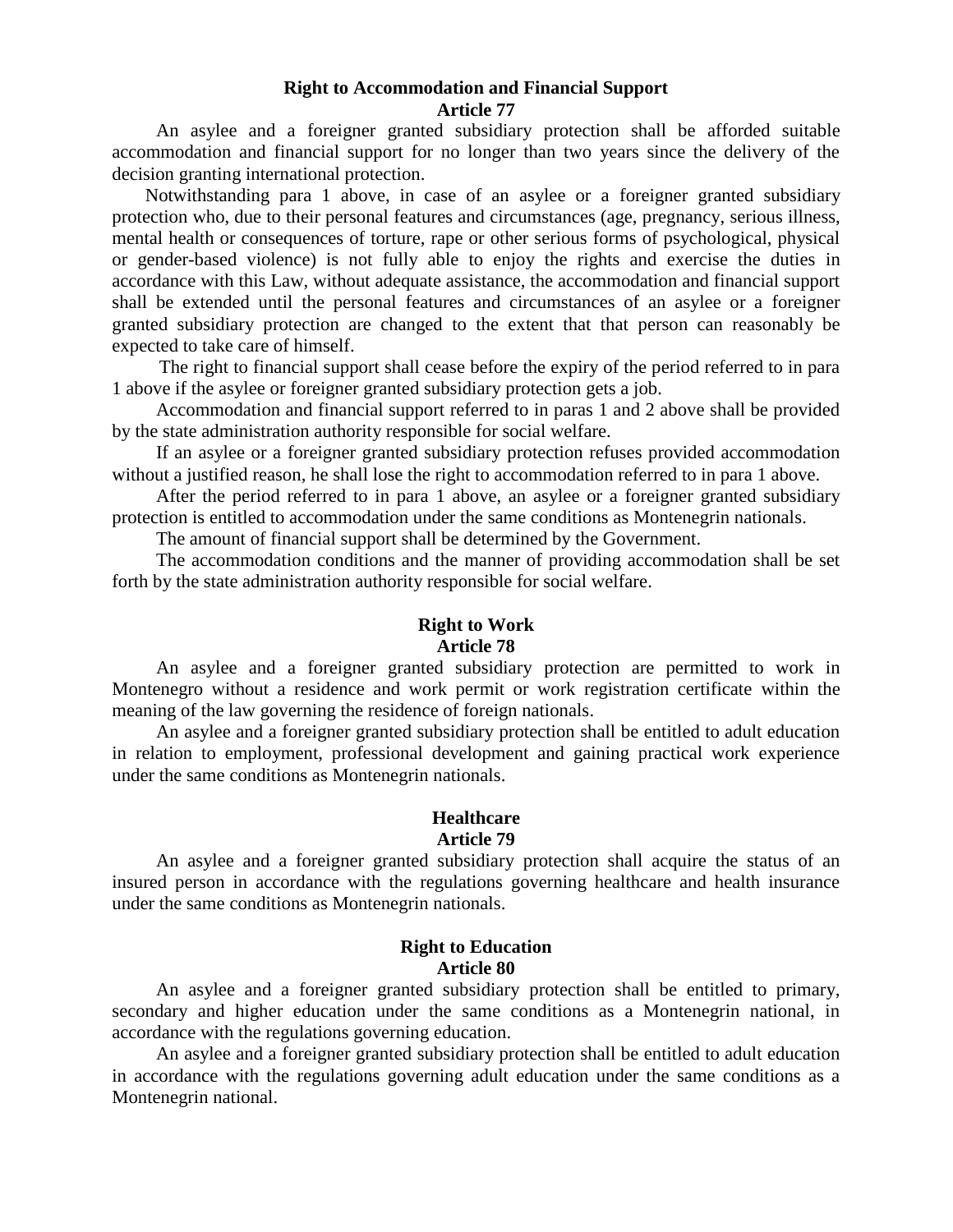An asylee and a foreigner granted subsidiary protection shall be entitled to the recognition of foreign educational documents, in accordance with the law governing the recognition of foreign educational certificates.

For an asylee and a foreigner granted subsidiary protection who, through justified reasons, cannot provide documentary evidence of their qualification, the assessment of their prior learning will be done in accordance with specific legislation.

The decision to reject the recognition of foreign educational certificates and qualifications may not be based solely on the fact that there are no official documents proving certain foreign professional qualifications.

## **Right to Free Legal Assistance Article 81**

An asylee and a foreigner granted subsidiary protection shall be entitled to free legal assistance equally to a Montenegrin national in accordance with the law governing legal aid.

#### **Right to Social Protection Article 82**

An asylee and a foreigner granted subsidiary protection shall be entitled to social protection in accordance with the law governing social protection, and the entitlements enjoyed on this ground may not be lesser in contents and scope that the ones accorded to a Montenegrin national.

## **Right to Family Reunification Article 83**

 An asylee and a foreigner granted subsidiary protection shall be entitled to reunification with their family members.

 Family members of an asylee or a foreigner granted subsidiary protection shall, on that ground, be granted asylum or subsidiary protection, and the decision shall be taken by the Ministry.

In the procedure of granting asylum or subsidiary protection referred to in para 2 above, for a person who cannot obtain documentary evidence of the family relationship, the circumstances under which it is possible to assess whether there is such a relationship shall be taken into account.

The decision to reject the application for family reunification may not be based solely on the fact that there is no documentary evidence of the family relationship.

An asylee or a foreigner granted subsidiary protection shall not be entitled to a reunification with a family member where there are grounds for exclusion under Art 29 and 30 of this Law.

A family member of an asylee or a foreigner granted subsidiary protection lawfully residing in Montenegro shall enjoy the same rights as the asylee or the foreigner granted subsidiary protection, in accordance with this law.

## **Right to Facilitated Integration Article 84**

An asylee and a foreigner granted subsidiary protection shall be entitled to facilitated integration for no longer than three years after being granted international protection.

Facilitated integration shall include: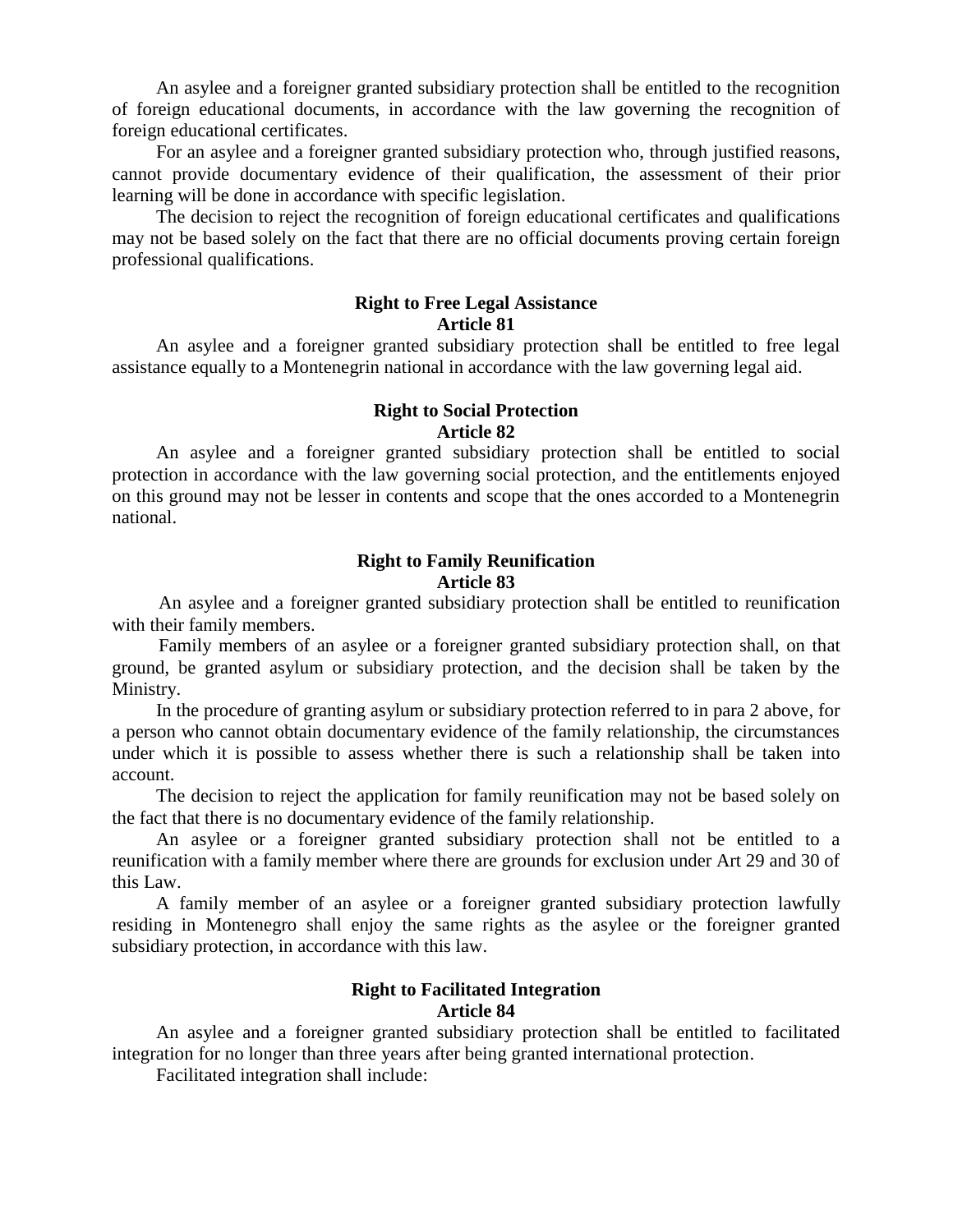- 1) developing the integration plan for an asylee or a foreigner granted subsidiary protection (hereinafter: Integration Plan), in respect to his individual needs, knowledge, abilities and skills;
- 2) assisting the asylee or a foreigner granted subsidiary protection in implementing the Integration Plan;
- 3) monitoring the Integration Plan implementation.

 Facilitated integration within the meaning of para 2 above shall be provided by the state administration body responsible for social welfare.

Facilitated integration within the meaning of para 2 above may be provided by other public administration bodies and nongovernmental organizations.

In the case referred to in para 4 above, the activities related to such assistance shall be coordinated by the state administration body responsible for social welfare.

## **Learning Montenegrin Language, History and Culture Article 85**

An asylee and a foreigner granted subsidiary protection shall be provided with the possibility to learn Montenegrin language, history and culture for the purpose of better integration.

The teaching of Montenegrin language, history and culture, under specified curricula, shall be provided by the state administration authority responsible for education.

An asylee and a foreigner granted subsidiary protection are obliged to attend the course or other form of delivery for the Montenegrin language, history and culture provided.

In case of unjustified failure to attend the course or other form of delivery for the Montenegrin language, history and culture provided, an asylee and a foreigner granted subsidiary protection are obliged to reimburse the costs.

The Montenegrin language, history and culture curricula referred to in para 1 above, and the method of delivery shall be adopted by the state administration authority responsible for education.

## **Right to Property Article 86**

An asylee and a foreigner granted subsidiary protection shall be entitled to property, in accordance with special regulations, in the same way as a foreigner with permanent residence in Montenegro.

#### **Documents Article 87**

The documents issued to an asylee and a foreigner granted subsidiary protection include: personal ID for an asylee, personal ID for a foreigner granted subsidiary protection, travel document for an asylee, and travel document for a foreigner granted subsidiary protection.

The documents referred to in para 1 above shall be issued by the Ministry in the stipulated format in accordance with this Law.

The document format referred to in para 2 above shall contain: the coat-of-arms of Montenegro, the name "Montenegro", the document title, the protective elements and the boxes for entering personal and other data.

The data referred to in para 3 above shall include: first and family name, country of origin, sex, photograph, signature, number and validity of the document, the issuing authority and machine readable imprint.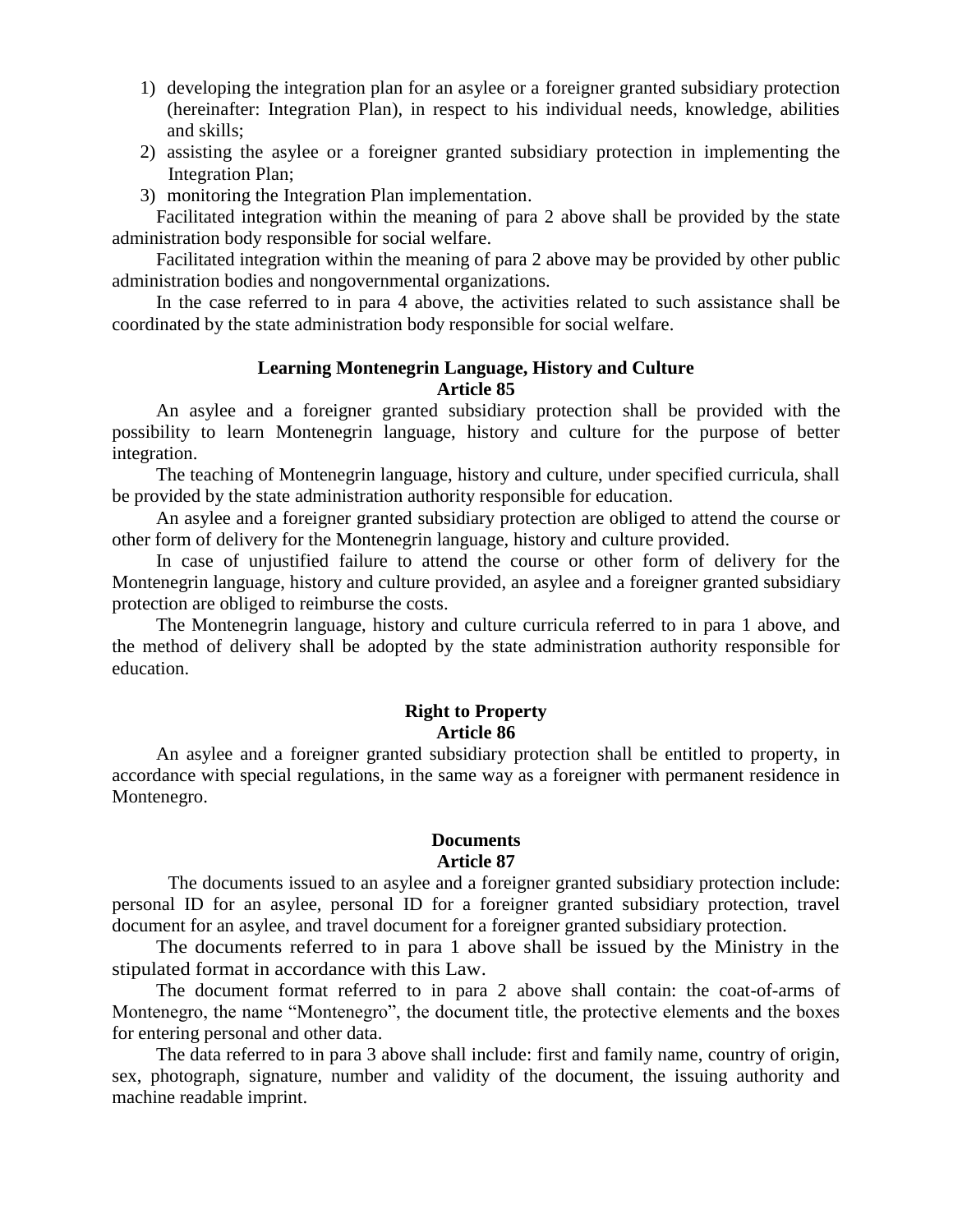The entering of the data referred to in para 3 above shall be done by the Ministry.

The layout and content of the form and method of issuing the document referred to in para 1 above shall be set forth by the Ministry,

### **Personal ID Article 88**

Personal ID for an asylee shall be issued with the validity of five years.

 Personal ID for a foreigner granted subsidiary protection shall be issued with the validity of three years.

The application for the issuance of personal IDs referred to in paras 1 and 2 above shall be lodged with the Ministry.

The application for the issuance of personal IDs referred to in paras 1 and 2 above shall be lodged by the asylee or the foreigner granted subsidiary protection above 16 years of age, and for an asylee or a foreigner granted subsidiary protection below 16 years of age the application shall be lodged by their legal representative or guardian.

An asylee and a foreigner granted subsidiary protection are obliged to return their personal IDs referred to in paras 1 and 2 above to the Ministry with their expiry or termination or withdrawal of international protection.

## **Travel Documents Article 89**

A travel document for an asylee shall be issued for a period of five years.

A travel document for a foreigner granted subsidiary protection shall be issued for a period of three years.

The application for issuance of a travel document referred to in paras 1 and 2 above shall be lodged with the Ministry.

An application for a travel document for a minor asylee or a foreigner granted subsidiary protection shall be submitted by their legal representative or guardian.

The application for a travel document for asylee or a foreigner granted subsidiary protection shall be rejected if:

- 1) the asylee or the foreigner granted subsidiary protection are attempting to escape the enforcement of a criminal judgement;
- 2) is avoiding the payment of claims stemming from marital relationship or the relationships between parents and children, a tax liability or other material liability for which there is an enforcement document in place;
- 3) this is required for reasons of national security or public order in Montenegro.

 A travel document issued to an asylee or a foreigner granted subsidiary protection shall be withdrawn if the existence of reasons referred to in para 5 above should be established.

An asylee and a foreigner granted subsidiary protection are obliged to return the travel document referred to in paras 1 and 2 above to the Ministry upon expiry of its validity, or termination or withdrawal of international protection.

### **Acquisition of Montenegrin Nationality Article 90**

An asylee and a foreigner granted subsidiary protection may acquire Montenegrin nationality in accordance with the law governing Montenegrin nationality.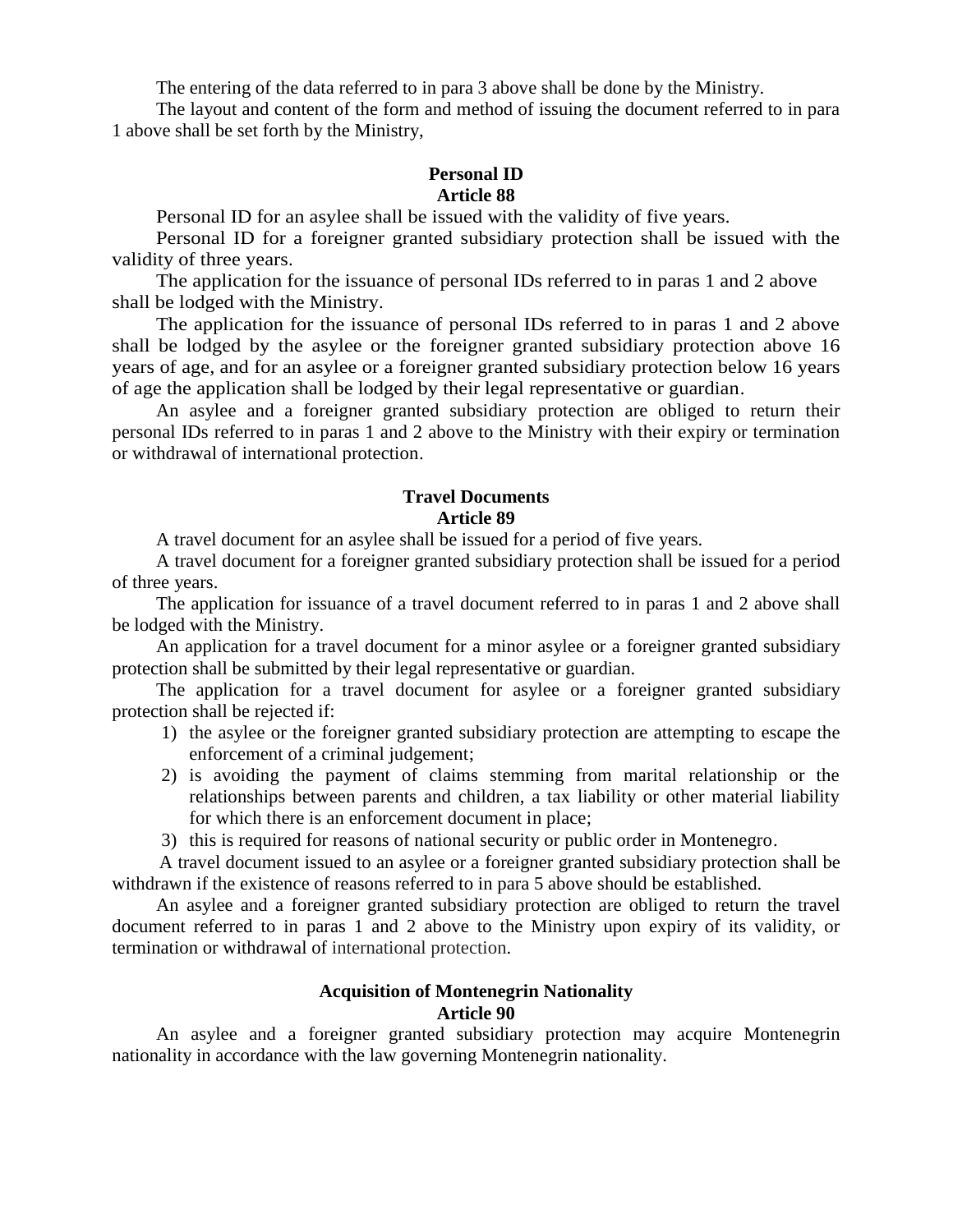## **VII. INTERNATIONAL PROTECTION OF CITIZENS OF MEMBER STATES OF THE EUROPEAN UNION**

## **Conditions and Procedure for Acquiring the Right to International Protection Article 91**

A national of a Member State of the European Union shall not be entitled to apply for international protection, except when the conditions set out in Protocol 24 of the Treaty of Lisbon on Amendments to the Treaty on European Union and the Treaty Establishing the European Community are met.

If the conditions referred to in para 1 above are fulfilled, such person shall be subject to the provisions of this Law relating to the general principles, conditions and procedures for granting international protection, cessation, termination and withdrawal of international protection, as well as the rights and obligations of a foreigner seeking international protection, an asylee and a foreigner granted subsidiary protection.

## **VIII. TEMPORARY PROTECTION**

### **Granting Temporary Protection Article 92**

In the event of a mass influx or imminent mass influx of persons from third countries who are unable to return to their country of origin, if there is a risk that the international protection system will be unable to process this influx efficiently, in accordance with this Law, in the interests of the persons concerned, temporary protection for such persons (hereinafter: temporary protection) may be granted.

The foreigners referred to in para 1 above are third-country nationals and stateless persons who have had to leave their country or region of origin, or have been evacuated, and are unable to return in safe conditions because of the situation prevailing in that country, in particular if:

- 1) they have fled areas of armed conflict or endemic violence;
- 2) they are at serious risk of, or who have been the victims of, systemic or generalised violations of their human rights.

The mass influx referred to in para 1 above refers to a large number of persons who come from a specific country or geographical area, whether their arrival was spontaneous or organized.

The decision to grant temporary protection shall be made by the Government, at the proposal of the Ministry.

The decision referred to in para 4 above may be adopted by the Government even in the cases when the European Council establishes the existence of a mass influx.

### **Duration of Temporary Protection Article 93**

The duration of temporary protection shall be one year.

Upon the expiry of the timeframe referred to in para 1 above, temporary protection may be extended by six monthly periods for a maximum of one year.

Notwithstanding para 2 above, temporary protection may be extended by the decision of the European Council by up to one year.

Temporary protection shall end:

1) by the expiry of the timeframe for which it was introduced, or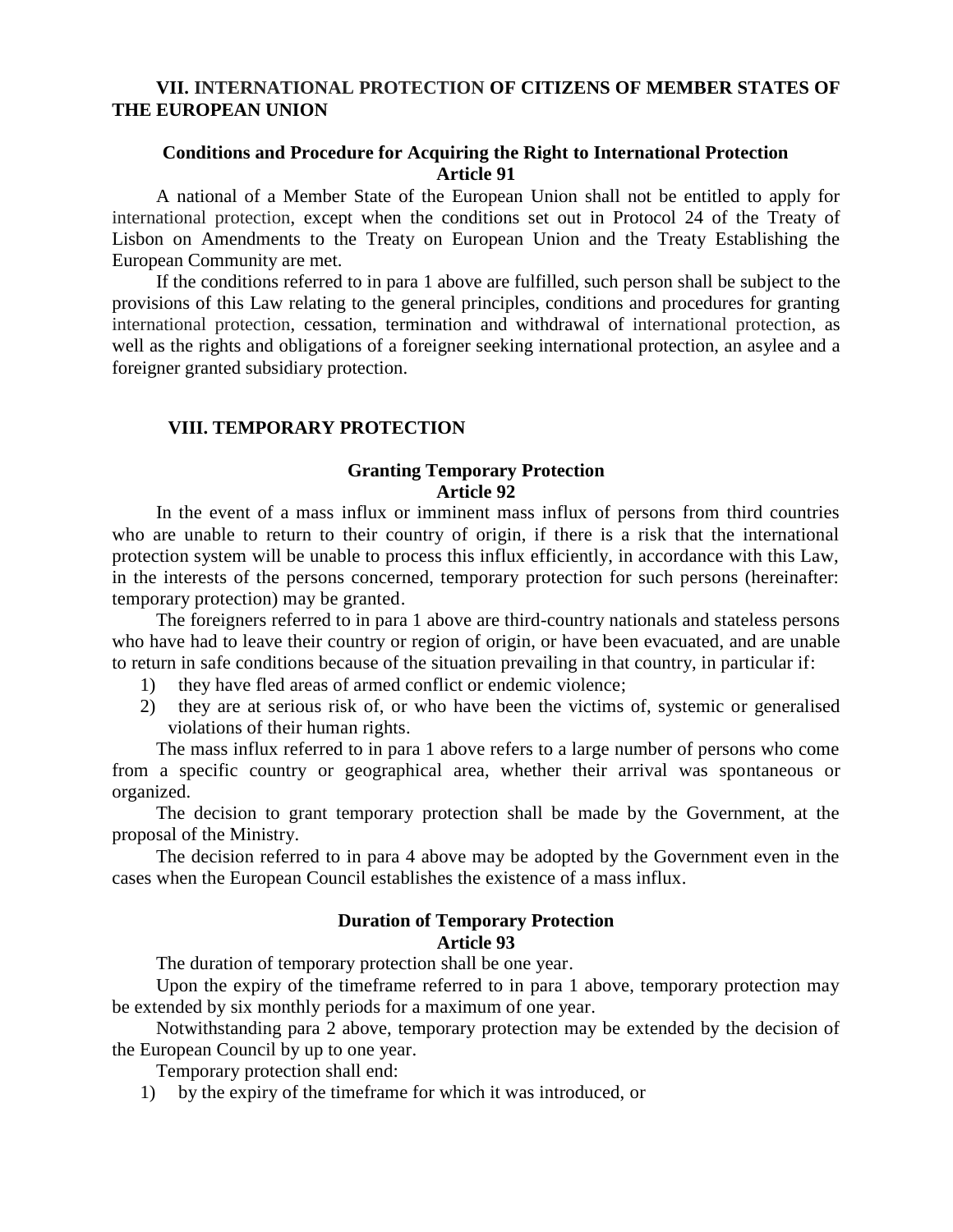2) by the decision of the European Council.

## **Exclusion from Temporary Protection Article 94**

Temporary protection shall not be granted to a third-country national and a stateless person if there are serious reasons for considering that:

- 1) he has committed, incited or otherwise participated in the commission of:
	- a crime against peace, a war crime or a crime against humanity, as defined in the international instruments;
	- a serious crime;
	- acts contrary to the purposes and principles of the United Nations;
- 2) he, prior to arrival to Montenegro, has committed a crime punishable in Montenegro by imprisonment, and if he left his country of origin solely in order to avoid sanctions stipulated in that country;
- 3) he constitutes a danger to national security and public order in Montenegro, or
- 4) he was convicted of a serious crime which is punishable in Montenegro by imprisonment of five or more years.

A serious crime, within the meaning of para 1 item 1 bullet point 2 above, is a crime punishable in Montenegro by imprisonment of five or more years.

## **Return**

## **Article 95**

 At the request of a foreigner granted temporary protection or a person whose temporary protection ceased, the Ministry shall take appropriate measures to facilitate the voluntarily return to their country of origin, taking due account of human dignity.

In the case of enforced return of a person referred to in para 1 above, the Ministry shall consider the relevant reports on the situation in the country of origin and take into account serious humanitarian reasons which would make the return of the individuals temporarily impossible or unreasonable, and notify the foreigner granted temporary protection thereof.

## **Rights and Duties of a Foreigner granted temporary Protection Article 96**

A foreigner granted temporary protection shall be entitled to:

- 1) residence in Montenegro;
- 2) suitable accommodation, necessary assistance and means of subsistence;
- 3) healthcare;
- 4) primary and secondary education;
- 5) information about rights and duties;
- 6) work;
- 7) family reunification;
- 8) the document;
- 9) the right to apply for international protection.

A foreigner granted temporary protection shall have duties in accordance with Art 59 of this Law.

A foreigner granted temporary protection who, during the temporary protection, applies for international protection may not exercise the rights of a foreigner seeking international protection as long as the temporary protection lasts.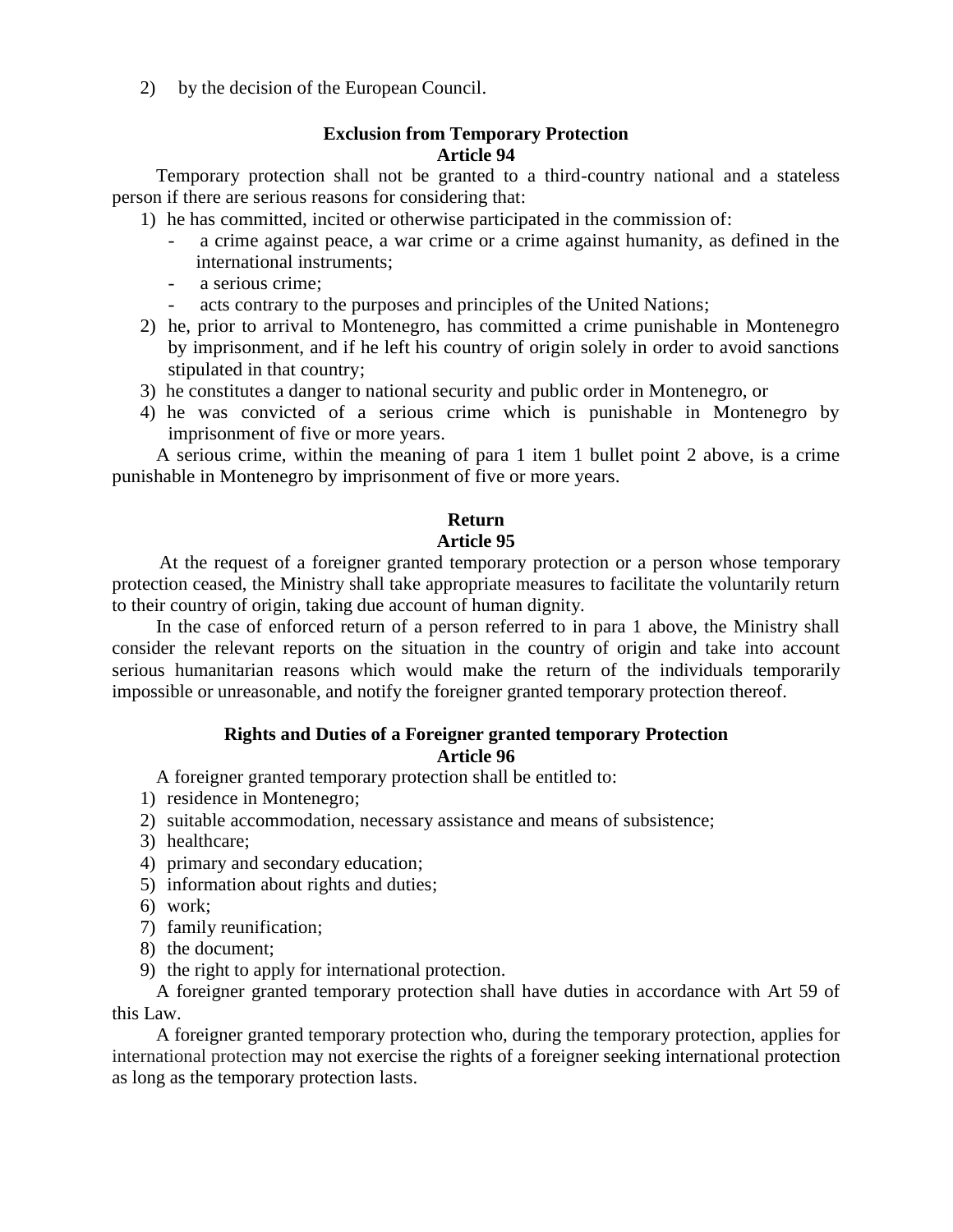### **Right of Residence Article 97**

A foreigner granted temporary protection shall have the right to reside in Montenegro for the duration of temporary protection.

Records of foreigners granted temporary protection shall be maintained by the Ministry.

## **Right to Suitable Accommodation, Necessary Assistance and Means of Subsistence Article 98**

For the duration of temporary protection, a foreigner granted temporary protection shall be provided suitable accommodation and means of subsistence (food, clothing, hygiene, etc.), if he does not have any personal means.

Suitable accommodation, necessary assistance and means of subsistence shall also be provided to a person whose temporary protection has ceased if he does not have any personal means, while his return to the country of origin is not feasible due to serious health reasons.

## **Healthcare Article 99**

The healthcare of a foreigner granted temporary protection shall include emergency medical assistance, necessary treatment of diseases and serious mental disorders (diagnosis, treatment at all healthcare levels in Montenegro and pharmaceuticals from the list of drugs that are prescribed and issued at the expense of the Health Insurance Fond).

### **Right to Education Article 100**

A foreigner granted temporary protection shall have the right to primary and secondary education, and re-training and further training under the same conditions as a Montenegrin national.

### **Information about Rights and Duties Article 101**

A foreigner granted temporary protection shall, at his request, be provided the information necessary for residence and enjoyment of rights and exercise of duties in a language he is reasonably assumed to understand and in which he is able to communicate.

#### **Right to Work Article 102**

A foreigner granted temporary protection may work in Montenegro without a residence and work permit or work registration certificate, within the meaning of the law governing the residence of foreign nationals.

A foreigner granted temporary protection shall be entitled to adult education related to employment, professional development and gaining practical work experience under the same conditions as a Montenegrin national.

## **Right to Family Reunification Article 103**

An application for family reunification shall be lodged by a foreigner granted temporary protection or a member of his family.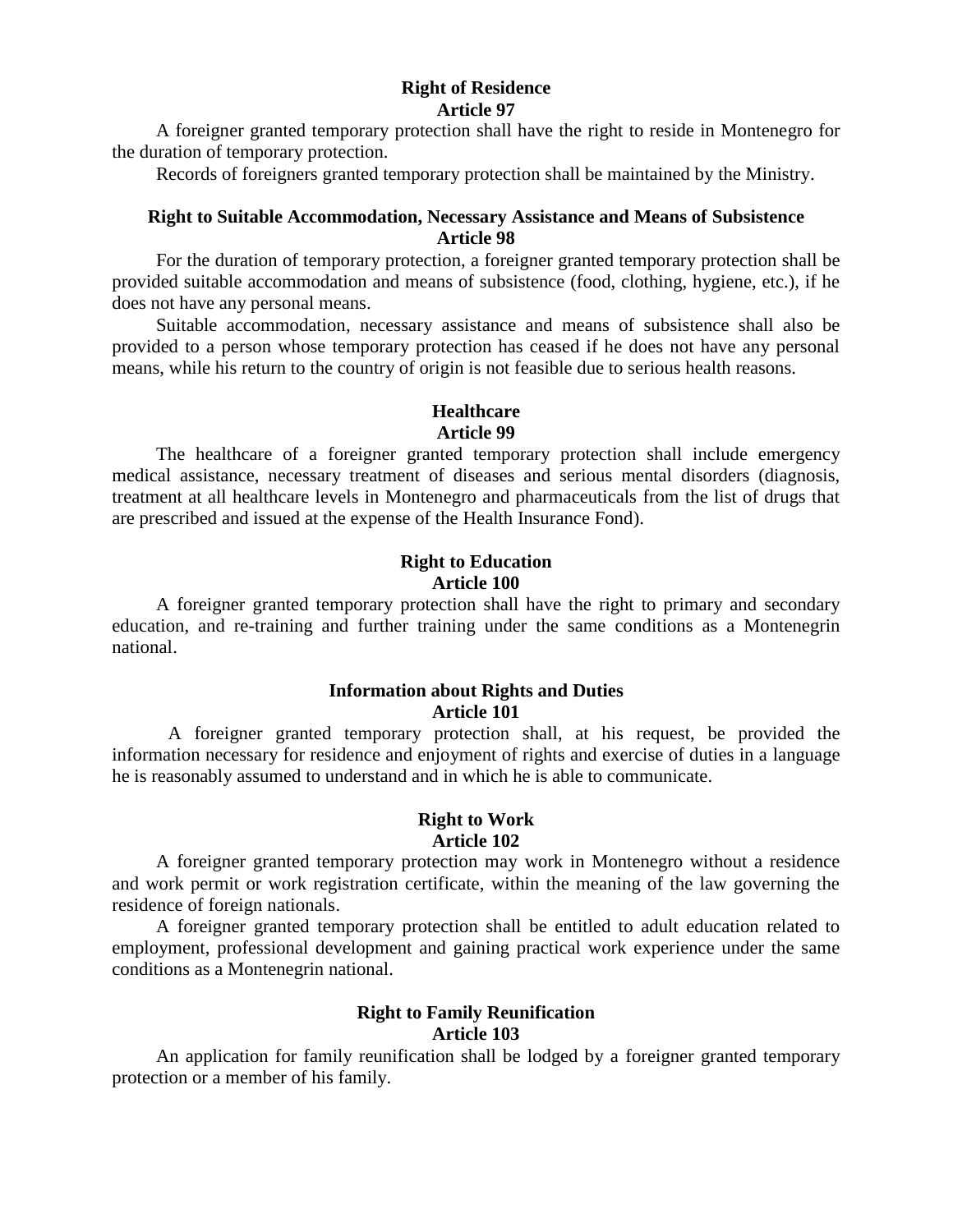A family member shall be granted temporary protection on that ground, which shall be decided by the Ministry.

In cases where family members enjoy temporary protection in different countries, their best interests shall be taken into account when deciding on family reunification.

## **Document for a Foreigner granted temporary Protection Article 104**

A foreigner granted temporary protection shall be issued a document for foreigners granted temporary protection, which shall be considered as a residence permit in Montenegro.

The document referred to in para 1 above shall be issued for the period of one year and may be extended in accordance with Art 93 paras 2 and 3 of this Law.

A foreigner granted temporary protection is obliged to return the document to the Ministry once temporary protection has ended.

## **Right to Apply for International Protection Article 105**

A foreigner granted temporary protection may lodge an application for international protection.

The procedure upon applications referred to in para 1 above shall be conducted in accordance with this Law, and may be completed even after the temporary protection has ended.

## **IX. RECORDS**

## **Records Kept by the Ministry Article 106**

The Ministry shall keep records on:

- 1) foreigners seeking international protection;
- 2) asylees;
- 3) foreigners granted subsidiary protection;
- 4) foreigners granted temporary protection;
- 5) documents held by foreigners seeking international protection;
- 6) identification and travel documents for asylees;
- 7) identification and travel documents for foreigners granted subsidiary protection;
- 8) identification documents for foreigners granted temporary protection;
- 9) temporarily retained travel and other documents;
- 10) fingerprints and photographs of foreigners seeking international protection;
- 11) fingerprints and photographs of foreigners granted temporary protection.

The records referred to in paragraph 1 above shall contain the following information: date of lodging the application for international protection, photograph, signature, fingerprints, family name, first name, sex, date, place and country of birth, country of origin, marital status, ethnic background, religion, educational background, occupation, mother tongue and the languages he understands, information on transit countries, information on the country of last residence, information on family members, details of identification documents that the foreigner seeking international protection and temporary protection holds, information on the place and date of entry into Montenegro, data on previous applications for international protection, date and type of decision made upon the application for international protection, the date of issue and validity of documents, ID and travel documents referred to in para 1 above, information on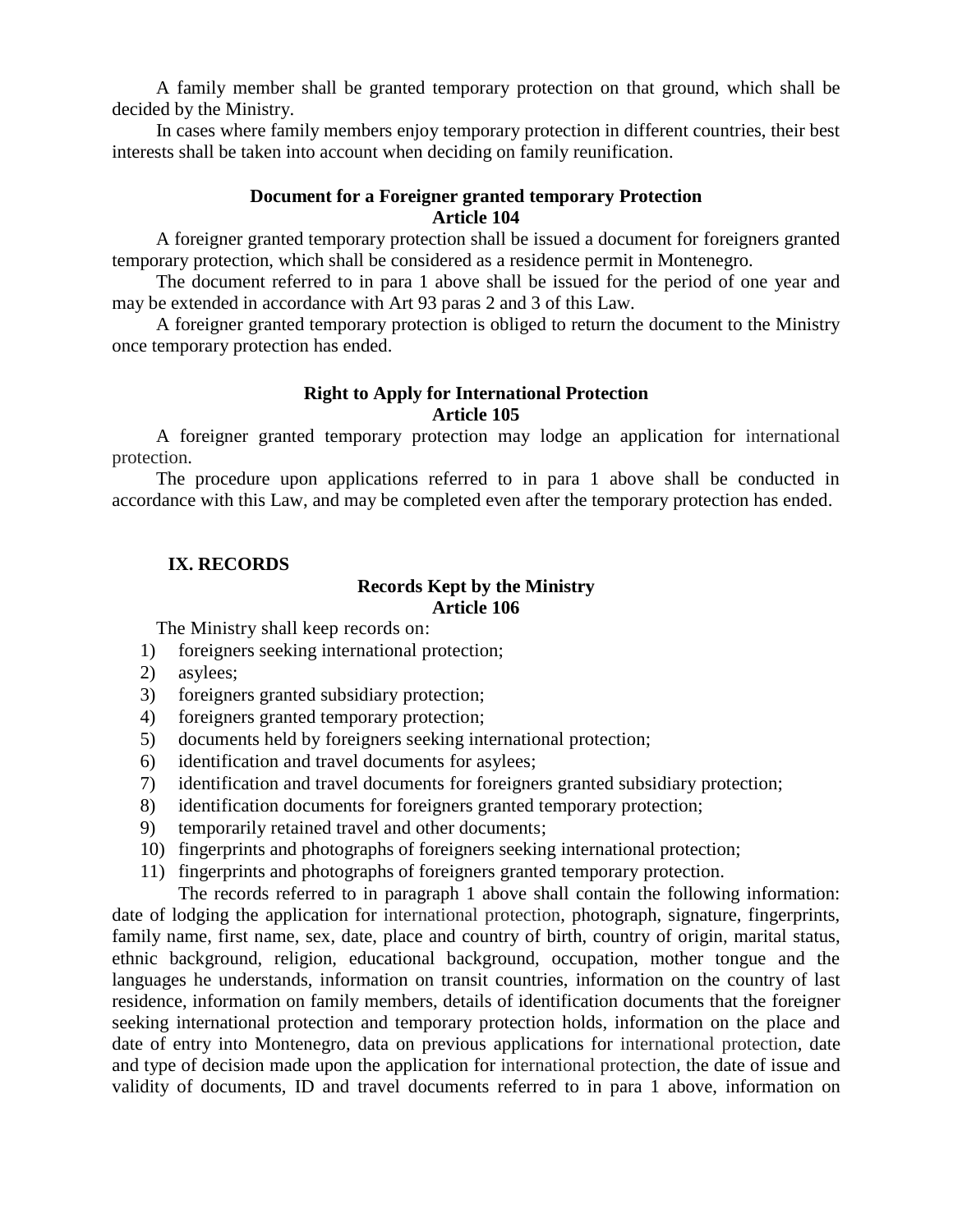temporary seizure of travel documents and other documents, data on family reunification, and the decisions upon the appeals.

### **Records Kept by the Police Article 107**

 The police shall keep the records of foreigners expressing their intention to lodge an application for international protection.

The records under para 1 above shall include the following information: a photograph, fingerprints, family name, first name, sex, date, place and country of birth, country of origin, mother tongue and languages he understands, information on transit countries, information on the country of last permanent residence, information on family members, details of identification documents that the foreigner seeking international protection holds, information on the place and date of entry into Montenegro, the date of stating the intention to lodge an application for international protection, and the information on detention at the border crossing point or in the transit area.

## **Records Kept by the Reception Centre Article 108**

The Reception Centre shall keep records on:

1) foreigners expressing their intention to lodge an application for international protection;

2) foreigners seeking international protection.

The records under para 1 above shall include the following information: a photograph, fingerprints, family name, first name, sex, date, place and country of birth, country of origin, mother tongue and languages he understands, information on transit countries, data on the country of last permanent residence, information on family members, details of identification documents that the foreigner seeking international protection holds, information on the place and date of entry into Montenegro, the date of stating the intention to lodge an application for international protection, the date of lodging the application for international protection, and the date of being received into the Reception Centre.

#### **Personal Data Protection Article 109**

Personal data contained in the records referred to in Art 106, 107 and 108 of this Law shall be collected, kept and processed under the terms of the law governing personal data protection.

#### **Record-keeping Article 110**

The records referred to in Art 106, 107 and 108 of this Law shall be kept in an electronic form.

#### **X. SUPERVISION**

# **Competence**

**Article 111**

The supervision over the implementation of this Law and the implementing legislation enacted under this Law shall be conducted, within the scopes of their respective competences, by the Ministry and the state administration authority responsible for social welfare.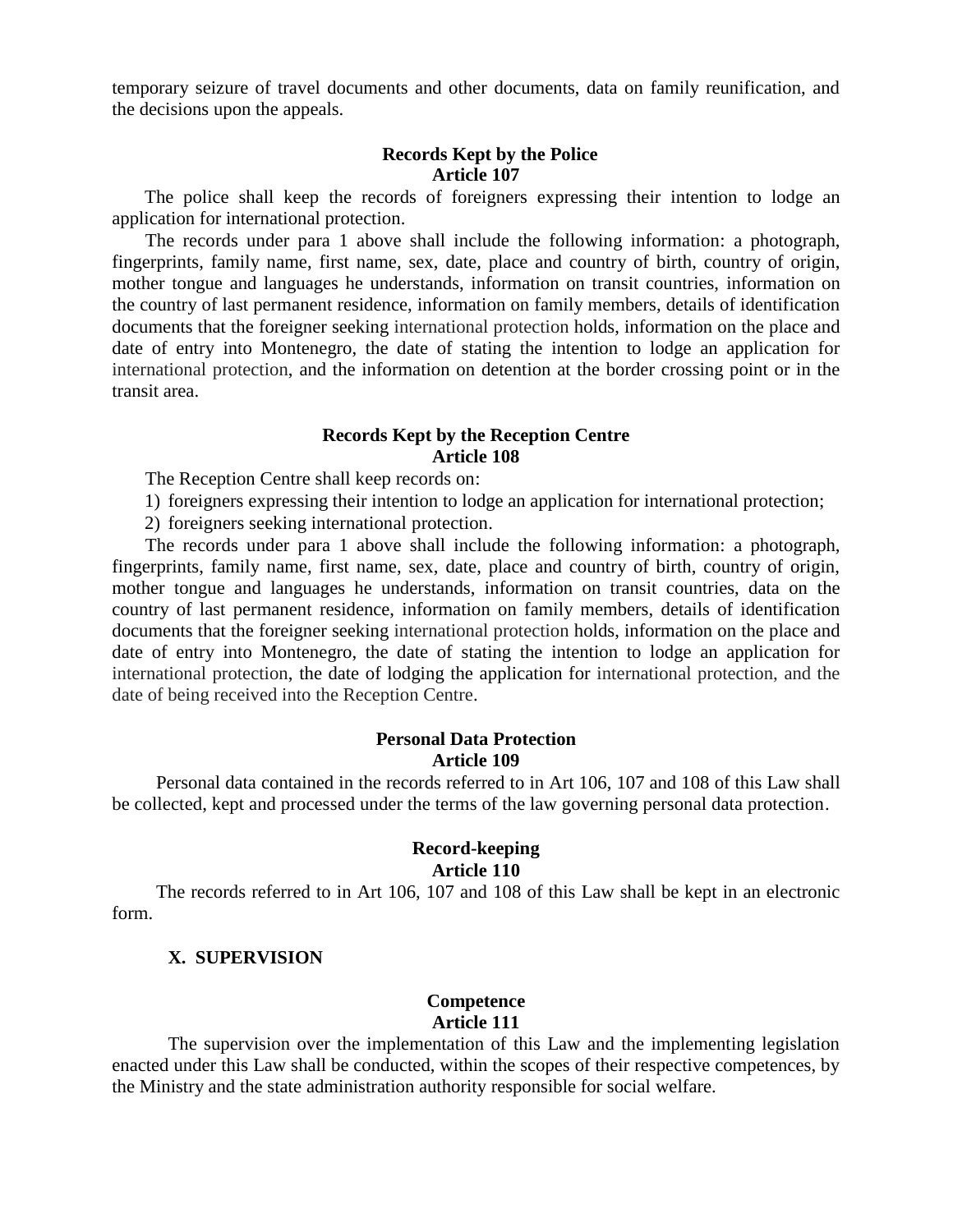#### **XI. TRANSITIONAL AND FINAL PROVISIONS**

## **Deadline for Secondary Legislation Adoption and Application Article 112**

The implementing legislation under this Law shall be adopted within six months from this Law entering into force.

Until the adoption of the secondary legislation referred to in para 1 above, the secondary legislation adopted pursuant to the Law on Asylum (Official Gazette of the Republic of Montenegro 45/06) shall apply, unless in contravention to this Law.

## **Handling Pending Procedures Article 113**

The procedures initiated under the Law on Asylum (Official Gazette of the Republic of Montenegro 45/06) still pending when this Law starts to be applied shall be handled pursuant to the provisions of this Law.

## **Application of Certain Provisions Article 114**

 The following provisions of this Law shall be applied as of the day of Montenegro's accession to the European Union:

- the provisions of Art 45 para 8, Art 50 para 2, Art 51 para 4, Art 62 para 2 item 1, Art 62 para 3, and Art 63 para 10 of this Law, transposing the provisions of the Regulation (EU) 603/2013 and Regulation (EU) 604/2013;

 - the provisions of Art 31 para 3, Art 32 para 6 and Art 33 para 7 of this Law concerning the obligation of notifying the European Commission of the application of conditions for granting international protection (safe country of origin, safe third country, and safe European third country);

- the provisions of Art 73 and Art 74 of this Law, concerning relocation and resettlement of a foreigner or a stateless persons, an asylee, a foreigner granted subsidiary protection or a foreigner granted temporary protection from one to another Member State to the European Union;

 - the provisions of Art 92 para 6 and Art 93 paras 3 and 4 item 2 concerning temporary protection.

### **Cessation of Law**

#### **Article 115**

With the day this Law enters into force, the Law on Asylum (Official Gazette of the Republic of Montenegro 45/06) shall cease to be in effect.

## **Entry into Force Article 116**

This Law shall enter into force on the eighth day upon its publication in the Official Gazette of Montenegro, and shall become effective as of 01 January 2018.

Ref.no. 24-4/16-2/4 EPA 61 XXVI

In Podgorica, on 29 December 2016